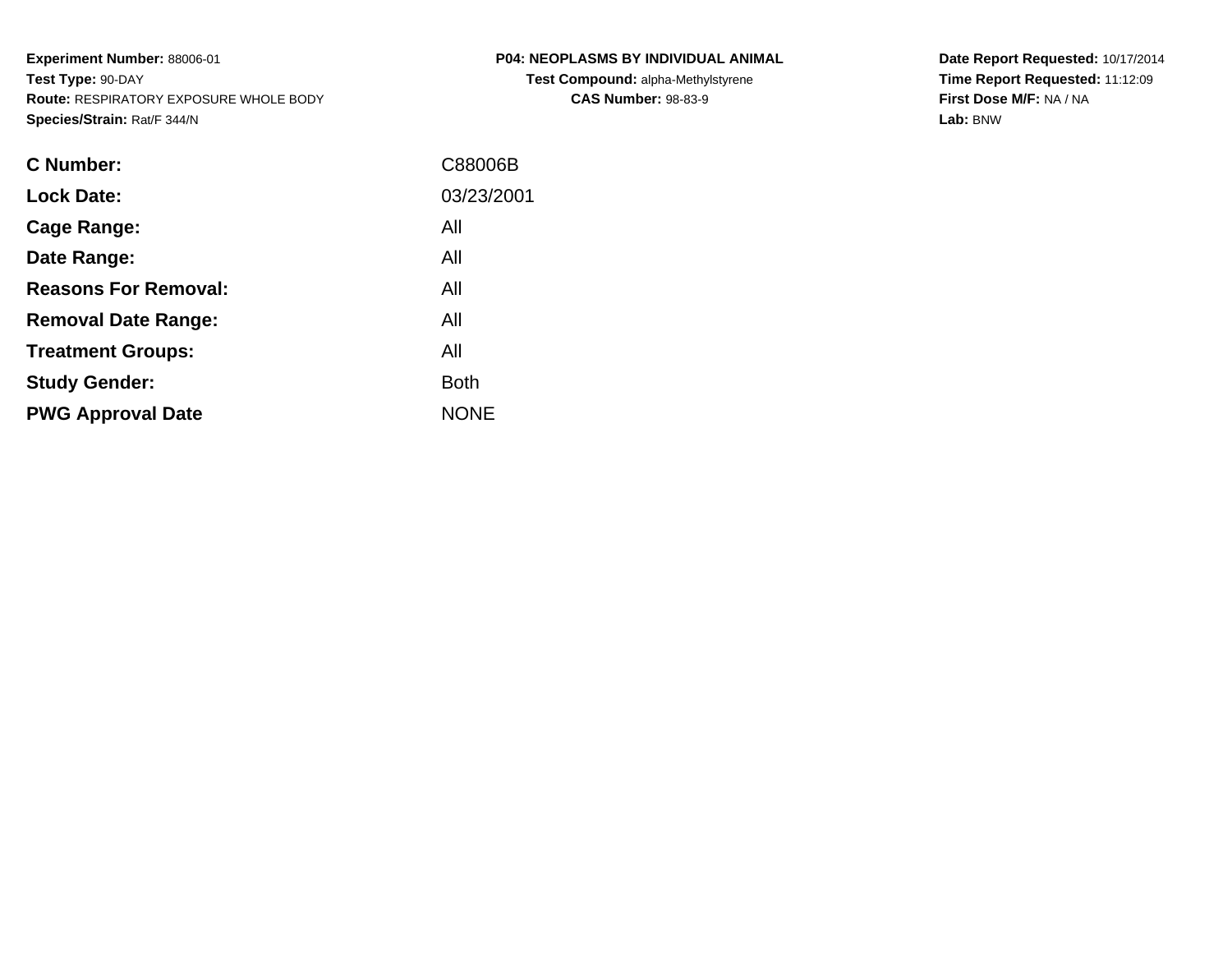# **P04: NEOPLASMS BY INDIVIDUAL ANIMAL**

**Test Compound:** alpha-Methylstyrene

**CAS Number:** 98-83-9

**Date Report Requested:** 10/17/2014**Time Report Requested:** 11:12:09**First Dose M/F:** NA / NA**Lab:** BNW

| F 344/N Rat Male<br><b>CONTROL</b> | DAY ON TEST<br><b>ANIMAL ID</b> | $\boldsymbol{\theta}$<br>0<br>9<br>$\overline{\mathbf{3}}$<br>$\mathbf 0$<br>0<br>0<br>0<br>1 | 0<br>$\boldsymbol{\theta}$<br>9<br>$\overline{\mathbf{3}}$<br>$\mathbf 0$<br>$\mathbf 0$<br>$\mathbf 0$<br>$\mathbf 0$<br>$\overline{2}$ | $\boldsymbol{\theta}$<br>$\boldsymbol{\theta}$<br>9<br>$\mathfrak{z}$<br>$\mathbf 0$<br>$\mathbf 0$<br>0<br>$\pmb{0}$<br>3 | 0<br>$\boldsymbol{\theta}$<br>9<br>$\mathfrak{z}$<br>$\mathbf 0$<br>$\mathbf 0$<br>$\Omega$<br>0<br>4 | $\pmb{\theta}$<br>$\boldsymbol{\theta}$<br>9<br>$\overline{\mathbf{3}}$<br>$\mathbf 0$<br>$\mathbf 0$<br>0<br>$\mathbf 0$<br>5 | 0<br>$\boldsymbol{\theta}$<br>9<br>$\overline{\mathbf{3}}$<br>$\mathbf 0$<br>$\mathbf 0$<br>0<br>$\mathbf 0$<br>6 | 0<br>$\boldsymbol{\theta}$<br>9<br>3<br>$\mathbf 0$<br>$\mathbf 0$<br>0<br>0<br>$\overline{7}$ | 0<br>$\boldsymbol{\theta}$<br>9<br>$\mathfrak{z}$<br>$\Omega$<br>$\mathbf 0$<br>$\Omega$<br>$\mathbf 0$<br>8 | 0<br>$\boldsymbol{\theta}$<br>9<br>$\overline{\mathbf{3}}$<br>$\mathbf 0$<br>$\mathbf 0$<br>$\mathbf 0$<br>$\mathbf 0$<br>9 | 0<br>0<br>9<br>$\boldsymbol{\beta}$<br>$\mathbf 0$<br>0<br>0<br>1<br>$\mathbf 0$ | *TOTALS |
|------------------------------------|---------------------------------|-----------------------------------------------------------------------------------------------|------------------------------------------------------------------------------------------------------------------------------------------|----------------------------------------------------------------------------------------------------------------------------|-------------------------------------------------------------------------------------------------------|--------------------------------------------------------------------------------------------------------------------------------|-------------------------------------------------------------------------------------------------------------------|------------------------------------------------------------------------------------------------|--------------------------------------------------------------------------------------------------------------|-----------------------------------------------------------------------------------------------------------------------------|----------------------------------------------------------------------------------|---------|
| <b>Alimentary System</b>           |                                 |                                                                                               |                                                                                                                                          |                                                                                                                            |                                                                                                       |                                                                                                                                |                                                                                                                   |                                                                                                |                                                                                                              |                                                                                                                             |                                                                                  |         |
| Esophagus                          |                                 | +                                                                                             | +                                                                                                                                        | +                                                                                                                          | +                                                                                                     | +                                                                                                                              | +                                                                                                                 | +                                                                                              | +                                                                                                            | +                                                                                                                           | +                                                                                | 10      |
| Intestine Large, Cecum             |                                 | $\ddot{}$                                                                                     | $\ddot{}$                                                                                                                                | $\ddot{}$                                                                                                                  | $\ddot{}$                                                                                             | $\ddot{}$                                                                                                                      | $\ddot{}$                                                                                                         | $\ddot{}$                                                                                      | $\ddot{}$                                                                                                    | $\ddot{}$                                                                                                                   | $\ddot{}$                                                                        | 10      |
| Intestine Large, Colon             |                                 | $\ddot{}$                                                                                     | $\ddot{}$                                                                                                                                | $\ddot{}$                                                                                                                  | $\ddot{}$                                                                                             | $\ddot{}$                                                                                                                      | $\ddot{}$                                                                                                         | $\ddot{}$                                                                                      | $\ddot{}$                                                                                                    | $\ddot{}$                                                                                                                   | $\ddot{}$                                                                        | 10      |
| Intestine Large, Rectum            |                                 | $\ddot{}$                                                                                     | $\ddot{}$                                                                                                                                | $\ddot{}$                                                                                                                  | $+$                                                                                                   | $\ddot{}$                                                                                                                      | $+$                                                                                                               | $\ddot{}$                                                                                      | $+$                                                                                                          | $\ddot{}$                                                                                                                   | $\ddot{}$                                                                        | 10      |
| Intestine Small, Duodenum          |                                 | $\ddot{}$                                                                                     | $\ddot{}$                                                                                                                                | $\ddot{}$                                                                                                                  | $\ddot{}$                                                                                             | $\ddot{}$                                                                                                                      | $+$                                                                                                               | $\ddot{}$                                                                                      | $\ddot{}$                                                                                                    | $\ddot{}$                                                                                                                   | $\ddot{}$                                                                        | 10      |
| Intestine Small, Ileum             |                                 | $\ddot{}$                                                                                     | +                                                                                                                                        | $\ddot{}$                                                                                                                  | $\ddot{}$                                                                                             | $\ddot{}$                                                                                                                      | $+$                                                                                                               | $\ddot{}$                                                                                      | $\ddot{}$                                                                                                    | $\ddot{}$                                                                                                                   | $\ddot{}$                                                                        | 10      |
| Intestine Small, Jejunum           |                                 | $\ddot{}$                                                                                     | $\ddot{}$                                                                                                                                | +                                                                                                                          | $\ddot{}$                                                                                             | $\ddot{}$                                                                                                                      | $\ddot{}$                                                                                                         | $\ddot{}$                                                                                      | $\ddot{}$                                                                                                    | $\ddot{}$                                                                                                                   | $\ddot{}$                                                                        | 10      |
| Liver                              |                                 | $\ddot{}$                                                                                     | $\ddot{}$                                                                                                                                | +                                                                                                                          | $\ddot{}$                                                                                             | $\ddot{}$                                                                                                                      | $+$                                                                                                               | $\ddot{}$                                                                                      | $\ddot{}$                                                                                                    | $\ddot{}$                                                                                                                   | $\ddot{}$                                                                        | 10      |
| Pancreas                           |                                 | $\ddot{}$                                                                                     | $\ddot{}$                                                                                                                                | $\ddot{}$                                                                                                                  | $\ddot{}$                                                                                             | $\ddot{}$                                                                                                                      | $+$                                                                                                               | $\ddot{}$                                                                                      | $\ddot{}$                                                                                                    | $\ddot{}$                                                                                                                   | $\ddot{}$                                                                        | 10      |
| Salivary Glands                    |                                 | $\ddot{}$                                                                                     | +                                                                                                                                        | +                                                                                                                          | $\ddot{}$                                                                                             | $\ddot{}$                                                                                                                      | $+$                                                                                                               | +                                                                                              | $\ddot{}$                                                                                                    | +                                                                                                                           | $\ddot{}$                                                                        | 10      |
| Stomach, Forestomach               |                                 | $\ddot{}$                                                                                     | $\ddot{}$                                                                                                                                | +                                                                                                                          | $\ddot{}$                                                                                             | $\ddot{}$                                                                                                                      | $+$                                                                                                               | $+$                                                                                            | $\ddot{}$                                                                                                    | $\ddot{}$                                                                                                                   | $\ddot{}$                                                                        | 10      |
| Stomach, Glandular                 |                                 | $\ddot{}$                                                                                     | $\ddot{}$                                                                                                                                | $\ddot{}$                                                                                                                  | $\ddot{}$                                                                                             | $\ddot{}$                                                                                                                      | $\ddot{}$                                                                                                         | $\ddot{}$                                                                                      | $\ddot{}$                                                                                                    | $\ddot{}$                                                                                                                   | $\ddot{}$                                                                        | 10      |
| <b>Cardiovascular System</b>       |                                 |                                                                                               |                                                                                                                                          |                                                                                                                            |                                                                                                       |                                                                                                                                |                                                                                                                   |                                                                                                |                                                                                                              |                                                                                                                             |                                                                                  |         |
| <b>Blood Vessel</b>                |                                 | $\ddot{}$                                                                                     | +                                                                                                                                        | +                                                                                                                          | ٠                                                                                                     | +                                                                                                                              | +                                                                                                                 | +                                                                                              |                                                                                                              |                                                                                                                             | +                                                                                | 10      |
| Heart                              |                                 | $\ddot{}$                                                                                     | $\ddot{}$                                                                                                                                | $\ddot{}$                                                                                                                  | $\ddot{}$                                                                                             | $\ddot{}$                                                                                                                      | $\ddot{}$                                                                                                         | $\ddot{}$                                                                                      | $\ddot{}$                                                                                                    | $\ddot{}$                                                                                                                   | $\ddot{}$                                                                        | 10      |
| <b>Endocrine System</b>            |                                 |                                                                                               |                                                                                                                                          |                                                                                                                            |                                                                                                       |                                                                                                                                |                                                                                                                   |                                                                                                |                                                                                                              |                                                                                                                             |                                                                                  |         |
| <b>Adrenal Cortex</b>              |                                 | +                                                                                             | +                                                                                                                                        | +                                                                                                                          | ٠                                                                                                     | +                                                                                                                              | +                                                                                                                 | +                                                                                              | +                                                                                                            | +                                                                                                                           | ÷                                                                                | 10      |
| Adrenal Medulla                    |                                 | +                                                                                             | +                                                                                                                                        | +                                                                                                                          | $\ddot{}$                                                                                             | +                                                                                                                              | $\ddot{}$                                                                                                         | +                                                                                              | +                                                                                                            | +                                                                                                                           | $\ddot{}$                                                                        | 10      |
| Islets, Pancreatic                 |                                 | +                                                                                             | $\ddot{}$                                                                                                                                | $\ddot{}$                                                                                                                  | $\ddot{}$                                                                                             | $\ddot{}$                                                                                                                      | $\pm$                                                                                                             | $\ddot{}$                                                                                      | $\ddot{}$                                                                                                    | +                                                                                                                           | $\ddot{}$                                                                        | 10      |
| Parathyroid Gland                  |                                 | $\ddot{}$                                                                                     | M                                                                                                                                        | $\ddot{}$                                                                                                                  | $\ddot{}$                                                                                             | $\ddot{}$                                                                                                                      | $\ddot{}$                                                                                                         | $\ddot{}$                                                                                      | $\ddot{}$                                                                                                    | $\ddot{}$                                                                                                                   | $\ddot{}$                                                                        | 9       |

\* ..Total animals with tissue examined microscopically; Total animals with tumor **M** . Missing tissue M ..Missing tissue

+ ..Tissue examined microscopically

I ..Insufficient tissue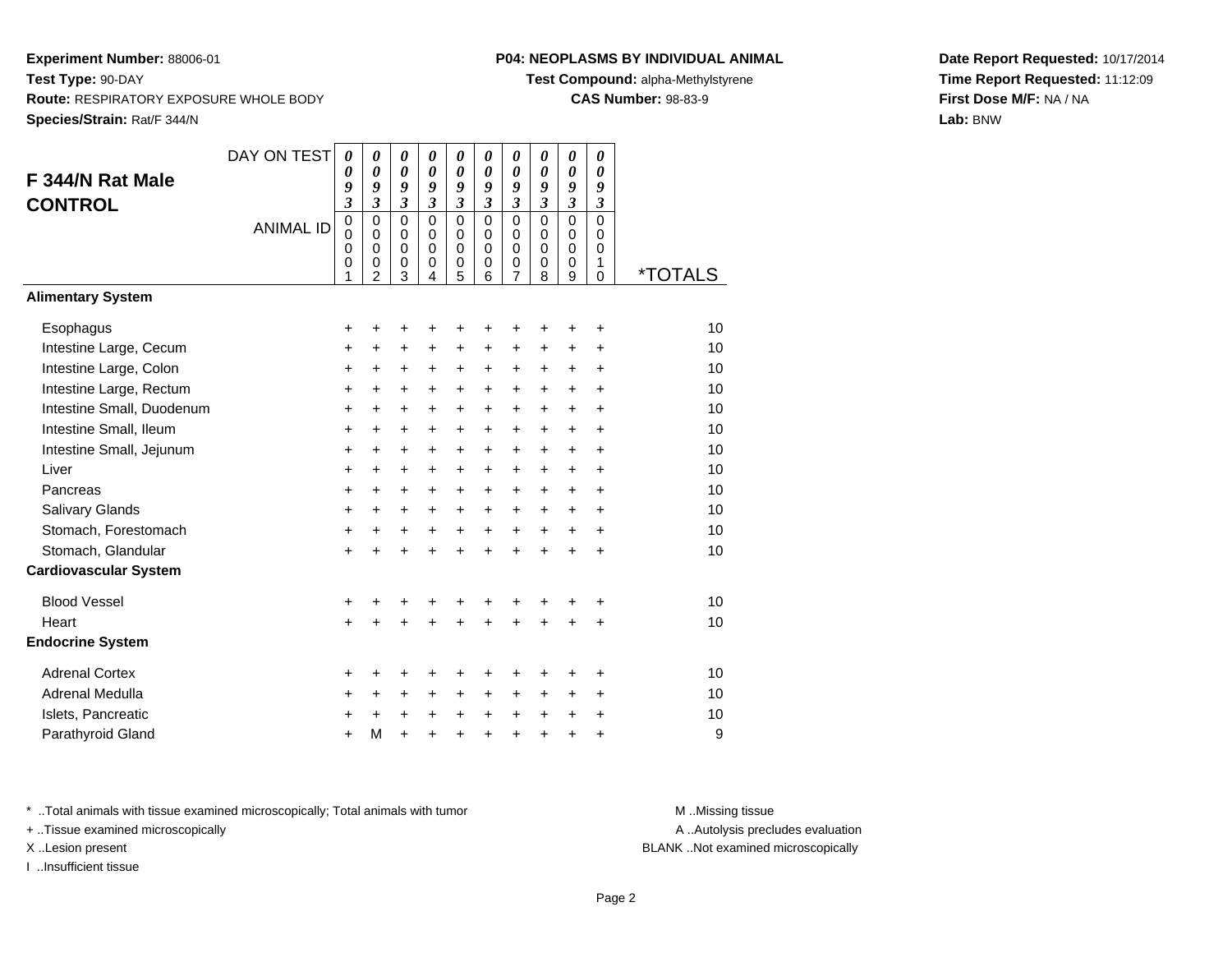# **P04: NEOPLASMS BY INDIVIDUAL ANIMAL**

**Test Compound:** alpha-Methylstyrene

**CAS Number:** 98-83-9

**Date Report Requested:** 10/17/2014**Time Report Requested:** 11:12:09**First Dose M/F:** NA / NA**Lab:** BNW

| F 344/N Rat Male<br><b>CONTROL</b> | DAY ON TEST<br><b>ANIMAL ID</b> | $\boldsymbol{\theta}$<br>0<br>9<br>$\boldsymbol{\beta}$<br>$\mathbf 0$<br>$\mathbf 0$<br>$\mathbf 0$<br>0<br>1 | $\boldsymbol{\theta}$<br>0<br>9<br>$\boldsymbol{\beta}$<br>$\mathbf 0$<br>0<br>$\mathbf 0$<br>$\mathbf 0$<br>$\overline{c}$ | 0<br>$\boldsymbol{\theta}$<br>9<br>$\boldsymbol{\beta}$<br>$\mathbf 0$<br>0<br>$\mathbf 0$<br>0<br>3 | 0<br>0<br>9<br>$\mathfrak{z}$<br>$\mathbf 0$<br>$\mathbf 0$<br>$\mathbf 0$<br>$\mathbf 0$<br>4 | 0<br>$\boldsymbol{\theta}$<br>9<br>$\boldsymbol{\mathfrak{z}}$<br>$\mathbf 0$<br>0<br>$\mathbf 0$<br>$\mathbf 0$<br>5 | 0<br>0<br>9<br>$\mathfrak{z}$<br>$\Omega$<br>0<br>$\mathbf 0$<br>0<br>6 | 0<br>$\boldsymbol{\theta}$<br>9<br>$\boldsymbol{\beta}$<br>$\mathbf 0$<br>0<br>$\mathbf 0$<br>$\mathbf 0$<br>$\overline{7}$ | 0<br>0<br>9<br>3<br>$\Omega$<br>0<br>0<br>0<br>8 | $\boldsymbol{\theta}$<br>$\boldsymbol{\theta}$<br>9<br>$\boldsymbol{\beta}$<br>$\mathbf 0$<br>0<br>$\mathbf 0$<br>$\mathbf 0$<br>9 | 0<br>0<br>9<br>3<br>$\Omega$<br>0<br>$\mathbf 0$<br>1<br>0 | <i><b>*TOTALS</b></i> |
|------------------------------------|---------------------------------|----------------------------------------------------------------------------------------------------------------|-----------------------------------------------------------------------------------------------------------------------------|------------------------------------------------------------------------------------------------------|------------------------------------------------------------------------------------------------|-----------------------------------------------------------------------------------------------------------------------|-------------------------------------------------------------------------|-----------------------------------------------------------------------------------------------------------------------------|--------------------------------------------------|------------------------------------------------------------------------------------------------------------------------------------|------------------------------------------------------------|-----------------------|
| <b>Pituitary Gland</b>             |                                 | $\ddot{}$                                                                                                      | $\ddot{}$                                                                                                                   | $\ddot{}$                                                                                            | $\ddot{}$                                                                                      | +                                                                                                                     | $\ddot{}$                                                               | $\ddot{}$                                                                                                                   | $\ddot{}$                                        | $\ddot{}$                                                                                                                          | +                                                          | 10                    |
| <b>Thyroid Gland</b>               |                                 | $\ddot{}$                                                                                                      |                                                                                                                             | +                                                                                                    |                                                                                                | +                                                                                                                     | +                                                                       | +                                                                                                                           | +                                                | +                                                                                                                                  | +                                                          | 10                    |
| <b>General Body System</b>         |                                 |                                                                                                                |                                                                                                                             |                                                                                                      |                                                                                                |                                                                                                                       |                                                                         |                                                                                                                             |                                                  |                                                                                                                                    |                                                            |                       |
| <b>NONE</b>                        |                                 |                                                                                                                |                                                                                                                             |                                                                                                      |                                                                                                |                                                                                                                       |                                                                         |                                                                                                                             |                                                  |                                                                                                                                    |                                                            |                       |
| <b>Genital System</b>              |                                 |                                                                                                                |                                                                                                                             |                                                                                                      |                                                                                                |                                                                                                                       |                                                                         |                                                                                                                             |                                                  |                                                                                                                                    |                                                            |                       |
| Epididymis                         |                                 | $\ddot{}$                                                                                                      |                                                                                                                             |                                                                                                      |                                                                                                | +                                                                                                                     |                                                                         | +                                                                                                                           | +                                                |                                                                                                                                    | +                                                          | 9                     |
| <b>Preputial Gland</b>             |                                 | +                                                                                                              | +                                                                                                                           | +                                                                                                    | +                                                                                              | +                                                                                                                     | +                                                                       | +                                                                                                                           | +                                                | +                                                                                                                                  | +                                                          | 10                    |
| Prostate                           |                                 | $\ddot{}$                                                                                                      | $\ddot{}$                                                                                                                   | $\ddot{}$                                                                                            | $\ddot{}$                                                                                      | $\ddot{}$                                                                                                             | $\ddot{}$                                                               | $\ddot{}$                                                                                                                   | $\ddot{}$                                        | $\ddot{}$                                                                                                                          | $\ddot{}$                                                  | 10                    |
| <b>Seminal Vesicle</b>             |                                 | +                                                                                                              | +                                                                                                                           | +                                                                                                    | +                                                                                              | +                                                                                                                     | +                                                                       | +                                                                                                                           | +                                                | +                                                                                                                                  | +                                                          | 10                    |
| <b>Testes</b>                      |                                 | $\ddot{}$                                                                                                      |                                                                                                                             | $\ddot{}$                                                                                            | ÷                                                                                              | $\ddot{}$                                                                                                             | $\ddot{}$                                                               | $\ddot{}$                                                                                                                   | $\ddot{}$                                        | $\ddot{}$                                                                                                                          | $\ddot{}$                                                  | 10                    |
| <b>Hematopoietic System</b>        |                                 |                                                                                                                |                                                                                                                             |                                                                                                      |                                                                                                |                                                                                                                       |                                                                         |                                                                                                                             |                                                  |                                                                                                                                    |                                                            |                       |
| <b>Bone Marrow</b>                 |                                 | +                                                                                                              | +                                                                                                                           | +                                                                                                    | +                                                                                              | +                                                                                                                     | +                                                                       | +                                                                                                                           | +                                                | +                                                                                                                                  | +                                                          | 10                    |
| Lymph Node, Bronchial              |                                 | M                                                                                                              | M                                                                                                                           | $\ddot{}$                                                                                            | $\ddot{}$                                                                                      | M                                                                                                                     | M                                                                       | M                                                                                                                           | M                                                | M                                                                                                                                  | +                                                          | 3                     |
| Lymph Node, Mandibular             |                                 | M                                                                                                              | м                                                                                                                           | $+$                                                                                                  | М                                                                                              | м                                                                                                                     | М                                                                       | м                                                                                                                           | м                                                | М                                                                                                                                  | М                                                          | 1                     |
| Lymph Node, Mediastinal            |                                 | M                                                                                                              | $+$                                                                                                                         | $\ddot{}$                                                                                            | $\ddot{}$                                                                                      | M                                                                                                                     | $\ddot{}$                                                               | $\ddot{}$                                                                                                                   | м                                                | $\ddot{}$                                                                                                                          | М                                                          | 6                     |
| Lymph Node, Mesenteric             |                                 | +                                                                                                              | +                                                                                                                           | +                                                                                                    | +                                                                                              | +                                                                                                                     | +                                                                       | +                                                                                                                           | +                                                | $\ddot{}$                                                                                                                          | $\ddot{}$                                                  | 10                    |
| Spleen                             |                                 | +                                                                                                              | +                                                                                                                           | $\ddot{}$                                                                                            | $\ddot{}$                                                                                      | $\ddot{}$                                                                                                             | $\ddot{}$                                                               | $\ddot{}$                                                                                                                   | $\ddot{}$                                        | $\ddot{}$                                                                                                                          | $\ddot{}$                                                  | 10                    |
| Thymus                             |                                 | $\ddot{}$                                                                                                      |                                                                                                                             | $\ddot{}$                                                                                            | $\ddot{}$                                                                                      | $\ddot{}$                                                                                                             | $\ddot{}$                                                               | $\ddot{}$                                                                                                                   | $\ddot{}$                                        | $\ddot{}$                                                                                                                          | $\ddot{}$                                                  | 10                    |
| <b>Integumentary System</b>        |                                 |                                                                                                                |                                                                                                                             |                                                                                                      |                                                                                                |                                                                                                                       |                                                                         |                                                                                                                             |                                                  |                                                                                                                                    |                                                            |                       |
| <b>Mammary Gland</b>               |                                 | +                                                                                                              |                                                                                                                             |                                                                                                      |                                                                                                |                                                                                                                       |                                                                         |                                                                                                                             |                                                  | +                                                                                                                                  | M                                                          | 9                     |
| Skin                               |                                 | $\ddot{}$                                                                                                      |                                                                                                                             | +                                                                                                    |                                                                                                | +                                                                                                                     | +                                                                       | +                                                                                                                           | +                                                | +                                                                                                                                  | +                                                          | 10                    |

\* ..Total animals with tissue examined microscopically; Total animals with tumor **M** . Missing tissue M ..Missing tissue

+ ..Tissue examined microscopically

I ..Insufficient tissue

A ..Autolysis precludes evaluation

X ..Lesion present BLANK ..Not examined microscopically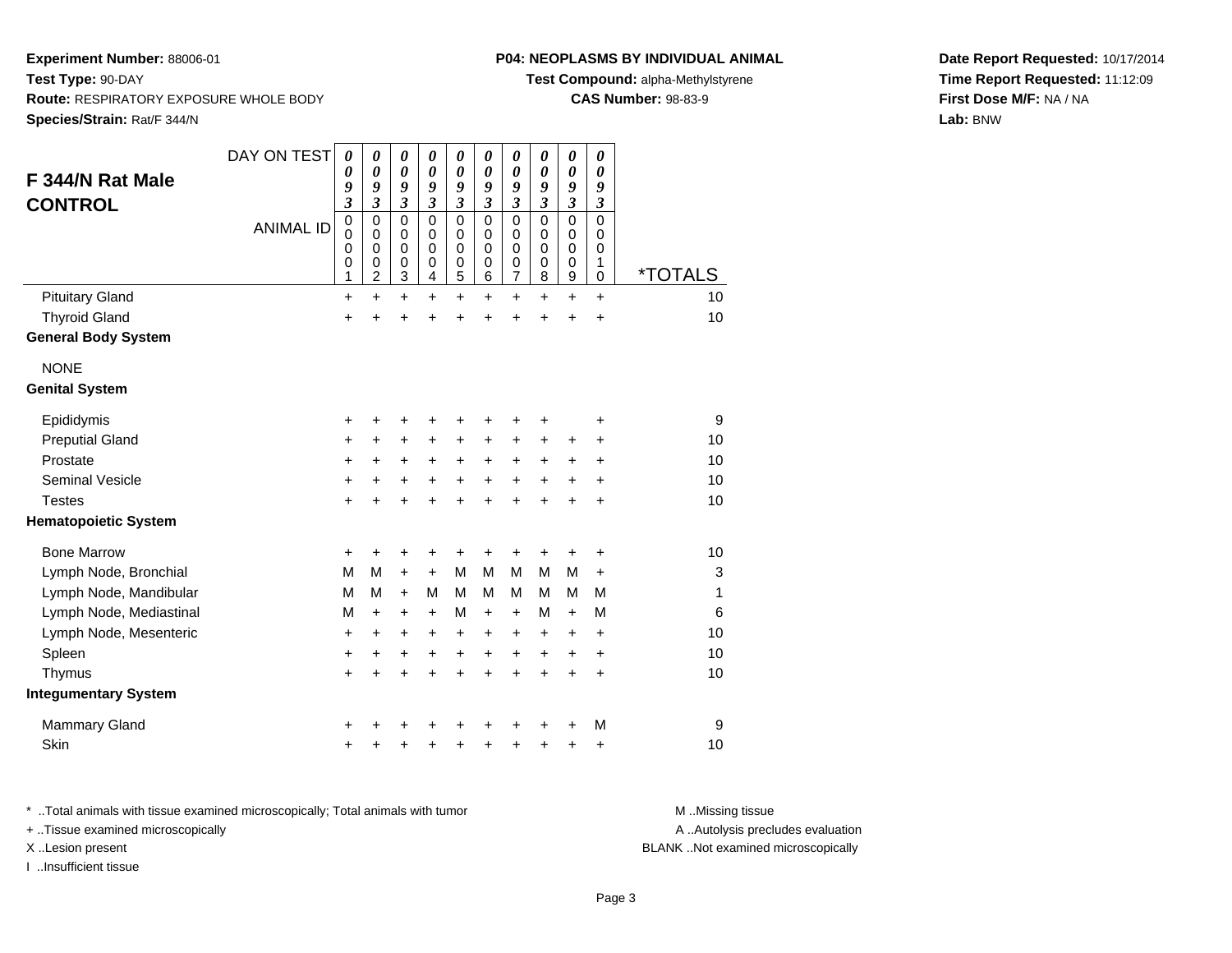# **P04: NEOPLASMS BY INDIVIDUAL ANIMAL**

**Test Compound:** alpha-Methylstyrene

**CAS Number:** 98-83-9

**Date Report Requested:** 10/17/2014**Time Report Requested:** 11:12:09**First Dose M/F:** NA / NA**Lab:** BNW

| F 344/N Rat Male                                            | DAY ON TEST      | 0<br>0<br>9                                                 | 0<br>0<br>9                             | 0<br>0<br>9                          | 0<br>0<br>9                 | 0<br>0<br>9                           | 0<br>0<br>9                          | 0<br>0<br>9                          | 0<br>0<br>9                          | 0<br>0<br>9                | 0<br>$\boldsymbol{\theta}$<br>9                   |                            |
|-------------------------------------------------------------|------------------|-------------------------------------------------------------|-----------------------------------------|--------------------------------------|-----------------------------|---------------------------------------|--------------------------------------|--------------------------------------|--------------------------------------|----------------------------|---------------------------------------------------|----------------------------|
| <b>CONTROL</b>                                              | <b>ANIMAL ID</b> | 3<br>$\pmb{0}$<br>$\mathbf 0$<br>0<br>$\boldsymbol{0}$<br>1 | 3<br>0<br>0<br>0<br>0<br>$\overline{2}$ | 3<br>$\mathbf 0$<br>0<br>0<br>0<br>3 | 3<br>0<br>0<br>0<br>0<br>4  | 3<br>0<br>0<br>0<br>$\mathbf 0$<br>5  | 3<br>$\mathbf 0$<br>0<br>0<br>0<br>6 | 3<br>$\mathbf 0$<br>0<br>0<br>0<br>7 | 3<br>$\mathbf 0$<br>0<br>0<br>0<br>8 | 3<br>0<br>0<br>0<br>0<br>9 | $\mathfrak{z}$<br>$\mathbf 0$<br>0<br>0<br>1<br>0 | <i><b>*TOTALS</b></i>      |
| Skin<br><b>Musculoskeletal System</b>                       |                  | $\ddot{}$                                                   | $\ddot{}$                               | $\ddot{}$                            | $\ddot{}$                   | $\ddot{}$                             | $\ddot{}$                            | $\ddot{}$                            | $\ddot{}$                            | $\ddot{}$                  | $\ddot{}$                                         | 10                         |
| Bone<br><b>Nervous System</b>                               |                  | +                                                           | +                                       | +                                    |                             |                                       |                                      |                                      |                                      |                            | $\ddot{}$                                         | 10                         |
| <b>Brain</b><br><b>Respiratory System</b>                   |                  | $\ddot{}$                                                   | +                                       | +                                    | +                           | +                                     |                                      |                                      |                                      | +                          | +                                                 | 10                         |
| Larynx<br>Lung<br><b>Nose</b><br>Pleura<br>Trachea          |                  | +<br>$\ddot{}$<br>+<br>$\ddot{}$<br>$\ddot{}$               | +<br>+<br>$\pm$<br>$\ddot{}$            | +<br>$\ddot{}$<br>+<br>+<br>+        | $\ddot{}$<br>+<br>$\ddot{}$ | +<br>$\ddot{}$<br>+<br>$\ddot{}$<br>+ | $\ddot{}$<br>+<br>$\ddot{}$          | $\ddot{}$<br>$\ddot{}$<br>$\ddot{}$  | +<br>+<br>$\ddot{}$                  | +<br>+<br>+<br>+<br>+      | +<br>٠<br>+<br>+<br>+                             | 10<br>10<br>10<br>10<br>10 |
| <b>Special Senses System</b>                                |                  |                                                             |                                         |                                      |                             |                                       |                                      |                                      |                                      |                            |                                                   |                            |
| Eye<br><b>Harderian Gland</b><br><b>Urinary System</b>      |                  | +<br>$\ddot{}$                                              | +                                       | +<br>+                               | +<br>+                      | +<br>+                                | +<br>+                               |                                      | +<br>$\ddot{}$                       | +                          | +<br>$\ddot{}$                                    | 10<br>10                   |
| Kidney<br><b>Urinary Bladder</b><br><b>SYSTEMIC LESIONS</b> |                  | +<br>$\ddot{}$                                              |                                         | +                                    |                             | +<br>+                                |                                      |                                      |                                      | +<br>+                     | +<br>+                                            | 10<br>10                   |
| Multiple Organ                                              |                  | +                                                           |                                         |                                      |                             |                                       |                                      |                                      |                                      |                            | +                                                 | 10                         |

\* ..Total animals with tissue examined microscopically; Total animals with tumor **M** . Missing tissue M ..Missing tissue

+ ..Tissue examined microscopically

I ..Insufficient tissue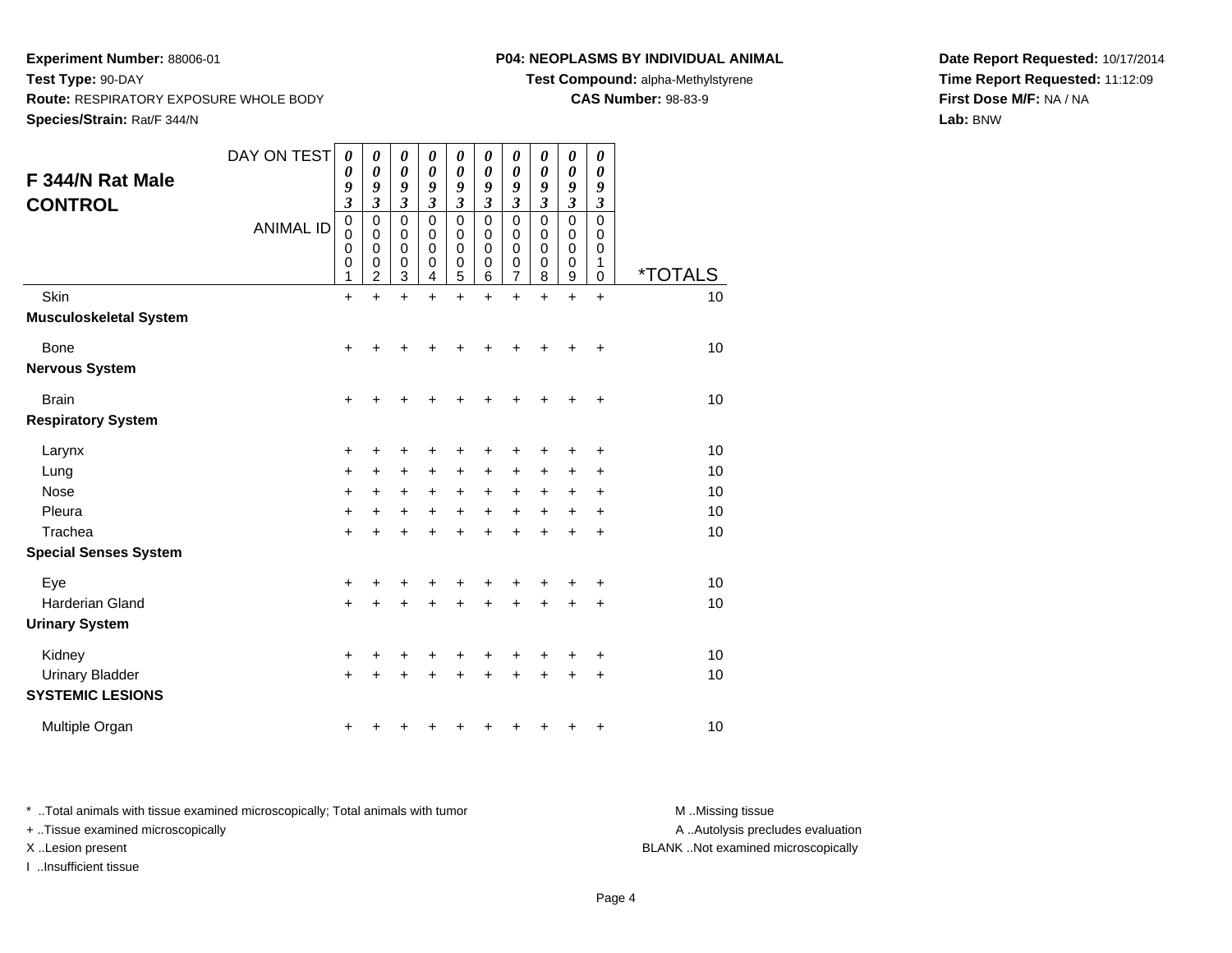#### **P04: NEOPLASMS BY INDIVIDUAL ANIMAL**

**Test Compound:** alpha-Methylstyrene

**CAS Number:** 98-83-9

**Date Report Requested:** 10/17/2014**Time Report Requested:** 11:12:09**First Dose M/F:** NA / NA**Lab:** BNW

| F 344/N Rat Male<br><b>75 PPM</b>                      | DAY ON TEST      | $\boldsymbol{\theta}$<br>0<br>9<br>$\mathfrak{z}$<br>$\mathbf 0$ | $\pmb{\theta}$<br>$\boldsymbol{\theta}$<br>9<br>$\mathfrak{z}$<br>$\pmb{0}$ | $\boldsymbol{\theta}$<br>$\boldsymbol{\theta}$<br>9<br>$\mathfrak{z}$<br>$\pmb{0}$ | $\boldsymbol{\theta}$<br>$\boldsymbol{\theta}$<br>9<br>$\boldsymbol{\mathfrak{z}}$<br>$\pmb{0}$ | $\boldsymbol{\theta}$<br>$\boldsymbol{\theta}$<br>9<br>$\mathfrak{z}$<br>$\pmb{0}$ | $\pmb{\theta}$<br>$\pmb{\theta}$<br>9<br>$\mathfrak{z}$<br>$\mathsf 0$ | $\pmb{\theta}$<br>$\boldsymbol{\theta}$<br>9<br>$\overline{\mathbf{3}}$<br>$\mathbf 0$ | 0<br>$\pmb{\theta}$<br>9<br>$\mathfrak{z}$<br>0 | $\boldsymbol{\theta}$<br>$\boldsymbol{\theta}$<br>$\boldsymbol{9}$<br>$\overline{\mathbf{3}}$<br>$\overline{0}$ | $\boldsymbol{\theta}$<br>$\boldsymbol{\theta}$<br>9<br>$\mathfrak{z}$<br>$\mathsf 0$ |                       |
|--------------------------------------------------------|------------------|------------------------------------------------------------------|-----------------------------------------------------------------------------|------------------------------------------------------------------------------------|-------------------------------------------------------------------------------------------------|------------------------------------------------------------------------------------|------------------------------------------------------------------------|----------------------------------------------------------------------------------------|-------------------------------------------------|-----------------------------------------------------------------------------------------------------------------|--------------------------------------------------------------------------------------|-----------------------|
|                                                        | <b>ANIMAL ID</b> | $\pmb{0}$<br>$\boldsymbol{2}$<br>$\pmb{0}$<br>1                  | $\mathbf 0$<br>$\boldsymbol{2}$<br>$\pmb{0}$<br>$\overline{c}$              | $\mathbf 0$<br>$\overline{2}$<br>$\mathbf 0$<br>$\mathbf{3}$                       | 0<br>$\overline{c}$<br>$\pmb{0}$<br>$\overline{4}$                                              | $\mathbf 0$<br>$\boldsymbol{2}$<br>$\pmb{0}$<br>5                                  | $\pmb{0}$<br>$\overline{2}$<br>$\,0\,$<br>6                            | $\mathbf 0$<br>$\overline{c}$<br>0<br>$\overline{7}$                                   | 0<br>$\overline{c}$<br>$\mathsf 0$<br>8         | 0<br>$\overline{2}$<br>$\mathbf 0$<br>9                                                                         | $\mathbf 0$<br>$\boldsymbol{2}$<br>$\mathbf{1}$<br>$\mathbf 0$                       | <i><b>*TOTALS</b></i> |
| <b>Alimentary System</b>                               |                  |                                                                  |                                                                             |                                                                                    |                                                                                                 |                                                                                    |                                                                        |                                                                                        |                                                 |                                                                                                                 |                                                                                      |                       |
| Liver<br><b>Cardiovascular System</b>                  |                  | +                                                                |                                                                             |                                                                                    |                                                                                                 |                                                                                    |                                                                        |                                                                                        |                                                 | $\ddot{}$                                                                                                       | $\ddot{}$                                                                            | 10                    |
| <b>NONE</b><br><b>Endocrine System</b>                 |                  |                                                                  |                                                                             |                                                                                    |                                                                                                 |                                                                                    |                                                                        |                                                                                        |                                                 |                                                                                                                 |                                                                                      |                       |
| <b>NONE</b><br><b>General Body System</b>              |                  |                                                                  |                                                                             |                                                                                    |                                                                                                 |                                                                                    |                                                                        |                                                                                        |                                                 |                                                                                                                 |                                                                                      |                       |
| <b>NONE</b><br><b>Genital System</b>                   |                  |                                                                  |                                                                             |                                                                                    |                                                                                                 |                                                                                    |                                                                        |                                                                                        |                                                 |                                                                                                                 |                                                                                      |                       |
| <b>NONE</b><br><b>Hematopoietic System</b>             |                  |                                                                  |                                                                             |                                                                                    |                                                                                                 |                                                                                    |                                                                        |                                                                                        |                                                 |                                                                                                                 |                                                                                      |                       |
| Lymph Node, Mediastinal<br><b>Integumentary System</b> |                  |                                                                  |                                                                             |                                                                                    |                                                                                                 |                                                                                    | +                                                                      |                                                                                        |                                                 |                                                                                                                 |                                                                                      | 1                     |
| <b>NONE</b><br><b>Musculoskeletal System</b>           |                  |                                                                  |                                                                             |                                                                                    |                                                                                                 |                                                                                    |                                                                        |                                                                                        |                                                 |                                                                                                                 |                                                                                      |                       |
| <b>NONE</b><br><b>Nervous System</b>                   |                  |                                                                  |                                                                             |                                                                                    |                                                                                                 |                                                                                    |                                                                        |                                                                                        |                                                 |                                                                                                                 |                                                                                      |                       |
| <b>NONE</b>                                            |                  |                                                                  |                                                                             |                                                                                    |                                                                                                 |                                                                                    |                                                                        |                                                                                        |                                                 |                                                                                                                 |                                                                                      |                       |
|                                                        |                  |                                                                  |                                                                             |                                                                                    |                                                                                                 |                                                                                    |                                                                        |                                                                                        |                                                 |                                                                                                                 |                                                                                      |                       |

\* ..Total animals with tissue examined microscopically; Total animals with tumor **M** . Missing tissue M ..Missing tissue

+ ..Tissue examined microscopically

I ..Insufficient tissue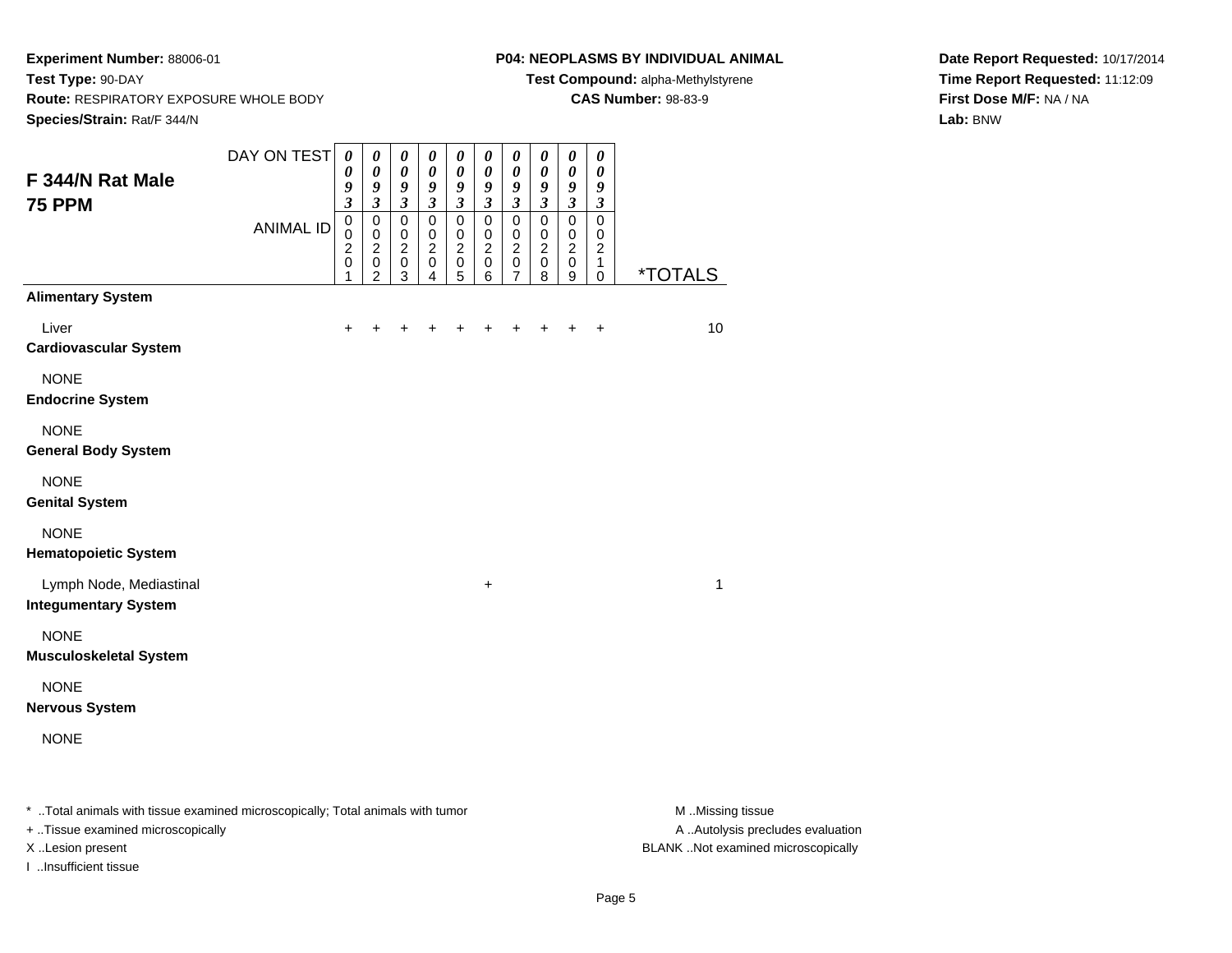# **P04: NEOPLASMS BY INDIVIDUAL ANIMAL**

**Test Compound:** alpha-Methylstyrene

**CAS Number:** 98-83-9

**Date Report Requested:** 10/17/2014**Time Report Requested:** 11:12:09**First Dose M/F:** NA / NA**Lab:** BNW

|                              | DAY ON TEST      | 0             | $\theta$                               | $\boldsymbol{\theta}$ | 0             | $\boldsymbol{\theta}$ | 0             | 0              | 0           | 0                     | 0         |                       |
|------------------------------|------------------|---------------|----------------------------------------|-----------------------|---------------|-----------------------|---------------|----------------|-------------|-----------------------|-----------|-----------------------|
| F 344/N Rat Male             |                  | 0             | $\theta$                               | $\boldsymbol{\theta}$ | $\theta$      | $\boldsymbol{\theta}$ | 0             | 0              | 0           | 0                     | 0         |                       |
|                              |                  | 9             | 9                                      | 9                     | 9             | 9                     | 9             | 9              | 9           | 9                     | 9         |                       |
| <b>75 PPM</b>                |                  | 3             | 3                                      | $\mathfrak{z}$        | 3             | 3                     | 3             | $\mathfrak{z}$ | 3           | 3                     | 3         |                       |
|                              | <b>ANIMAL ID</b> | 0             | 0                                      | 0                     | 0             | $\Omega$              | $\Omega$      | $\mathbf 0$    | 0           | $\Omega$              | 0         |                       |
|                              |                  | 0             | 0                                      | 0                     | 0             | 0                     | 0             | 0              | 0<br>2      | 0<br>$\boldsymbol{2}$ | 0<br>2    |                       |
|                              |                  | $\frac{2}{0}$ | $\overline{\mathbf{c}}$<br>$\mathbf 0$ | $\frac{2}{0}$         | $\frac{2}{0}$ | $\frac{2}{0}$         | $\frac{2}{0}$ | $\frac{2}{0}$  | $\mathbf 0$ | $\pmb{0}$             |           |                       |
|                              |                  |               | $\mathfrak{p}$                         | 3                     |               | 5                     | 6             | $\overline{7}$ | 8           | 9                     | 0         | <i><b>*TOTALS</b></i> |
| <b>Respiratory System</b>    |                  |               |                                        |                       |               |                       |               |                |             |                       |           |                       |
| Nose                         |                  | $\ddot{}$     |                                        |                       |               |                       |               |                |             |                       | $\div$    | 10                    |
| <b>Special Senses System</b> |                  |               |                                        |                       |               |                       |               |                |             |                       |           |                       |
| Eye                          |                  |               |                                        |                       |               | $\ddot{}$             |               |                |             |                       |           | 1                     |
| <b>Urinary System</b>        |                  |               |                                        |                       |               |                       |               |                |             |                       |           |                       |
| Kidney                       |                  | $\ddot{}$     | +                                      | +                     | +             | +                     | +             | +              | ÷           | ÷                     | $\ddot{}$ | 10                    |
| <b>SYSTEMIC LESIONS</b>      |                  |               |                                        |                       |               |                       |               |                |             |                       |           |                       |
| Multiple Organ               |                  | ٠             |                                        |                       |               |                       |               |                |             |                       | +         | 10                    |

\* ..Total animals with tissue examined microscopically; Total animals with tumor **M** . Missing tissue M ..Missing tissue

+ ..Tissue examined microscopically

I ..Insufficient tissue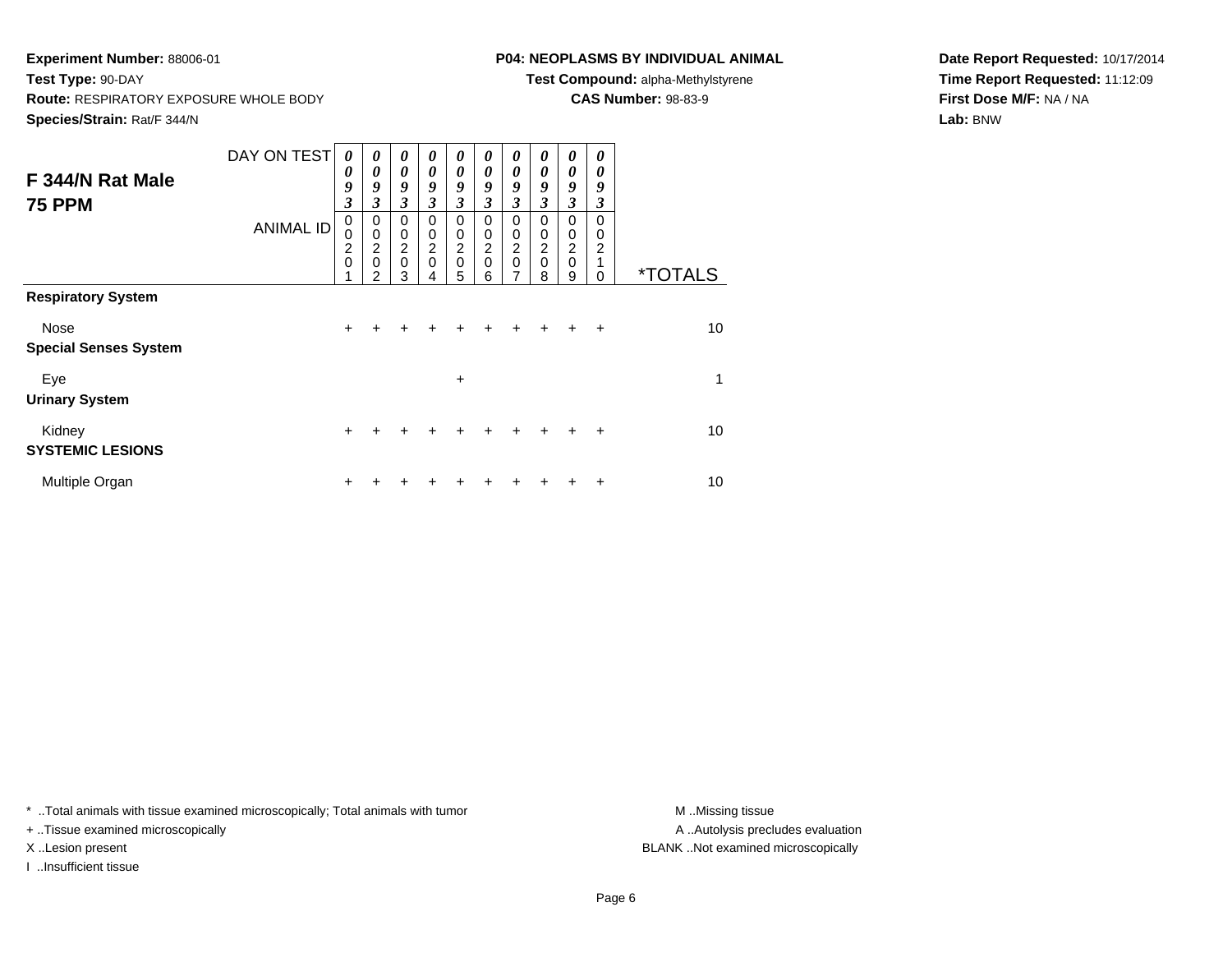### **P04: NEOPLASMS BY INDIVIDUAL ANIMAL**

**Test Compound:** alpha-Methylstyrene

**CAS Number:** 98-83-9

**Date Report Requested:** 10/17/2014**Time Report Requested:** 11:12:09**First Dose M/F:** NA / NA**Lab:** BNW

| F 344/N Rat Male                                                               | DAY ON TEST      | $\boldsymbol{\theta}$<br>0<br>9                                                 | $\pmb{\theta}$<br>$\pmb{\theta}$<br>9                                                                 | $\boldsymbol{\theta}$<br>$\pmb{\theta}$<br>9                                                  | $\pmb{\theta}$<br>$\pmb{\theta}$<br>9                                             | $\pmb{\theta}$<br>0<br>9                                        | $\pmb{\theta}$<br>$\pmb{\theta}$<br>$\pmb{9}$                                     | $\boldsymbol{\theta}$<br>0<br>$\boldsymbol{g}$                                            | 0<br>$\boldsymbol{\theta}$<br>9                       | $\pmb{\theta}$<br>$\pmb{\theta}$<br>$\boldsymbol{g}$                           | $\boldsymbol{\theta}$<br>$\boldsymbol{\theta}$<br>9                   |                       |
|--------------------------------------------------------------------------------|------------------|---------------------------------------------------------------------------------|-------------------------------------------------------------------------------------------------------|-----------------------------------------------------------------------------------------------|-----------------------------------------------------------------------------------|-----------------------------------------------------------------|-----------------------------------------------------------------------------------|-------------------------------------------------------------------------------------------|-------------------------------------------------------|--------------------------------------------------------------------------------|-----------------------------------------------------------------------|-----------------------|
| <b>150 PPM</b>                                                                 | <b>ANIMAL ID</b> | $\overline{\mathbf{3}}$<br>$\pmb{0}$<br>$\mathbf 0$<br>$\overline{4}$<br>0<br>1 | $\overline{\mathbf{3}}$<br>$\pmb{0}$<br>$\mathbf 0$<br>$\overline{\mathbf{4}}$<br>0<br>$\overline{c}$ | $\boldsymbol{\mathfrak{z}}$<br>$\mathbf 0$<br>$\mathbf 0$<br>$\overline{4}$<br>$\pmb{0}$<br>3 | $\mathfrak{z}$<br>$\mathbf 0$<br>$\mathbf 0$<br>$\overline{\mathbf{4}}$<br>0<br>4 | $\mathfrak{z}$<br>$\mathbf 0$<br>$\pmb{0}$<br>4<br>$\,0\,$<br>5 | $\mathfrak{z}$<br>$\mathbf 0$<br>$\mathbf 0$<br>$\overline{\mathbf{4}}$<br>0<br>6 | $\mathfrak{z}$<br>$\mathbf 0$<br>$\mathbf 0$<br>$\overline{\mathbf{4}}$<br>$\pmb{0}$<br>7 | $\mathfrak{z}$<br>$\pmb{0}$<br>0<br>4<br>$\,0\,$<br>8 | $\mathfrak{z}$<br>$\pmb{0}$<br>$\mathbf 0$<br>$\overline{4}$<br>$\pmb{0}$<br>9 | $\mathfrak{z}$<br>$\mathbf 0$<br>$\mathbf 0$<br>4<br>1<br>$\mathbf 0$ | <i><b>*TOTALS</b></i> |
| <b>Alimentary System</b>                                                       |                  |                                                                                 |                                                                                                       |                                                                                               |                                                                                   |                                                                 |                                                                                   |                                                                                           |                                                       |                                                                                |                                                                       |                       |
| Liver<br><b>Cardiovascular System</b>                                          |                  | $\ddot{}$                                                                       | +                                                                                                     | +                                                                                             | +                                                                                 | +                                                               | +                                                                                 | +                                                                                         | +                                                     | +                                                                              | $\ddot{}$                                                             | 10                    |
| <b>NONE</b><br><b>Endocrine System</b>                                         |                  |                                                                                 |                                                                                                       |                                                                                               |                                                                                   |                                                                 |                                                                                   |                                                                                           |                                                       |                                                                                |                                                                       |                       |
| <b>NONE</b><br><b>General Body System</b>                                      |                  |                                                                                 |                                                                                                       |                                                                                               |                                                                                   |                                                                 |                                                                                   |                                                                                           |                                                       |                                                                                |                                                                       |                       |
| <b>NONE</b><br><b>Genital System</b>                                           |                  |                                                                                 |                                                                                                       |                                                                                               |                                                                                   |                                                                 |                                                                                   |                                                                                           |                                                       |                                                                                |                                                                       |                       |
| <b>NONE</b><br><b>Hematopoietic System</b>                                     |                  |                                                                                 |                                                                                                       |                                                                                               |                                                                                   |                                                                 |                                                                                   |                                                                                           |                                                       |                                                                                |                                                                       |                       |
| <b>NONE</b><br><b>Integumentary System</b>                                     |                  |                                                                                 |                                                                                                       |                                                                                               |                                                                                   |                                                                 |                                                                                   |                                                                                           |                                                       |                                                                                |                                                                       |                       |
| <b>NONE</b><br><b>Musculoskeletal System</b>                                   |                  |                                                                                 |                                                                                                       |                                                                                               |                                                                                   |                                                                 |                                                                                   |                                                                                           |                                                       |                                                                                |                                                                       |                       |
| <b>NONE</b><br><b>Nervous System</b>                                           |                  |                                                                                 |                                                                                                       |                                                                                               |                                                                                   |                                                                 |                                                                                   |                                                                                           |                                                       |                                                                                |                                                                       |                       |
| <b>NONE</b>                                                                    |                  |                                                                                 |                                                                                                       |                                                                                               |                                                                                   |                                                                 |                                                                                   |                                                                                           |                                                       |                                                                                |                                                                       |                       |
| * Total animals with tissue examined microscopically; Total animals with tumor |                  |                                                                                 |                                                                                                       |                                                                                               |                                                                                   |                                                                 |                                                                                   |                                                                                           |                                                       |                                                                                |                                                                       | M Missing tissue      |

+ ..Tissue examined microscopically

I ..Insufficient tissue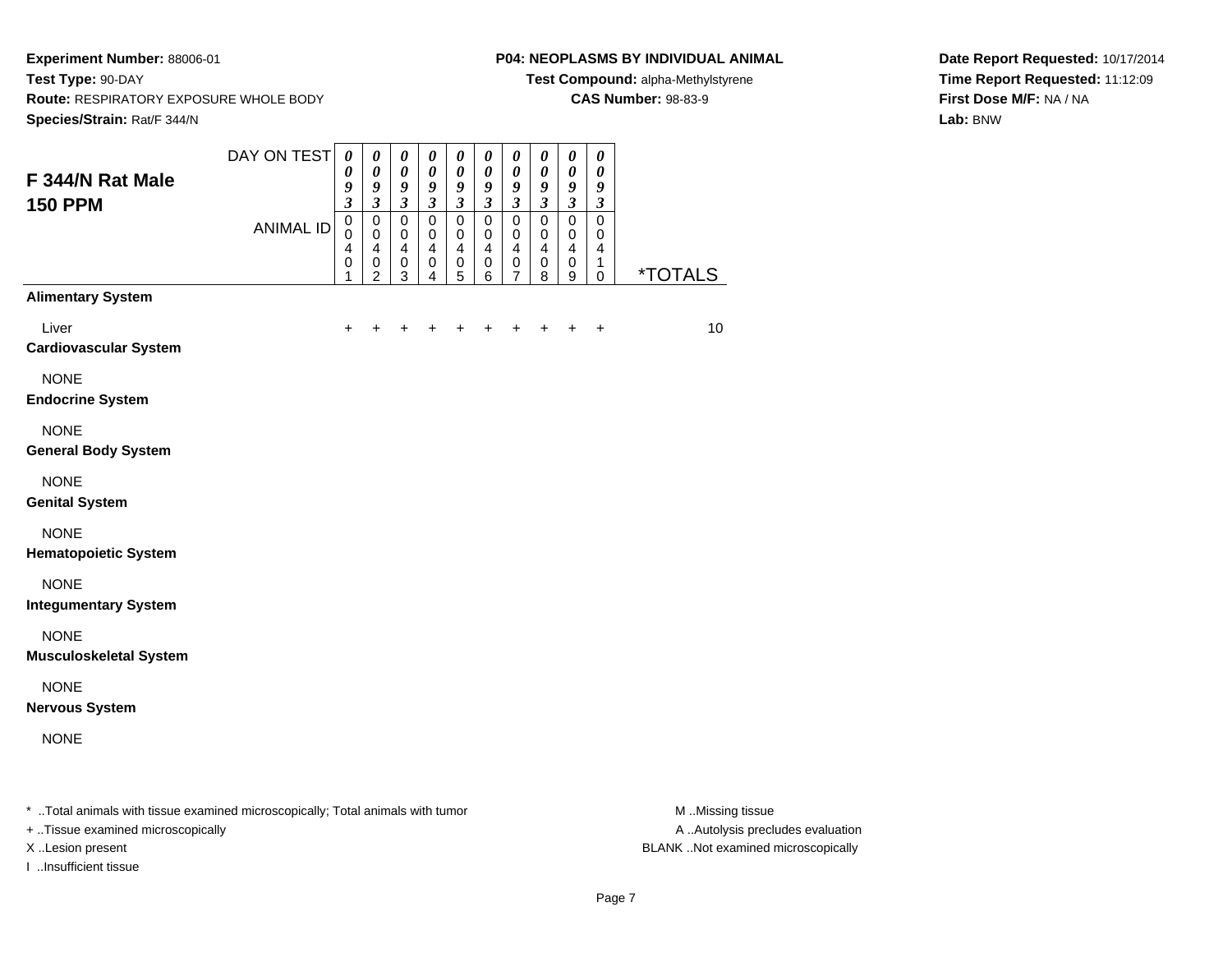# **P04: NEOPLASMS BY INDIVIDUAL ANIMAL**

**Test Compound:** alpha-Methylstyrene

**CAS Number:** 98-83-9

**Date Report Requested:** 10/17/2014**Time Report Requested:** 11:12:09**First Dose M/F:** NA / NA**Lab:** BNW

| F 344/N Rat Male<br><b>150 PPM</b>   | DAY ON TEST<br><b>ANIMAL ID</b> | 0<br>0<br>9<br>$\overline{\mathbf{3}}$<br>0<br>0<br>4<br>0<br>4 | $\boldsymbol{\theta}$<br>$\boldsymbol{\theta}$<br>9<br>3<br>$\mathbf 0$<br>$\mathbf 0$<br>4<br>$\mathbf 0$<br>$\mathfrak{p}$ | $\boldsymbol{\theta}$<br>$\theta$<br>9<br>3<br>$\mathbf 0$<br>$\mathbf 0$<br>4<br>$\mathbf 0$<br>3 | 0<br>$\theta$<br>9<br>3<br>$\mathbf 0$<br>0<br>4<br>0 | 0<br>$\boldsymbol{\theta}$<br>9<br>$\mathfrak{z}$<br>$\mathbf 0$<br>$\mathbf 0$<br>4<br>$\mathbf 0$ | 0<br>$\theta$<br>9<br>3<br>$\Omega$<br>0<br>4<br>$\mathbf 0$ | $\boldsymbol{\theta}$<br>$\boldsymbol{\theta}$<br>9<br>$\mathfrak{z}$<br>$\mathbf 0$<br>0<br>$\overline{\mathbf{4}}$<br>$\mathbf 0$<br>7 | 0<br>0<br>9<br>$\mathfrak{z}$<br>0<br>0<br>4<br>$\mathbf 0$ | 0<br>0<br>9<br>3<br>$\mathbf 0$<br>0<br>4<br>0 | 0<br>0<br>9<br>3<br>$\Omega$<br>0<br>4 | <i><b>*TOTALS</b></i> |
|--------------------------------------|---------------------------------|-----------------------------------------------------------------|------------------------------------------------------------------------------------------------------------------------------|----------------------------------------------------------------------------------------------------|-------------------------------------------------------|-----------------------------------------------------------------------------------------------------|--------------------------------------------------------------|------------------------------------------------------------------------------------------------------------------------------------------|-------------------------------------------------------------|------------------------------------------------|----------------------------------------|-----------------------|
| <b>Respiratory System</b>            |                                 |                                                                 |                                                                                                                              |                                                                                                    | 4                                                     | 5                                                                                                   | 6                                                            |                                                                                                                                          | 8                                                           | 9                                              | $\Omega$                               |                       |
| Nose<br><b>Special Senses System</b> |                                 | $\ddot{}$                                                       | +                                                                                                                            | +                                                                                                  | $\div$                                                | ÷                                                                                                   | $\ddot{}$                                                    | $\pm$                                                                                                                                    | $\div$                                                      | ÷                                              | $\div$                                 | 10                    |
| <b>NONE</b><br><b>Urinary System</b> |                                 |                                                                 |                                                                                                                              |                                                                                                    |                                                       |                                                                                                     |                                                              |                                                                                                                                          |                                                             |                                                |                                        |                       |
| Kidney<br><b>SYSTEMIC LESIONS</b>    |                                 | $\ddot{}$                                                       | $\div$                                                                                                                       | $\div$                                                                                             | $\div$                                                | $\ddot{}$                                                                                           | $\div$                                                       | $\div$                                                                                                                                   | $\div$                                                      | ÷                                              | $\ddot{}$                              | 10                    |
| Multiple Organ                       |                                 | $\div$                                                          |                                                                                                                              |                                                                                                    |                                                       |                                                                                                     |                                                              |                                                                                                                                          |                                                             |                                                | $\ddot{}$                              | 10                    |

\* ..Total animals with tissue examined microscopically; Total animals with tumor **M** . Missing tissue M ..Missing tissue

+ ..Tissue examined microscopically

I ..Insufficient tissue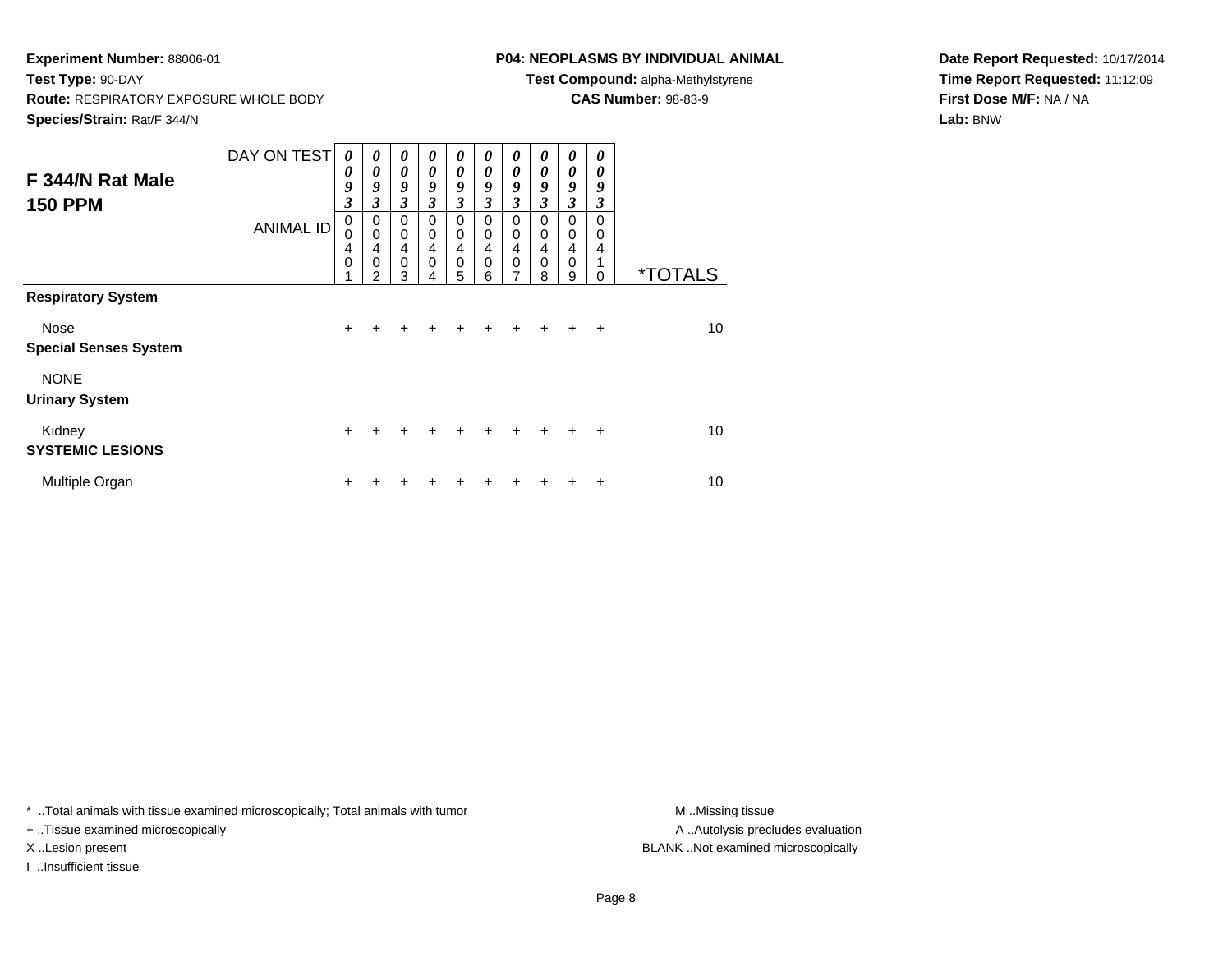#### **P04: NEOPLASMS BY INDIVIDUAL ANIMAL**

**Test Compound:** alpha-Methylstyrene

**CAS Number:** 98-83-9

**Date Report Requested:** 10/17/2014**Time Report Requested:** 11:12:09**First Dose M/F:** NA / NA**Lab:** BNW

| F 344/N Rat Male                                                               | DAY ON TEST      | $\boldsymbol{\theta}$<br>$\pmb{\theta}$<br>9<br>$\overline{\mathbf{3}}$ | $\boldsymbol{\theta}$<br>$\pmb{\theta}$<br>9<br>$\mathfrak{z}$ | $\boldsymbol{\theta}$<br>$\pmb{\theta}$<br>9<br>$\boldsymbol{\beta}$ | 0<br>$\boldsymbol{\theta}$<br>9<br>$\boldsymbol{\mathfrak{z}}$ | 0<br>$\pmb{\theta}$<br>9<br>$\boldsymbol{\beta}$ | 0<br>$\pmb{\theta}$<br>9<br>$\mathfrak{z}$    | 0<br>$\pmb{\theta}$<br>9<br>$\mathfrak{z}$        | 0<br>$\pmb{\theta}$<br>9<br>$\boldsymbol{\mathfrak{z}}$ | $\boldsymbol{\theta}$<br>$\pmb{\theta}$<br>$\boldsymbol{9}$<br>$\mathfrak{z}$ | $\boldsymbol{\theta}$<br>$\boldsymbol{\theta}$<br>$\boldsymbol{9}$<br>$\mathfrak{z}$ |                       |
|--------------------------------------------------------------------------------|------------------|-------------------------------------------------------------------------|----------------------------------------------------------------|----------------------------------------------------------------------|----------------------------------------------------------------|--------------------------------------------------|-----------------------------------------------|---------------------------------------------------|---------------------------------------------------------|-------------------------------------------------------------------------------|--------------------------------------------------------------------------------------|-----------------------|
| <b>300 PPM</b>                                                                 | <b>ANIMAL ID</b> | $\pmb{0}$<br>$\pmb{0}$<br>6<br>0<br>1                                   | 0<br>$\pmb{0}$<br>6<br>$\mathbf 0$<br>2                        | 0<br>$\pmb{0}$<br>6<br>$\,0\,$<br>3                                  | $\mathsf 0$<br>$\pmb{0}$<br>6<br>0<br>4                        | $\mathsf 0$<br>$\pmb{0}$<br>6<br>$\pmb{0}$<br>5  | $\pmb{0}$<br>$\pmb{0}$<br>6<br>$\pmb{0}$<br>6 | $\mathsf 0$<br>$\mathbf 0$<br>6<br>$\pmb{0}$<br>7 | $\mathsf 0$<br>0<br>6<br>$\pmb{0}$<br>8                 | $\pmb{0}$<br>$\mathbf 0$<br>6<br>$\pmb{0}$<br>9                               | $\pmb{0}$<br>$\mathbf 0$<br>6<br>1<br>$\mathbf 0$                                    | <i><b>*TOTALS</b></i> |
| <b>Alimentary System</b>                                                       |                  |                                                                         |                                                                |                                                                      |                                                                |                                                  |                                               |                                                   |                                                         |                                                                               |                                                                                      |                       |
| Liver<br><b>Cardiovascular System</b>                                          |                  |                                                                         |                                                                |                                                                      |                                                                |                                                  |                                               |                                                   |                                                         |                                                                               | $\ddot{}$                                                                            | 10                    |
| <b>NONE</b><br><b>Endocrine System</b>                                         |                  |                                                                         |                                                                |                                                                      |                                                                |                                                  |                                               |                                                   |                                                         |                                                                               |                                                                                      |                       |
| <b>NONE</b><br><b>General Body System</b>                                      |                  |                                                                         |                                                                |                                                                      |                                                                |                                                  |                                               |                                                   |                                                         |                                                                               |                                                                                      |                       |
| <b>NONE</b><br><b>Genital System</b>                                           |                  |                                                                         |                                                                |                                                                      |                                                                |                                                  |                                               |                                                   |                                                         |                                                                               |                                                                                      |                       |
| <b>NONE</b><br><b>Hematopoietic System</b>                                     |                  |                                                                         |                                                                |                                                                      |                                                                |                                                  |                                               |                                                   |                                                         |                                                                               |                                                                                      |                       |
| <b>NONE</b><br><b>Integumentary System</b>                                     |                  |                                                                         |                                                                |                                                                      |                                                                |                                                  |                                               |                                                   |                                                         |                                                                               |                                                                                      |                       |
| <b>NONE</b><br><b>Musculoskeletal System</b>                                   |                  |                                                                         |                                                                |                                                                      |                                                                |                                                  |                                               |                                                   |                                                         |                                                                               |                                                                                      |                       |
| <b>NONE</b><br><b>Nervous System</b>                                           |                  |                                                                         |                                                                |                                                                      |                                                                |                                                  |                                               |                                                   |                                                         |                                                                               |                                                                                      |                       |
| <b>NONE</b>                                                                    |                  |                                                                         |                                                                |                                                                      |                                                                |                                                  |                                               |                                                   |                                                         |                                                                               |                                                                                      |                       |
| * Total animals with tissue examined microscopically; Total animals with tumor |                  |                                                                         |                                                                |                                                                      |                                                                |                                                  |                                               |                                                   |                                                         |                                                                               |                                                                                      | M Missing tissue      |

+ ..Tissue examined microscopically

I ..Insufficient tissue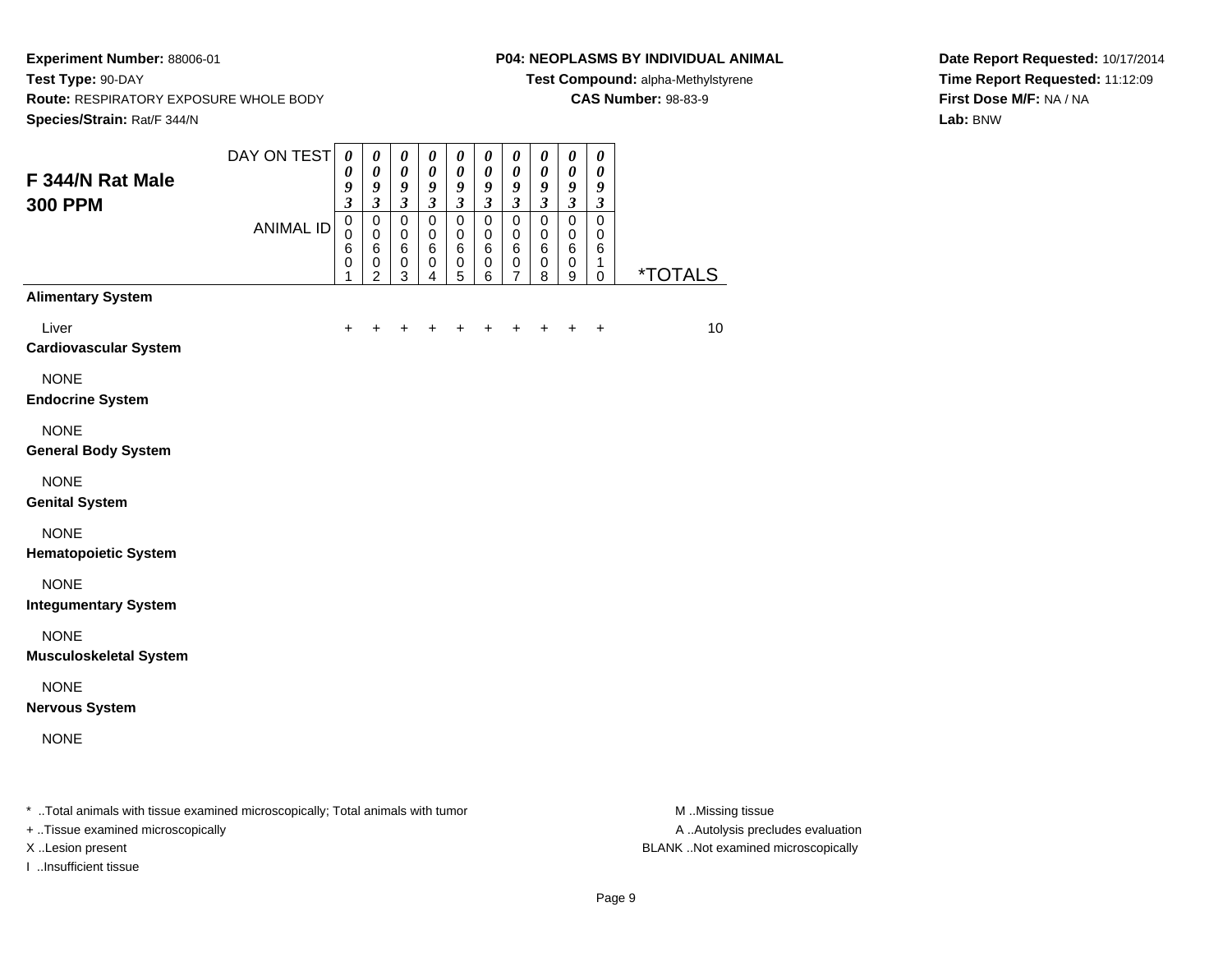# **P04: NEOPLASMS BY INDIVIDUAL ANIMAL**

**Test Compound:** alpha-Methylstyrene

**CAS Number:** 98-83-9

**Date Report Requested:** 10/17/2014**Time Report Requested:** 11:12:09**First Dose M/F:** NA / NA**Lab:** BNW

| F 344/N Rat Male<br><b>300 PPM</b>   | DAY ON TEST<br><b>ANIMAL ID</b> | 0<br>0<br>9<br>$\overline{\mathbf{3}}$<br>0<br>0<br>6 | $\boldsymbol{\theta}$<br>$\boldsymbol{\theta}$<br>9<br>3<br>$\mathbf 0$<br>$\mathbf 0$<br>$6\phantom{1}6$ | $\boldsymbol{\theta}$<br>$\theta$<br>9<br>3<br>$\mathbf 0$<br>$\mathbf 0$<br>6 | 0<br>$\theta$<br>9<br>3<br>$\mathbf 0$<br>$\mathbf 0$<br>6 | 0<br>$\boldsymbol{\theta}$<br>9<br>$\mathfrak{z}$<br>$\mathbf 0$<br>$\mathbf 0$<br>$\,6$ | 0<br>$\theta$<br>9<br>3<br>$\Omega$<br>0<br>6 | $\boldsymbol{\theta}$<br>$\boldsymbol{\theta}$<br>9<br>$\mathfrak{z}$<br>$\mathbf 0$<br>$\mathbf 0$<br>6 | 0<br>0<br>9<br>$\mathfrak{z}$<br>0<br>0<br>6 | 0<br>0<br>9<br>3<br>$\mathbf 0$<br>0<br>6 | 0<br>0<br>9<br>3<br>$\Omega$<br>0<br>6 |                       |
|--------------------------------------|---------------------------------|-------------------------------------------------------|-----------------------------------------------------------------------------------------------------------|--------------------------------------------------------------------------------|------------------------------------------------------------|------------------------------------------------------------------------------------------|-----------------------------------------------|----------------------------------------------------------------------------------------------------------|----------------------------------------------|-------------------------------------------|----------------------------------------|-----------------------|
|                                      |                                 | 0<br>4                                                | $\mathbf 0$<br>$\mathfrak{p}$                                                                             | $\mathbf 0$<br>3                                                               | 0<br>4                                                     | $\mathbf 0$<br>5                                                                         | $\mathbf 0$<br>6                              | $\mathbf 0$<br>7                                                                                         | $\mathbf 0$<br>8                             | 0<br>9                                    | $\Omega$                               | <i><b>*TOTALS</b></i> |
| <b>Respiratory System</b>            |                                 |                                                       |                                                                                                           |                                                                                |                                                            |                                                                                          |                                               |                                                                                                          |                                              |                                           |                                        |                       |
| Nose<br><b>Special Senses System</b> |                                 | $\ddot{}$                                             | +                                                                                                         | +                                                                              | $\div$                                                     | $\ddot{}$                                                                                | $\ddot{}$                                     | $\pm$                                                                                                    | $\div$                                       | ÷                                         | $\div$                                 | 10                    |
| <b>NONE</b><br><b>Urinary System</b> |                                 |                                                       |                                                                                                           |                                                                                |                                                            |                                                                                          |                                               |                                                                                                          |                                              |                                           |                                        |                       |
| Kidney<br><b>SYSTEMIC LESIONS</b>    |                                 | $\ddot{}$                                             | +                                                                                                         | $\div$                                                                         | $\div$                                                     | $\ddot{}$                                                                                | $\div$                                        | $\ddot{}$                                                                                                | $\div$                                       | ÷                                         | $\ddot{}$                              | 10                    |
| Multiple Organ                       |                                 | $\div$                                                |                                                                                                           |                                                                                |                                                            |                                                                                          |                                               |                                                                                                          |                                              |                                           | $\ddot{}$                              | 10                    |

\* ..Total animals with tissue examined microscopically; Total animals with tumor **M** . Missing tissue M ..Missing tissue

+ ..Tissue examined microscopically

I ..Insufficient tissue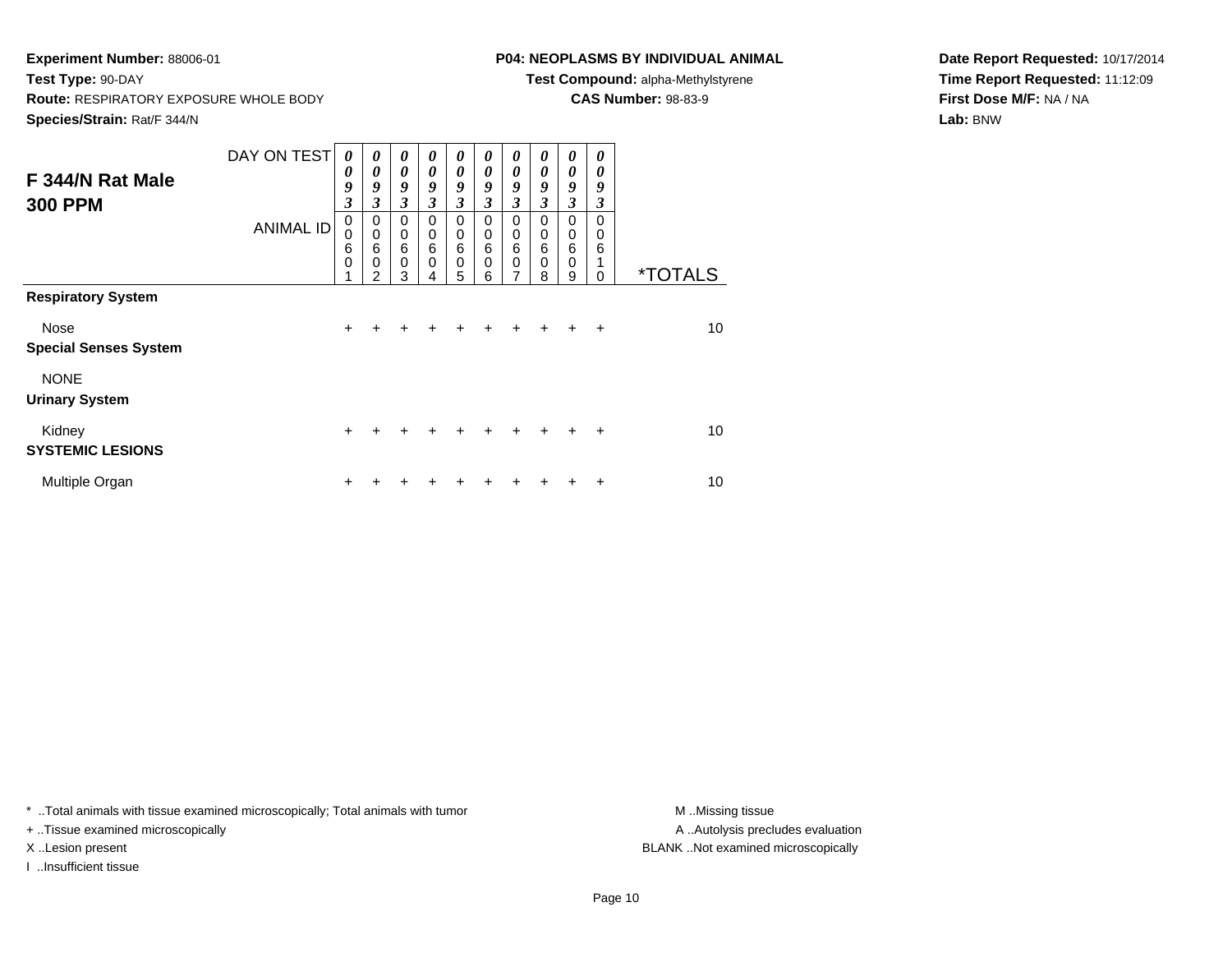#### **P04: NEOPLASMS BY INDIVIDUAL ANIMAL**

**Test Compound:** alpha-Methylstyrene

**CAS Number:** 98-83-9

**Date Report Requested:** 10/17/2014**Time Report Requested:** 11:12:09**First Dose M/F:** NA / NA**Lab:** BNW

|                                                    | DAY ON TEST      | $\boldsymbol{\theta}$                                                 | $\pmb{\theta}$                                                                     | $\pmb{\theta}$                                                      | $\boldsymbol{\theta}$                                                               | $\pmb{\theta}$                                                               | 0                                                                     | $\pmb{\theta}$                                                       | $\pmb{\theta}$                                                     | $\pmb{\theta}$                                                                        | $\boldsymbol{\theta}$                                                     |                       |
|----------------------------------------------------|------------------|-----------------------------------------------------------------------|------------------------------------------------------------------------------------|---------------------------------------------------------------------|-------------------------------------------------------------------------------------|------------------------------------------------------------------------------|-----------------------------------------------------------------------|----------------------------------------------------------------------|--------------------------------------------------------------------|---------------------------------------------------------------------------------------|---------------------------------------------------------------------------|-----------------------|
| F 344/N Rat Male                                   |                  | 0<br>9                                                                | $\boldsymbol{\theta}$<br>9                                                         | $\boldsymbol{\theta}$<br>9                                          | $\boldsymbol{\theta}$<br>9                                                          | 0<br>9                                                                       | $\pmb{\theta}$<br>9                                                   | 0<br>9                                                               | $\boldsymbol{\theta}$<br>9                                         | $\boldsymbol{\theta}$<br>9                                                            | 0<br>9                                                                    |                       |
| <b>600 PPM</b>                                     | <b>ANIMAL ID</b> | $\mathfrak{z}$<br>$\mathbf 0$<br>$\mathbf 0$<br>8<br>$\mathbf 0$<br>1 | $\mathfrak{z}$<br>$\mathbf 0$<br>$\mathbf 0$<br>8<br>$\mathbf 0$<br>$\overline{c}$ | $\mathfrak{z}$<br>$\mathsf 0$<br>$\mathbf 0$<br>8<br>$\pmb{0}$<br>3 | $\boldsymbol{\mathfrak{z}}$<br>$\mathsf 0$<br>$\pmb{0}$<br>$\bf8$<br>$\pmb{0}$<br>4 | $\overline{\mathbf{3}}$<br>$\mathsf 0$<br>$\mathbf 0$<br>8<br>$\pmb{0}$<br>5 | $\overline{\mathbf{3}}$<br>$\overline{0}$<br>0<br>8<br>$\pmb{0}$<br>6 | $\overline{\mathbf{3}}$<br>$\mathbf 0$<br>$\mathbf 0$<br>8<br>0<br>7 | $\overline{\mathbf{3}}$<br>$\pmb{0}$<br>$\mathbf 0$<br>8<br>0<br>8 | $\overline{\mathbf{3}}$<br>$\overline{0}$<br>$\mathbf 0$<br>$\bf 8$<br>$\pmb{0}$<br>9 | $\mathfrak{z}$<br>$\overline{0}$<br>$\mathbf 0$<br>8<br>$\mathbf{1}$<br>0 | <i><b>*TOTALS</b></i> |
| <b>Alimentary System</b>                           |                  |                                                                       |                                                                                    |                                                                     |                                                                                     |                                                                              |                                                                       |                                                                      |                                                                    |                                                                                       |                                                                           |                       |
| Liver<br>Mesentery<br><b>Cardiovascular System</b> |                  | $\ddot{}$                                                             | +<br>$\ddot{}$                                                                     | +                                                                   | +                                                                                   |                                                                              | +                                                                     |                                                                      |                                                                    |                                                                                       | $\ddot{}$                                                                 | 10<br>$\overline{1}$  |
| <b>NONE</b><br><b>Endocrine System</b>             |                  |                                                                       |                                                                                    |                                                                     |                                                                                     |                                                                              |                                                                       |                                                                      |                                                                    |                                                                                       |                                                                           |                       |
| <b>NONE</b><br><b>General Body System</b>          |                  |                                                                       |                                                                                    |                                                                     |                                                                                     |                                                                              |                                                                       |                                                                      |                                                                    |                                                                                       |                                                                           |                       |
| <b>NONE</b><br><b>Genital System</b>               |                  |                                                                       |                                                                                    |                                                                     |                                                                                     |                                                                              |                                                                       |                                                                      |                                                                    |                                                                                       |                                                                           |                       |
| <b>NONE</b><br><b>Hematopoietic System</b>         |                  |                                                                       |                                                                                    |                                                                     |                                                                                     |                                                                              |                                                                       |                                                                      |                                                                    |                                                                                       |                                                                           |                       |
| <b>NONE</b><br><b>Integumentary System</b>         |                  |                                                                       |                                                                                    |                                                                     |                                                                                     |                                                                              |                                                                       |                                                                      |                                                                    |                                                                                       |                                                                           |                       |
| <b>NONE</b><br><b>Musculoskeletal System</b>       |                  |                                                                       |                                                                                    |                                                                     |                                                                                     |                                                                              |                                                                       |                                                                      |                                                                    |                                                                                       |                                                                           |                       |
| <b>NONE</b><br><b>Nervous System</b>               |                  |                                                                       |                                                                                    |                                                                     |                                                                                     |                                                                              |                                                                       |                                                                      |                                                                    |                                                                                       |                                                                           |                       |
|                                                    |                  |                                                                       |                                                                                    |                                                                     |                                                                                     |                                                                              |                                                                       |                                                                      |                                                                    |                                                                                       |                                                                           |                       |

\* ..Total animals with tissue examined microscopically; Total animals with tumor **M** . Missing tissue M ..Missing tissue

+ ..Tissue examined microscopically

I ..Insufficient tissue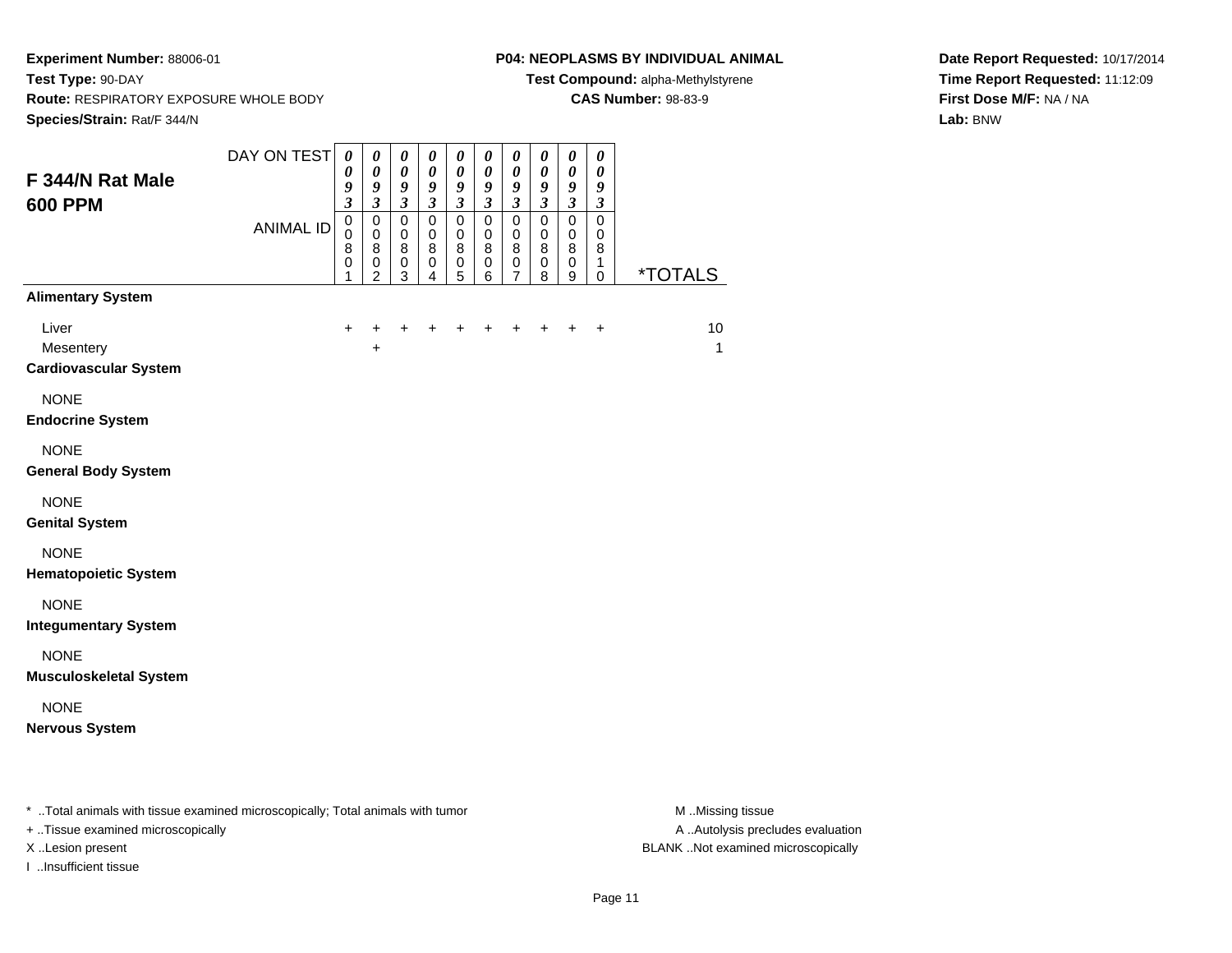# **P04: NEOPLASMS BY INDIVIDUAL ANIMAL**

**Test Compound:** alpha-Methylstyrene

**CAS Number:** 98-83-9

**Date Report Requested:** 10/17/2014**Time Report Requested:** 11:12:09**First Dose M/F:** NA / NA**Lab:** BNW

| F 344/N Rat Male<br><b>600 PPM</b>       | DAY ON TEST<br><b>ANIMAL ID</b> | 0<br>0<br>9<br>3<br>$\mathbf 0$<br>0<br>8<br>$\mathbf 0$ | 0<br>0<br>9<br>3<br>$\mathbf 0$<br>$\mathbf 0$<br>8<br>0<br>2 | $\boldsymbol{\theta}$<br>$\boldsymbol{\theta}$<br>9<br>$\mathfrak{z}$<br>0<br>$\,0\,$<br>$\bf8$<br>$\mathbf 0$<br>3 | 0<br>0<br>9<br>3<br>0<br>$\mathbf 0$<br>8<br>0<br>4 | 0<br>$\boldsymbol{\theta}$<br>9<br>3<br>0<br>$\pmb{0}$<br>8<br>$\mathbf 0$<br>5 | 0<br>0<br>9<br>3<br>$\mathbf 0$<br>$\pmb{0}$<br>8<br>$\mathbf 0$<br>6 | 0<br>$\theta$<br>9<br>3<br>$\mathbf 0$<br>$\pmb{0}$<br>8<br>$\mathbf 0$<br>7 | 0<br>$\boldsymbol{\theta}$<br>9<br>3<br>$\mathbf 0$<br>$\mathbf 0$<br>8<br>$\mathbf 0$<br>8 | $\boldsymbol{\theta}$<br>$\theta$<br>9<br>$\boldsymbol{\beta}$<br>$\mathbf 0$<br>$\pmb{0}$<br>$\overline{8}$<br>$\mathbf 0$<br>9 | 0<br>0<br>9<br>3<br>$\Omega$<br>0<br>8<br>1<br>$\Omega$ | <i><b>*TOTALS</b></i> |
|------------------------------------------|---------------------------------|----------------------------------------------------------|---------------------------------------------------------------|---------------------------------------------------------------------------------------------------------------------|-----------------------------------------------------|---------------------------------------------------------------------------------|-----------------------------------------------------------------------|------------------------------------------------------------------------------|---------------------------------------------------------------------------------------------|----------------------------------------------------------------------------------------------------------------------------------|---------------------------------------------------------|-----------------------|
| <b>NONE</b><br><b>Respiratory System</b> |                                 |                                                          |                                                               |                                                                                                                     |                                                     |                                                                                 |                                                                       |                                                                              |                                                                                             |                                                                                                                                  |                                                         |                       |
| Nose<br><b>Special Senses System</b>     |                                 | $\ddot{}$                                                | ÷                                                             | $\div$                                                                                                              | +                                                   | $\ddot{}$                                                                       | +                                                                     | $\ddot{}$                                                                    | $\ddot{}$                                                                                   | $\div$                                                                                                                           | $\ddot{}$                                               | 10 <sup>1</sup>       |
| <b>NONE</b><br><b>Urinary System</b>     |                                 |                                                          |                                                               |                                                                                                                     |                                                     |                                                                                 |                                                                       |                                                                              |                                                                                             |                                                                                                                                  |                                                         |                       |
| Kidney<br><b>SYSTEMIC LESIONS</b>        |                                 | $\ddot{}$                                                | +                                                             | +                                                                                                                   | ٠                                                   | ٠                                                                               | ٠                                                                     | +                                                                            | +                                                                                           | +                                                                                                                                | $\ddot{}$                                               | 10                    |
| Multiple Organ                           |                                 | ÷                                                        |                                                               |                                                                                                                     |                                                     |                                                                                 |                                                                       |                                                                              |                                                                                             |                                                                                                                                  | ٠                                                       | 10                    |

\* ..Total animals with tissue examined microscopically; Total animals with tumor **M** . Missing tissue M ..Missing tissue

+ ..Tissue examined microscopically

I ..Insufficient tissue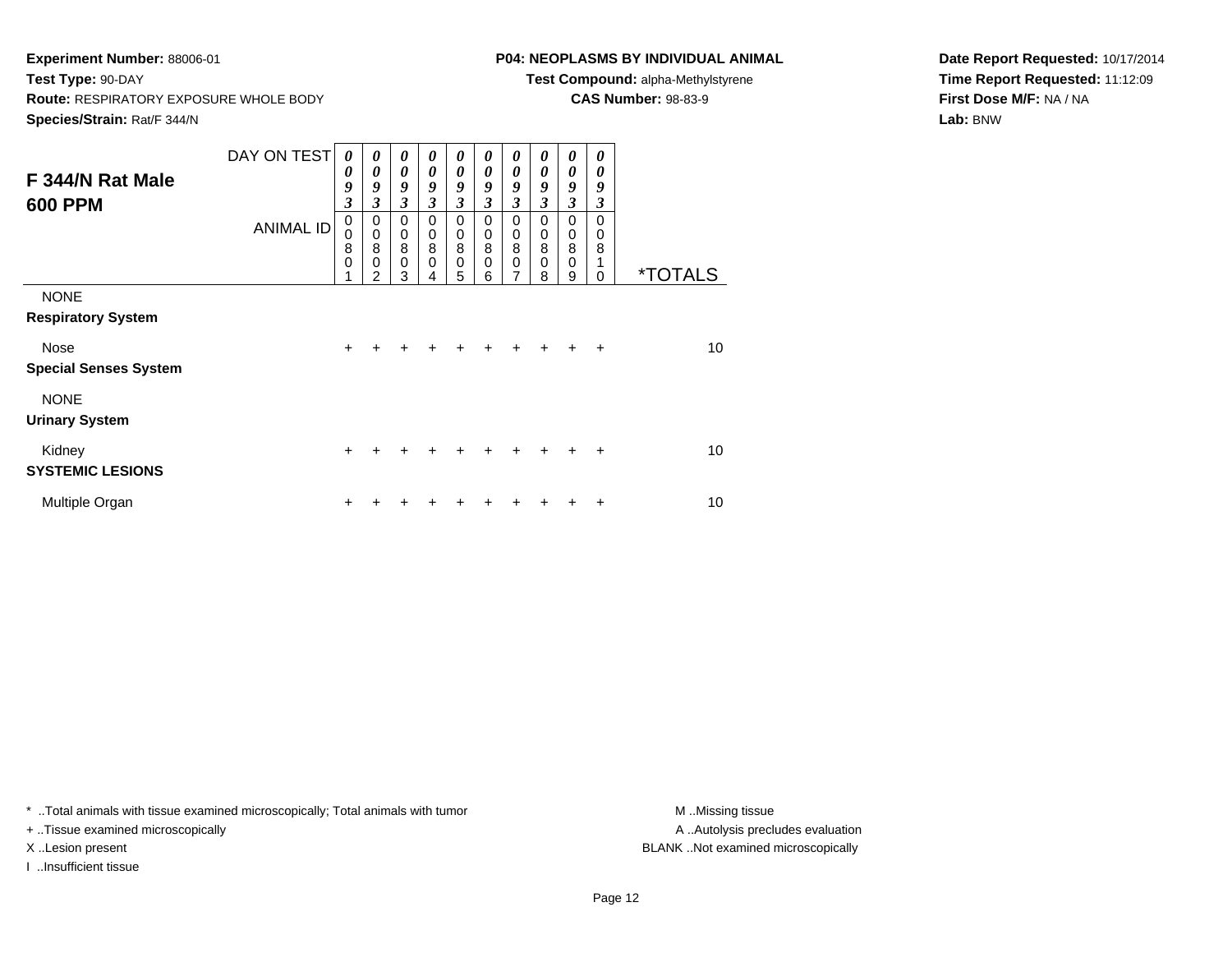# **P04: NEOPLASMS BY INDIVIDUAL ANIMAL**

**Test Compound:** alpha-Methylstyrene

**CAS Number:** 98-83-9

**Date Report Requested:** 10/17/2014**Time Report Requested:** 11:12:09**First Dose M/F:** NA / NA**Lab:** BNW

| F 344/N Rat Male<br><b>1000 PPM</b><br><b>Alimentary System</b> | DAY ON TEST<br><b>ANIMAL ID</b> | 0<br>0<br>9<br>$\overline{\mathbf{3}}$<br>$\mathbf 0$<br>1<br>0<br>0<br>1 | 0<br>$\theta$<br>9<br>$\overline{\mathbf{3}}$<br>$\mathbf 0$<br>$\mathbf{1}$<br>$\mathbf 0$<br>0<br>$\overline{2}$ | 0<br>$\boldsymbol{\theta}$<br>9<br>$\mathfrak{z}$<br>$\mathbf 0$<br>1<br>$\mathbf 0$<br>0<br>3 | 0<br>$\boldsymbol{\theta}$<br>9<br>$\overline{\mathbf{3}}$<br>$\Omega$<br>1<br>$\mathbf 0$<br>0<br>4 | 0<br>$\boldsymbol{\theta}$<br>9<br>$\mathfrak{z}$<br>$\mathbf 0$<br>1<br>$\mathbf 0$<br>$\frac{0}{5}$ | 0<br>0<br>9<br>$\overline{\mathbf{3}}$<br>0<br>$\mathbf{1}$<br>$\mathbf 0$<br>0<br>6 | 0<br>0<br>9<br>$\overline{\mathbf{3}}$<br>$\overline{0}$<br>1<br>$\mathbf 0$<br>0<br>$\overline{7}$ | 0<br>0<br>9<br>$\overline{3}$<br>$\Omega$<br>1<br>$\mathbf 0$<br>0<br>8 | 0<br>$\boldsymbol{\theta}$<br>9<br>$\overline{\mathbf{3}}$<br>$\overline{0}$<br>1<br>$\mathbf 0$<br>0<br>9 | 0<br>$\boldsymbol{\theta}$<br>9<br>$\mathfrak{z}$<br>$\Omega$<br>$\mathbf{1}$<br>0<br>1<br>$\Omega$ | *TOTALS        |
|-----------------------------------------------------------------|---------------------------------|---------------------------------------------------------------------------|--------------------------------------------------------------------------------------------------------------------|------------------------------------------------------------------------------------------------|------------------------------------------------------------------------------------------------------|-------------------------------------------------------------------------------------------------------|--------------------------------------------------------------------------------------|-----------------------------------------------------------------------------------------------------|-------------------------------------------------------------------------|------------------------------------------------------------------------------------------------------------|-----------------------------------------------------------------------------------------------------|----------------|
|                                                                 |                                 |                                                                           |                                                                                                                    |                                                                                                |                                                                                                      |                                                                                                       |                                                                                      |                                                                                                     |                                                                         |                                                                                                            |                                                                                                     |                |
| Esophagus                                                       |                                 | +                                                                         | +                                                                                                                  | +                                                                                              | +                                                                                                    | +                                                                                                     | +                                                                                    | +                                                                                                   | +                                                                       | +                                                                                                          | +                                                                                                   | 10             |
| Intestine Large, Cecum                                          |                                 | $\ddot{}$                                                                 | $\ddot{}$                                                                                                          | +                                                                                              | $\ddot{}$                                                                                            | +                                                                                                     | +                                                                                    | +                                                                                                   | +                                                                       | +                                                                                                          | $\ddot{}$                                                                                           | 10             |
| Intestine Large, Colon                                          |                                 | $\ddot{}$                                                                 | $\ddot{}$                                                                                                          | +                                                                                              | $\ddot{}$                                                                                            | $\ddot{}$                                                                                             | +                                                                                    | +                                                                                                   | $\ddot{}$                                                               | $\ddot{}$                                                                                                  | $\ddot{}$                                                                                           | 10             |
| Intestine Large, Rectum                                         |                                 | $\ddot{}$                                                                 | $\ddot{}$                                                                                                          | $\ddot{}$                                                                                      | $\ddot{}$                                                                                            | $+$                                                                                                   | $+$                                                                                  | $\ddot{}$                                                                                           | $\ddot{}$                                                               | $+$                                                                                                        | $\ddot{}$                                                                                           | 10             |
| Intestine Small, Duodenum                                       |                                 | $\ddot{}$                                                                 | $\ddot{}$                                                                                                          | +                                                                                              | $\ddot{}$                                                                                            | +                                                                                                     | +                                                                                    | +                                                                                                   | +                                                                       | +                                                                                                          | $\ddot{}$                                                                                           | 10             |
| Intestine Small, Ileum                                          |                                 | +                                                                         | +                                                                                                                  | +                                                                                              | $\ddot{}$                                                                                            | +                                                                                                     | +                                                                                    | +                                                                                                   | +                                                                       | +                                                                                                          | $\ddot{}$                                                                                           | 10             |
| Intestine Small, Jejunum                                        |                                 | $\ddot{}$                                                                 | $\ddot{}$                                                                                                          | +                                                                                              | $\ddot{}$                                                                                            | +                                                                                                     | +                                                                                    | +                                                                                                   | $\ddot{}$                                                               | +                                                                                                          | $\ddot{}$                                                                                           | 10             |
| Liver                                                           |                                 | $\ddot{}$                                                                 | +                                                                                                                  | $\pm$                                                                                          | $\ddot{}$                                                                                            | $\ddot{}$                                                                                             | $\ddot{}$                                                                            | $\ddot{}$                                                                                           | $\ddot{}$                                                               | $\ddot{}$                                                                                                  | $\ddot{}$                                                                                           | 10             |
| Pancreas                                                        |                                 | $\ddot{}$                                                                 | $\ddot{}$                                                                                                          | $\ddot{}$                                                                                      | $\ddot{}$                                                                                            | $\ddot{}$                                                                                             | $\ddot{}$                                                                            | $\ddot{}$                                                                                           | $\ddot{}$                                                               | $+$                                                                                                        | $\ddot{}$                                                                                           | 10             |
| Salivary Glands                                                 |                                 | $\ddot{}$                                                                 | $\ddot{}$                                                                                                          | $\pm$                                                                                          | $\ddot{}$                                                                                            | $\ddot{}$                                                                                             | $\ddot{}$                                                                            | $\ddot{}$                                                                                           | $\ddot{}$                                                               | $\ddot{}$                                                                                                  | $\ddot{}$                                                                                           | 10             |
| Stomach, Forestomach                                            |                                 | $\ddot{}$                                                                 | $\ddot{}$                                                                                                          | +                                                                                              | $\ddot{}$                                                                                            | $\ddot{}$                                                                                             | $\ddot{}$                                                                            | $\ddot{}$                                                                                           | $\ddot{}$                                                               | $\ddot{}$                                                                                                  | $\ddot{}$                                                                                           | 10             |
| Stomach, Glandular                                              |                                 | $\ddot{}$                                                                 | $\ddot{}$                                                                                                          | $\ddot{}$                                                                                      | $\ddot{}$                                                                                            | $\ddot{}$                                                                                             | $\ddot{}$                                                                            | $\ddot{}$                                                                                           | $\ddot{}$                                                               | $\ddot{}$                                                                                                  | $\ddot{}$                                                                                           | 10             |
| <b>Cardiovascular System</b>                                    |                                 |                                                                           |                                                                                                                    |                                                                                                |                                                                                                      |                                                                                                       |                                                                                      |                                                                                                     |                                                                         |                                                                                                            |                                                                                                     |                |
| <b>Blood Vessel</b>                                             |                                 | +                                                                         | +                                                                                                                  | +                                                                                              |                                                                                                      |                                                                                                       |                                                                                      | +                                                                                                   |                                                                         |                                                                                                            | +                                                                                                   | 10             |
| Heart                                                           |                                 | $\ddot{}$                                                                 | $\ddot{}$                                                                                                          | $\ddot{}$                                                                                      | ÷                                                                                                    | $\ddot{}$                                                                                             | $\ddot{}$                                                                            | +                                                                                                   | Ŧ.                                                                      | +                                                                                                          |                                                                                                     | 10             |
| <b>Endocrine System</b>                                         |                                 |                                                                           |                                                                                                                    |                                                                                                |                                                                                                      |                                                                                                       |                                                                                      |                                                                                                     |                                                                         |                                                                                                            |                                                                                                     |                |
| <b>Adrenal Cortex</b>                                           |                                 | +                                                                         | +                                                                                                                  | +                                                                                              | +                                                                                                    | +                                                                                                     | +                                                                                    | +                                                                                                   | +                                                                       | +                                                                                                          | +                                                                                                   | 10             |
| Adrenal Medulla                                                 |                                 | +                                                                         | $\ddot{}$                                                                                                          | +                                                                                              | $\ddot{}$                                                                                            | +                                                                                                     | $\ddot{}$                                                                            | $\ddot{}$                                                                                           | $\ddot{}$                                                               | +                                                                                                          | $\ddot{}$                                                                                           | 10             |
| Islets, Pancreatic                                              |                                 | +                                                                         | +                                                                                                                  | +                                                                                              | $\ddot{}$                                                                                            | $\ddot{}$                                                                                             | $\ddot{}$                                                                            | $\ddot{}$                                                                                           | $\ddot{}$                                                               | +                                                                                                          | +                                                                                                   | 10             |
| Parathyroid Gland                                               |                                 | ÷                                                                         | $\ddot{}$                                                                                                          | M                                                                                              | $\ddot{}$                                                                                            | $\ddot{}$                                                                                             | M                                                                                    | M                                                                                                   | $\ddot{}$                                                               | $\ddot{}$                                                                                                  | $\ddot{}$                                                                                           | $\overline{7}$ |
|                                                                 |                                 |                                                                           |                                                                                                                    |                                                                                                |                                                                                                      |                                                                                                       |                                                                                      |                                                                                                     |                                                                         |                                                                                                            |                                                                                                     |                |

\* ..Total animals with tissue examined microscopically; Total animals with tumor **M** . Missing tissue M ..Missing tissue

+ ..Tissue examined microscopically

I ..Insufficient tissue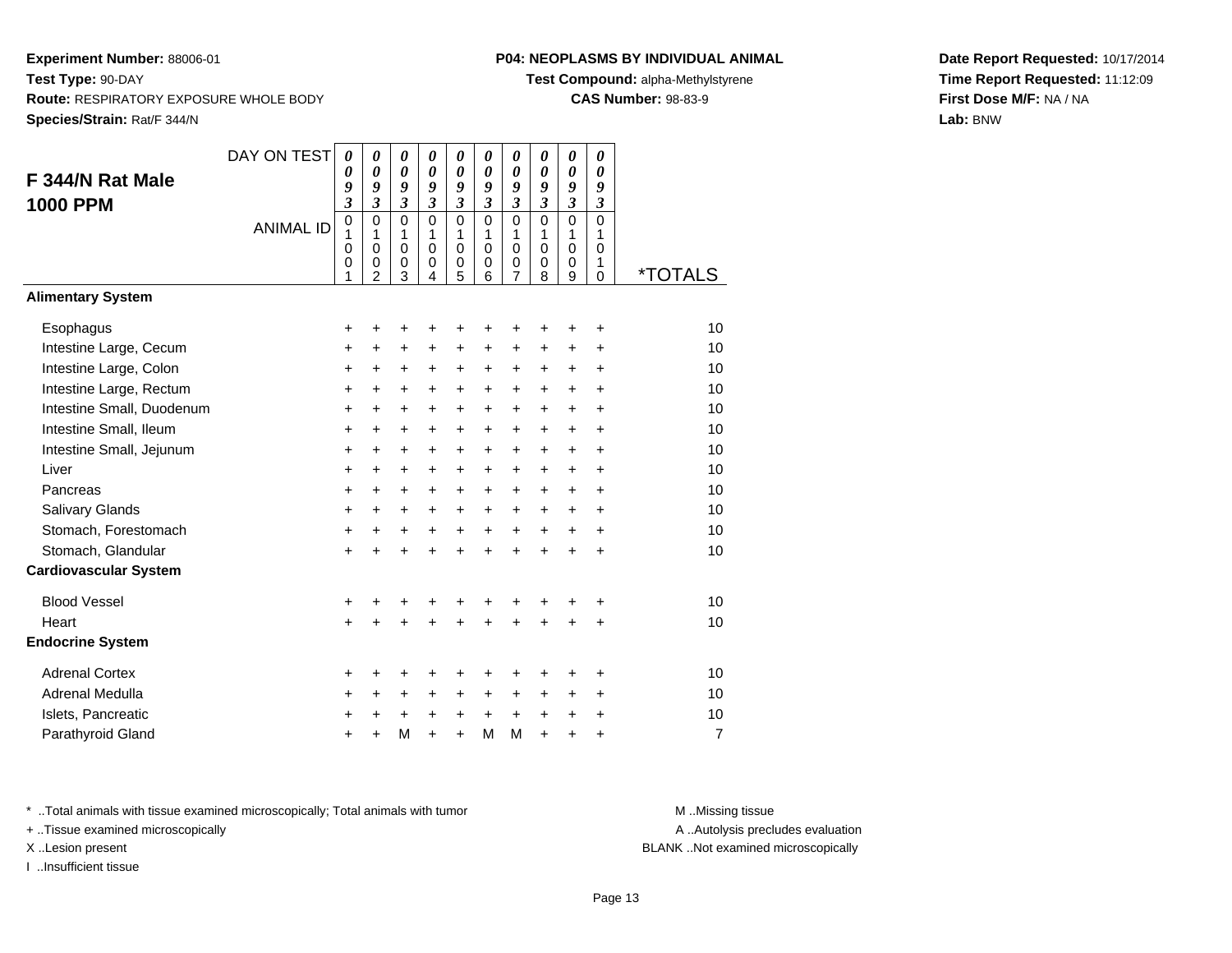# **P04: NEOPLASMS BY INDIVIDUAL ANIMAL**

**Test Compound:** alpha-Methylstyrene

**CAS Number:** 98-83-9

**Date Report Requested:** 10/17/2014**Time Report Requested:** 11:12:09**First Dose M/F:** NA / NA**Lab:** BNW

| F 344/N Rat Male<br><b>1000 PPM</b> | DAY ON TEST<br><b>ANIMAL ID</b> | $\boldsymbol{\theta}$<br>$\boldsymbol{\theta}$<br>9<br>$\overline{\mathbf{3}}$<br>$\mathbf 0$<br>1<br>0<br>$\mathbf 0$<br>1 | 0<br>$\boldsymbol{\theta}$<br>9<br>$\overline{\mathbf{3}}$<br>$\mathbf 0$<br>1<br>$\mathbf 0$<br>0<br>2 | 0<br>$\boldsymbol{\theta}$<br>9<br>$\mathfrak{z}$<br>$\mathbf 0$<br>1<br>$\mathbf 0$<br>$\pmb{0}$<br>$\mathbf{3}$ | 0<br>$\boldsymbol{\theta}$<br>9<br>$\boldsymbol{\beta}$<br>$\mathbf 0$<br>1<br>$\mathbf 0$<br>0<br>4 | 0<br>$\boldsymbol{\theta}$<br>9<br>$\boldsymbol{\beta}$<br>$\mathbf 0$<br>1<br>$\mathbf 0$<br>$\pmb{0}$<br>5 | 0<br>$\pmb{\theta}$<br>9<br>$\mathfrak{z}$<br>$\mathbf 0$<br>1<br>$\mathbf 0$<br>$\boldsymbol{0}$<br>6 | 0<br>0<br>9<br>$\boldsymbol{\beta}$<br>0<br>1<br>0<br>$\mathbf 0$<br>$\overline{7}$ | 0<br>0<br>9<br>$\mathfrak{z}$<br>$\mathbf 0$<br>1<br>$\mathbf 0$<br>$\pmb{0}$<br>8 | 0<br>$\boldsymbol{\theta}$<br>9<br>$\boldsymbol{\mathfrak{z}}$<br>$\mathbf 0$<br>1<br>0<br>0<br>9 | 0<br>$\boldsymbol{\theta}$<br>9<br>$\mathfrak{z}$<br>$\Omega$<br>1<br>0<br>1<br>0 | *TOTALS        |
|-------------------------------------|---------------------------------|-----------------------------------------------------------------------------------------------------------------------------|---------------------------------------------------------------------------------------------------------|-------------------------------------------------------------------------------------------------------------------|------------------------------------------------------------------------------------------------------|--------------------------------------------------------------------------------------------------------------|--------------------------------------------------------------------------------------------------------|-------------------------------------------------------------------------------------|------------------------------------------------------------------------------------|---------------------------------------------------------------------------------------------------|-----------------------------------------------------------------------------------|----------------|
| <b>Pituitary Gland</b>              |                                 | $\ddot{}$                                                                                                                   | $\ddot{}$                                                                                               | $\ddot{}$                                                                                                         | $\ddot{}$                                                                                            | $\ddot{}$                                                                                                    | $\ddot{}$                                                                                              | $\ddot{}$                                                                           | +                                                                                  | $\ddot{}$                                                                                         | $\ddot{}$                                                                         | 10             |
| <b>Thyroid Gland</b>                |                                 | +                                                                                                                           |                                                                                                         | +                                                                                                                 | +                                                                                                    | +                                                                                                            | +                                                                                                      | +                                                                                   | +                                                                                  | +                                                                                                 | +                                                                                 | 10             |
| <b>General Body System</b>          |                                 |                                                                                                                             |                                                                                                         |                                                                                                                   |                                                                                                      |                                                                                                              |                                                                                                        |                                                                                     |                                                                                    |                                                                                                   |                                                                                   |                |
| <b>NONE</b>                         |                                 |                                                                                                                             |                                                                                                         |                                                                                                                   |                                                                                                      |                                                                                                              |                                                                                                        |                                                                                     |                                                                                    |                                                                                                   |                                                                                   |                |
| <b>Genital System</b>               |                                 |                                                                                                                             |                                                                                                         |                                                                                                                   |                                                                                                      |                                                                                                              |                                                                                                        |                                                                                     |                                                                                    |                                                                                                   |                                                                                   |                |
| Epididymis                          |                                 | +                                                                                                                           |                                                                                                         |                                                                                                                   |                                                                                                      |                                                                                                              |                                                                                                        | +                                                                                   |                                                                                    | +                                                                                                 | +                                                                                 | 10             |
| <b>Preputial Gland</b>              |                                 | $\ddot{}$                                                                                                                   | $\ddot{}$                                                                                               | $\ddot{}$                                                                                                         | $\ddot{}$                                                                                            | $\ddot{}$                                                                                                    | +                                                                                                      | $\ddot{}$                                                                           | +                                                                                  | +                                                                                                 | +                                                                                 | 10             |
| Prostate                            |                                 | $\ddot{}$                                                                                                                   | +                                                                                                       | $\ddot{}$                                                                                                         | +                                                                                                    | $\ddot{}$                                                                                                    | +                                                                                                      | +                                                                                   | +                                                                                  | +                                                                                                 | $\ddot{}$                                                                         | 10             |
| <b>Seminal Vesicle</b>              |                                 | $\pmb{+}$                                                                                                                   | +                                                                                                       | +                                                                                                                 | +                                                                                                    | +                                                                                                            | +                                                                                                      | +                                                                                   | +                                                                                  | +                                                                                                 | +                                                                                 | 10             |
| <b>Testes</b>                       |                                 | $\ddot{}$                                                                                                                   |                                                                                                         | $\ddot{}$                                                                                                         |                                                                                                      | ÷                                                                                                            | ÷.                                                                                                     | $\ddot{}$                                                                           | $\ddot{}$                                                                          | $\ddot{}$                                                                                         | $\ddot{}$                                                                         | 10             |
| <b>Hematopoietic System</b>         |                                 |                                                                                                                             |                                                                                                         |                                                                                                                   |                                                                                                      |                                                                                                              |                                                                                                        |                                                                                     |                                                                                    |                                                                                                   |                                                                                   |                |
| <b>Bone Marrow</b>                  |                                 | +                                                                                                                           | +                                                                                                       | +                                                                                                                 |                                                                                                      | +                                                                                                            |                                                                                                        | +                                                                                   | +                                                                                  | +                                                                                                 | +                                                                                 | 10             |
| Lymph Node, Bronchial               |                                 | $\ddot{}$                                                                                                                   | M                                                                                                       | M                                                                                                                 | M                                                                                                    | $+$                                                                                                          | M                                                                                                      | M                                                                                   | м                                                                                  | M                                                                                                 | М                                                                                 | 2              |
| Lymph Node, Mandibular              |                                 | M                                                                                                                           | M                                                                                                       | M                                                                                                                 | М                                                                                                    | M                                                                                                            | М                                                                                                      | M                                                                                   | м                                                                                  | М                                                                                                 | M                                                                                 | $\mathbf 0$    |
| Lymph Node, Mediastinal             |                                 | M                                                                                                                           | м                                                                                                       | $\ddot{}$                                                                                                         | $\ddot{}$                                                                                            | +                                                                                                            | $\pm$                                                                                                  | $\ddot{}$                                                                           | м                                                                                  | +                                                                                                 | +                                                                                 | $\overline{7}$ |
| Lymph Node, Mesenteric              |                                 | $\ddot{}$                                                                                                                   | $\ddot{}$                                                                                               | +                                                                                                                 | +                                                                                                    | +                                                                                                            | +                                                                                                      | +                                                                                   | +                                                                                  | +                                                                                                 | $\ddot{}$                                                                         | 10             |
| Spleen                              |                                 | $\ddot{}$                                                                                                                   | $\ddot{}$                                                                                               | $\ddot{}$                                                                                                         | $\ddot{}$                                                                                            | $\ddot{}$                                                                                                    | $\ddot{}$                                                                                              | $\ddot{}$                                                                           | $\ddot{}$                                                                          | $\ddot{}$                                                                                         | $\ddot{}$                                                                         | 10             |
| Thymus                              |                                 | $\ddot{}$                                                                                                                   | +                                                                                                       | +                                                                                                                 | $\ddot{}$                                                                                            | $\ddot{}$                                                                                                    | $\ddot{}$                                                                                              | $\ddot{}$                                                                           | $\ddot{}$                                                                          | $\ddot{}$                                                                                         | $\ddot{}$                                                                         | 10             |
| <b>Integumentary System</b>         |                                 |                                                                                                                             |                                                                                                         |                                                                                                                   |                                                                                                      |                                                                                                              |                                                                                                        |                                                                                     |                                                                                    |                                                                                                   |                                                                                   |                |
| <b>Mammary Gland</b>                |                                 | +                                                                                                                           |                                                                                                         | M                                                                                                                 | +                                                                                                    | M                                                                                                            |                                                                                                        |                                                                                     |                                                                                    | +                                                                                                 | M                                                                                 | 7              |
| Skin                                |                                 | $\ddot{}$                                                                                                                   |                                                                                                         | +                                                                                                                 | +                                                                                                    | +                                                                                                            | +                                                                                                      | +                                                                                   | +                                                                                  | +                                                                                                 | +                                                                                 | 10             |

\* ..Total animals with tissue examined microscopically; Total animals with tumor **M** . Missing tissue M ..Missing tissue

+ ..Tissue examined microscopically

I ..Insufficient tissue

A ..Autolysis precludes evaluation

X ..Lesion present BLANK ..Not examined microscopically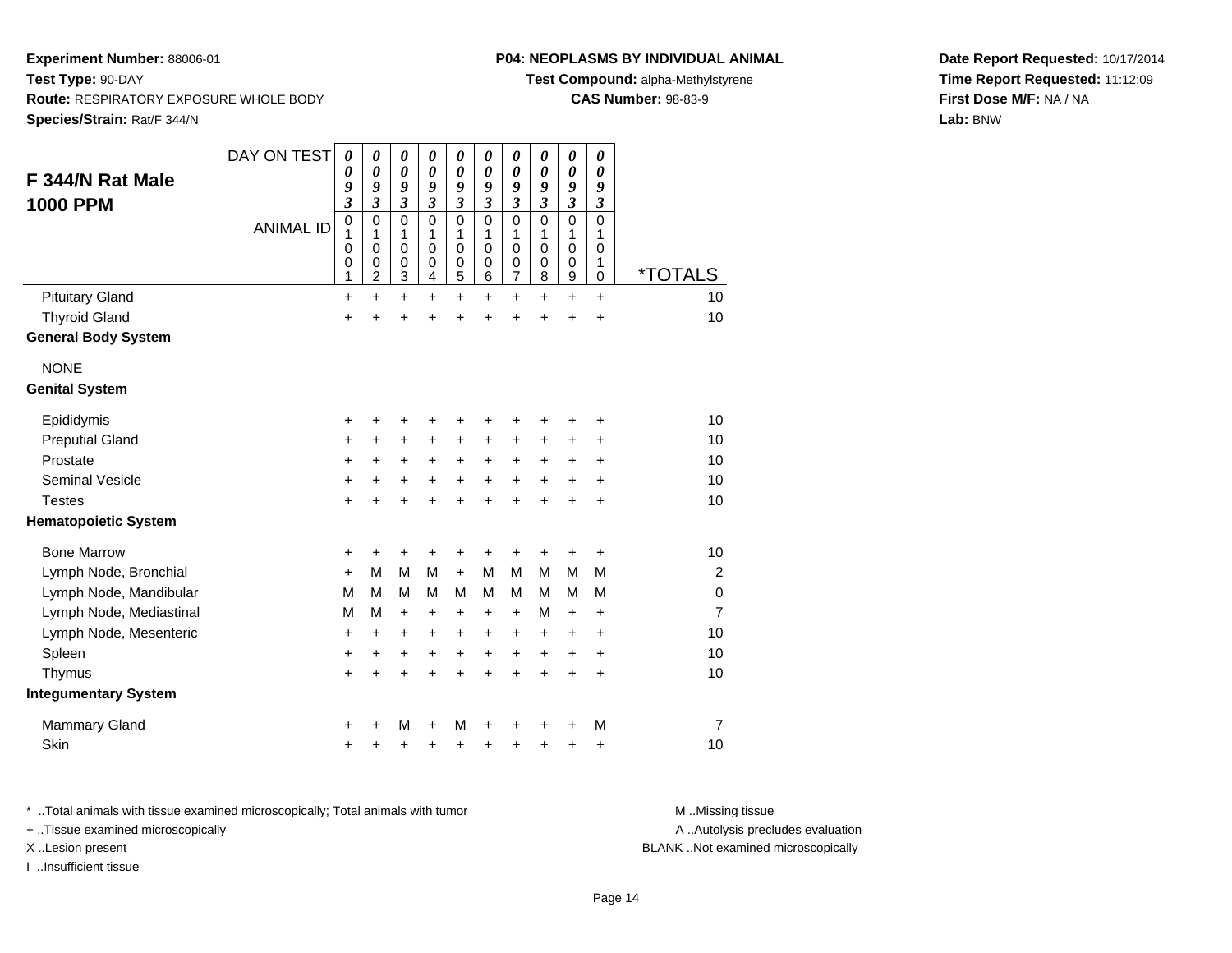# **P04: NEOPLASMS BY INDIVIDUAL ANIMAL**

**Test Compound:** alpha-Methylstyrene

**CAS Number:** 98-83-9

**Date Report Requested:** 10/17/2014**Time Report Requested:** 11:12:09**First Dose M/F:** NA / NA**Lab:** BNW

| F 344/N Rat Male<br><b>1000 PPM</b> | DAY ON TEST      | $\boldsymbol{\theta}$<br>0<br>9<br>$\mathfrak{z}$ | 0<br>$\boldsymbol{\theta}$<br>9<br>$\mathfrak{z}$ | 0<br>$\boldsymbol{\theta}$<br>9<br>$\overline{\mathbf{3}}$ | $\pmb{\theta}$<br>0<br>9<br>$\overline{\mathbf{3}}$ | 0<br>0<br>9<br>$\overline{\mathbf{3}}$ | 0<br>0<br>9<br>$\overline{\mathbf{3}}$ | $\pmb{\theta}$<br>0<br>9<br>3   | 0<br>0<br>9<br>3                | 0<br>$\boldsymbol{\theta}$<br>9<br>$\overline{\mathbf{3}}$ | 0<br>$\boldsymbol{\theta}$<br>9<br>$\boldsymbol{\beta}$ |                       |
|-------------------------------------|------------------|---------------------------------------------------|---------------------------------------------------|------------------------------------------------------------|-----------------------------------------------------|----------------------------------------|----------------------------------------|---------------------------------|---------------------------------|------------------------------------------------------------|---------------------------------------------------------|-----------------------|
|                                     | <b>ANIMAL ID</b> | $\mathbf 0$<br>1<br>0<br>0<br>1                   | 0<br>1<br>0<br>0<br>$\overline{2}$                | 0<br>1<br>0<br>$_3^0$                                      | 0<br>1<br>0<br>0<br>4                               | 0<br>1<br>0<br>0<br>5                  | 0<br>1<br>0<br>0<br>6                  | $\mathbf 0$<br>1<br>0<br>0<br>7 | $\mathbf 0$<br>1<br>0<br>0<br>8 | $\mathbf 0$<br>1<br>0<br>0<br>9                            | 0<br>1<br>0<br>1<br>0                                   | <i><b>*TOTALS</b></i> |
| Skin                                |                  | $\ddot{}$                                         | $\ddot{}$                                         | $\ddot{}$                                                  | $\ddot{}$                                           | $\ddot{}$                              | $\ddot{}$                              | $\ddot{}$                       | $\ddot{}$                       | $\ddot{}$                                                  | $\ddot{}$                                               | 10                    |
| <b>Musculoskeletal System</b>       |                  |                                                   |                                                   |                                                            |                                                     |                                        |                                        |                                 |                                 |                                                            |                                                         |                       |
| Bone                                |                  | $\ddot{}$                                         |                                                   |                                                            |                                                     |                                        |                                        |                                 |                                 |                                                            | $\ddot{}$                                               | 10                    |
| <b>Nervous System</b>               |                  |                                                   |                                                   |                                                            |                                                     |                                        |                                        |                                 |                                 |                                                            |                                                         |                       |
| <b>Brain</b>                        |                  | $\ddot{}$                                         | +                                                 | +                                                          |                                                     | +                                      | +                                      | +                               | +                               | +                                                          | +                                                       | 10                    |
| <b>Respiratory System</b>           |                  |                                                   |                                                   |                                                            |                                                     |                                        |                                        |                                 |                                 |                                                            |                                                         |                       |
| Larynx                              |                  | +                                                 |                                                   |                                                            |                                                     |                                        |                                        |                                 |                                 |                                                            | +                                                       | 10                    |
| Lung                                |                  | $\ddot{}$                                         | +                                                 | +                                                          | +                                                   | +                                      | +                                      | +                               | +                               | ٠                                                          | ٠                                                       | 10                    |
| <b>Nose</b>                         |                  | $\ddot{}$                                         | $\ddot{}$                                         | $\ddot{}$                                                  | $\ddot{}$                                           | $\ddot{}$                              | +                                      | $\ddot{}$                       | $\ddot{}$                       | +                                                          | +                                                       | 10                    |
| Pleura                              |                  | $\ddot{}$                                         | $\pm$                                             | $\ddot{}$                                                  | $+$                                                 | $\ddot{}$                              | $\ddot{}$                              | $\ddot{}$                       | $\ddot{}$                       | $\ddot{}$                                                  | $\ddot{}$                                               | 10                    |
| Trachea                             |                  | $\ddot{}$                                         |                                                   | $\ddot{}$                                                  |                                                     | $\ddot{}$                              |                                        | $\ddot{}$                       |                                 |                                                            | +                                                       | 10                    |
| <b>Special Senses System</b>        |                  |                                                   |                                                   |                                                            |                                                     |                                        |                                        |                                 |                                 |                                                            |                                                         |                       |
| Eye                                 |                  | +                                                 |                                                   | +                                                          |                                                     | +                                      |                                        | +                               |                                 |                                                            | +                                                       | 10                    |
| <b>Harderian Gland</b>              |                  | $\ddot{}$                                         |                                                   |                                                            |                                                     | +                                      |                                        | +                               |                                 |                                                            | +                                                       | 10                    |
| <b>Urinary System</b>               |                  |                                                   |                                                   |                                                            |                                                     |                                        |                                        |                                 |                                 |                                                            |                                                         |                       |
| Kidney                              |                  | +                                                 |                                                   | +                                                          | +                                                   | +                                      | +                                      | +                               | +                               | +                                                          | +                                                       | 10                    |
| <b>Urinary Bladder</b>              |                  | $\ddot{}$                                         |                                                   |                                                            |                                                     | +                                      |                                        | +                               | +                               | +                                                          | +                                                       | 10                    |
| <b>SYSTEMIC LESIONS</b>             |                  |                                                   |                                                   |                                                            |                                                     |                                        |                                        |                                 |                                 |                                                            |                                                         |                       |
| Multiple Organ                      |                  | +                                                 |                                                   |                                                            |                                                     | ٠                                      |                                        | ٠                               |                                 |                                                            | +                                                       | 10                    |

\* ..Total animals with tissue examined microscopically; Total animals with tumor **M** . Missing tissue M ..Missing tissue A ..Autolysis precludes evaluation + ..Tissue examined microscopically X ..Lesion present BLANK ..Not examined microscopicallyI ..Insufficient tissue

Page 15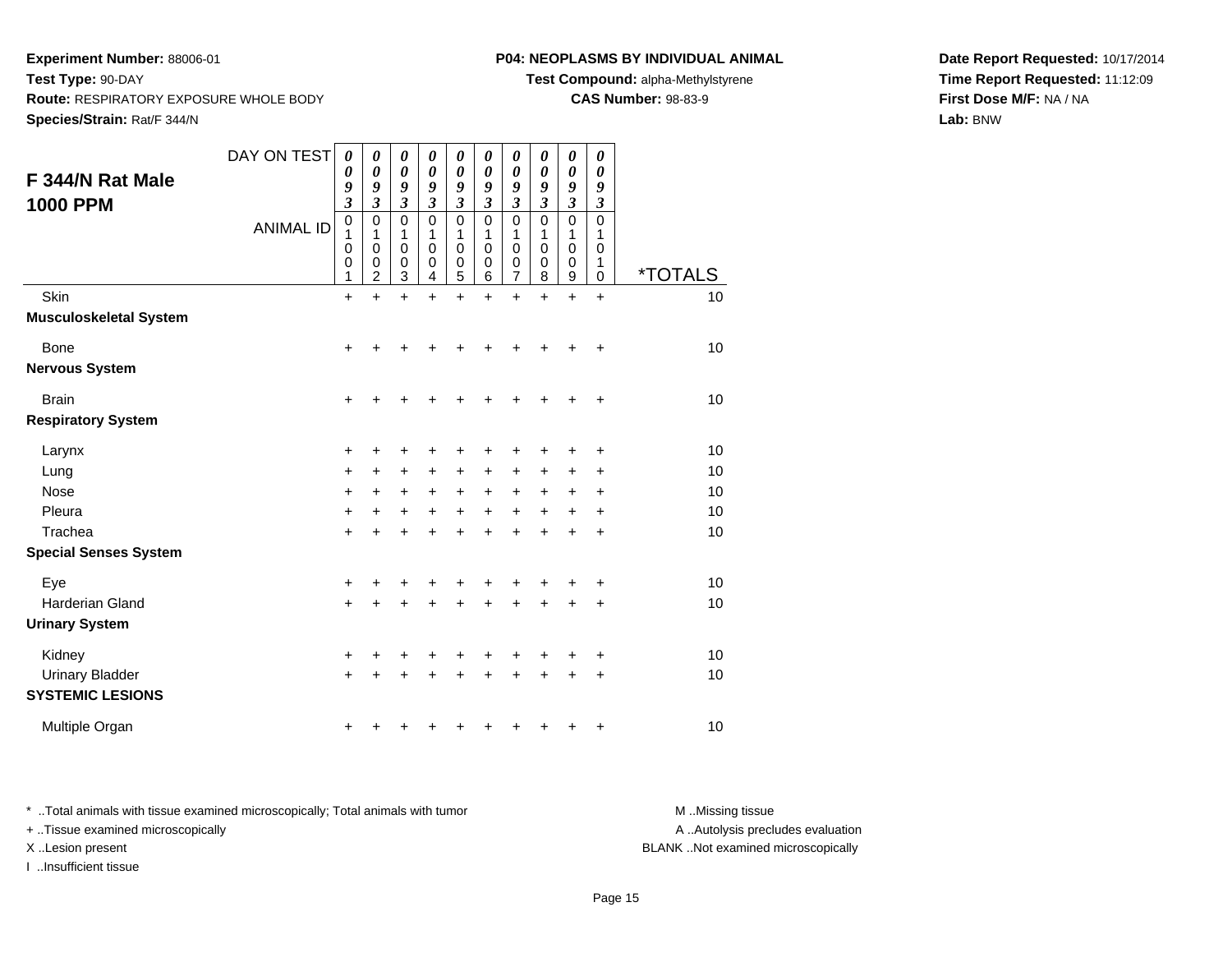**P04: NEOPLASMS BY INDIVIDUAL ANIMAL**

**Test Compound:** alpha-Methylstyrene**CAS Number:** 98-83-9

\*\*\*END OF MALE DATA\*\*\*

**Date Report Requested:** 10/17/2014**Time Report Requested:** 11:12:09**First Dose M/F:** NA / NA**Lab:** BNW

\* ..Total animals with tissue examined microscopically; Total animals with tumor **M** . Missing tissue M ..Missing tissue

+ ..Tissue examined microscopically

I ..Insufficient tissue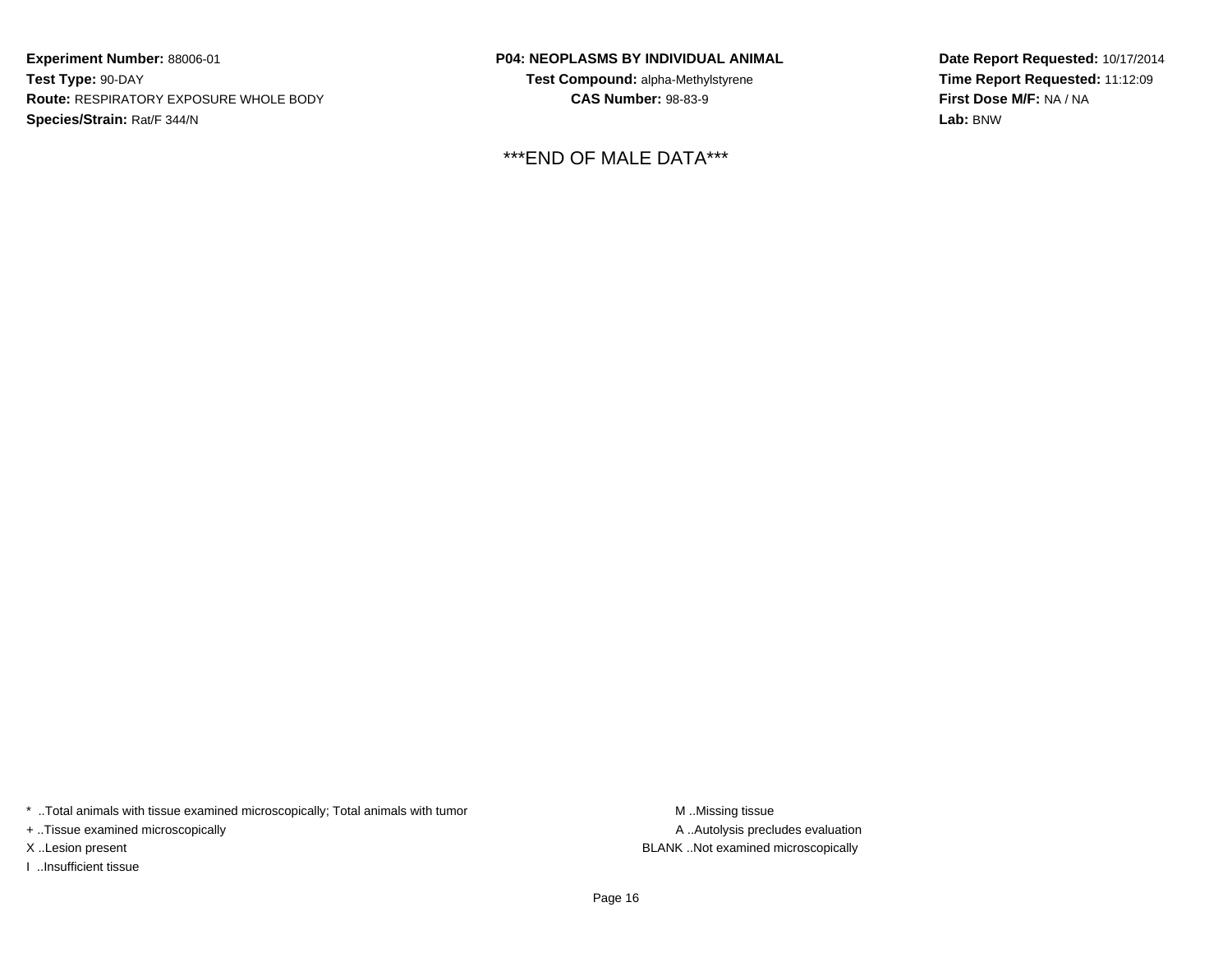# **P04: NEOPLASMS BY INDIVIDUAL ANIMAL**

**Test Compound:** alpha-Methylstyrene

**CAS Number:** 98-83-9

**Date Report Requested:** 10/17/2014**Time Report Requested:** 11:12:09**First Dose M/F:** NA / NA**Lab:** BNW

|                              | DAY ON TEST      | 0                   | $\boldsymbol{\theta}$       | 0                     | $\boldsymbol{\theta}$ | 0                                | $\boldsymbol{\theta}$ | $\boldsymbol{\theta}$ | 0                     | 0                   | 0                            |                       |
|------------------------------|------------------|---------------------|-----------------------------|-----------------------|-----------------------|----------------------------------|-----------------------|-----------------------|-----------------------|---------------------|------------------------------|-----------------------|
| <b>F 344/N Rat Female</b>    |                  | 0                   | $\pmb{\theta}$              | $\boldsymbol{\theta}$ | $\boldsymbol{\theta}$ | $\boldsymbol{\theta}$            | $\boldsymbol{\theta}$ | $\boldsymbol{\theta}$ | $\boldsymbol{\theta}$ | $\pmb{\theta}$      | $\boldsymbol{\theta}$        |                       |
| <b>CONTROL</b>               |                  | 9<br>$\mathfrak{z}$ | 9<br>$\mathfrak{z}$         | 9<br>$\mathfrak{z}$   | 9<br>$\mathfrak{z}$   | 9<br>$\boldsymbol{\mathfrak{z}}$ | 9<br>$\mathfrak{z}$   | 9<br>$\mathfrak{z}$   | 9<br>$\mathfrak{z}$   | 9<br>$\mathfrak{z}$ | 9<br>$\mathfrak{z}$          |                       |
|                              |                  | $\mathbf 0$         | $\mathbf 0$                 | $\mathbf 0$           | $\Omega$              | $\mathbf 0$                      | $\mathbf 0$           | $\mathbf 0$           | $\mathbf 0$           | $\mathbf 0$         | $\mathbf 0$                  |                       |
|                              | <b>ANIMAL ID</b> | $\mathbf 0$         | $\mathbf 0$                 | 0                     | $\mathbf 0$           | 0                                | 0                     | $\mathbf 0$           | $\mathbf 0$           | $\mathbf 0$         | $\Omega$                     |                       |
|                              |                  | 1<br>0              | $\mathbf{1}$<br>$\mathbf 0$ | 1<br>0                | 1<br>$\mathbf 0$      | 1<br>$\mathbf 0$                 | 1<br>$\mathbf 0$      | 1<br>$\mathbf 0$      | $\mathbf{1}$<br>0     | 1<br>$\mathbf 0$    | $\mathbf{1}$<br>$\mathbf{1}$ |                       |
|                              |                  | 1                   | $\overline{2}$              | 3                     | 4                     | 5                                | 6                     | $\overline{7}$        | 8                     | 9                   | $\Omega$                     | <i><b>*TOTALS</b></i> |
| <b>Alimentary System</b>     |                  |                     |                             |                       |                       |                                  |                       |                       |                       |                     |                              |                       |
| Esophagus                    |                  | +                   | +                           | +                     | +                     | +                                |                       | +                     | +                     | ٠                   | +                            | 10                    |
| Intestine Large, Cecum       |                  | +                   | $\ddot{}$                   | $\ddot{}$             | $\ddot{}$             | $\ddot{}$                        | $\ddot{}$             | $\ddot{}$             | +                     | +                   | +                            | 10                    |
| Intestine Large, Colon       |                  | +                   | $\ddot{}$                   | $\ddot{}$             | $\ddot{}$             | $\ddot{}$                        | $\ddot{}$             | $\ddot{}$             | $\ddot{}$             | $\ddot{}$           | $\ddot{}$                    | 10                    |
| Intestine Large, Rectum      |                  | $\ddot{}$           | $\ddot{}$                   | $\ddot{}$             | $\ddot{}$             | $\ddot{}$                        | $\ddot{}$             | $\ddot{}$             | +                     | $\ddot{}$           | $\ddot{}$                    | 10                    |
| Intestine Small, Duodenum    |                  | $\ddot{}$           | $\ddot{}$                   | $\ddot{}$             | $\ddot{}$             | $\ddot{}$                        | $\ddot{}$             | $\ddot{}$             | +                     | $\ddot{}$           | $\ddot{}$                    | 10                    |
| Intestine Small, Ileum       |                  | +                   | $\ddot{}$                   | $\ddot{}$             | +                     | $\ddot{}$                        | $\ddot{}$             | $\ddot{}$             | +                     | $\ddot{}$           | $\ddot{}$                    | 10                    |
| Intestine Small, Jejunum     |                  | +                   | $\ddot{}$                   | $\ddot{}$             | $\ddot{}$             | $\ddot{}$                        | $\ddot{}$             | $\ddot{}$             | $\ddot{}$             | $\ddot{}$           | $\ddot{}$                    | 10                    |
| Liver                        |                  | $\ddot{}$           | $\ddot{}$                   | $\ddot{}$             | $\ddot{}$             | $\ddot{}$                        | $+$                   | $\ddot{}$             | $\ddot{}$             | $\ddot{}$           | $\ddot{}$                    | 10                    |
| Mesentery                    |                  |                     |                             |                       |                       |                                  |                       | $\ddot{}$             |                       |                     |                              | -1                    |
| Pancreas                     |                  | +                   | +                           | +                     | +                     | +                                | +                     | +                     | +                     | +                   | +                            | 10                    |
| Salivary Glands              |                  | +                   | $\ddot{}$                   | $\ddot{}$             | $\ddot{}$             | $\ddot{}$                        | $+$                   | $\ddot{}$             | $\ddot{}$             | +                   | $\ddot{}$                    | 10                    |
| Stomach, Forestomach         |                  | $\ddot{}$           | +                           | $\ddot{}$             | $\ddot{}$             | $\ddot{}$                        | $\ddot{}$             | $\ddot{}$             | $\ddot{}$             | $\ddot{}$           | $\ddot{}$                    | 10                    |
| Stomach, Glandular           |                  | $\ddot{}$           | +                           | +                     | $\ddot{}$             | $\ddot{}$                        | ÷                     | $\ddot{}$             | $\ddot{}$             | $\ddot{}$           | +                            | 10                    |
| <b>Cardiovascular System</b> |                  |                     |                             |                       |                       |                                  |                       |                       |                       |                     |                              |                       |
| <b>Blood Vessel</b>          |                  | +                   | +                           | +                     | +                     | +                                |                       |                       |                       |                     | +                            | 10                    |
| Heart                        |                  | +                   | +                           | +                     | +                     | +                                |                       | Ŧ.                    |                       | $\ddot{}$           | $\ddot{}$                    | 10                    |
| <b>Endocrine System</b>      |                  |                     |                             |                       |                       |                                  |                       |                       |                       |                     |                              |                       |
| <b>Adrenal Cortex</b>        |                  | +                   | ٠                           | +                     | +                     | +                                | +                     | +                     | +                     | +                   | +                            | 10                    |
| <b>Adrenal Medulla</b>       |                  | +                   |                             | +                     | $\ddot{}$             | $\ddot{}$                        | $\ddot{}$             | $\ddot{}$             | +                     | +                   | +                            | 10                    |
| Islets, Pancreatic           |                  | +                   | +                           | +                     | +                     | $\ddot{}$                        | $\ddot{}$             | $\ddot{}$             | $\ddot{}$             | $\ddot{}$           | +                            | 10                    |

\* ..Total animals with tissue examined microscopically; Total animals with tumor **M** . Missing tissue M ..Missing tissue

+ ..Tissue examined microscopically

I ..Insufficient tissue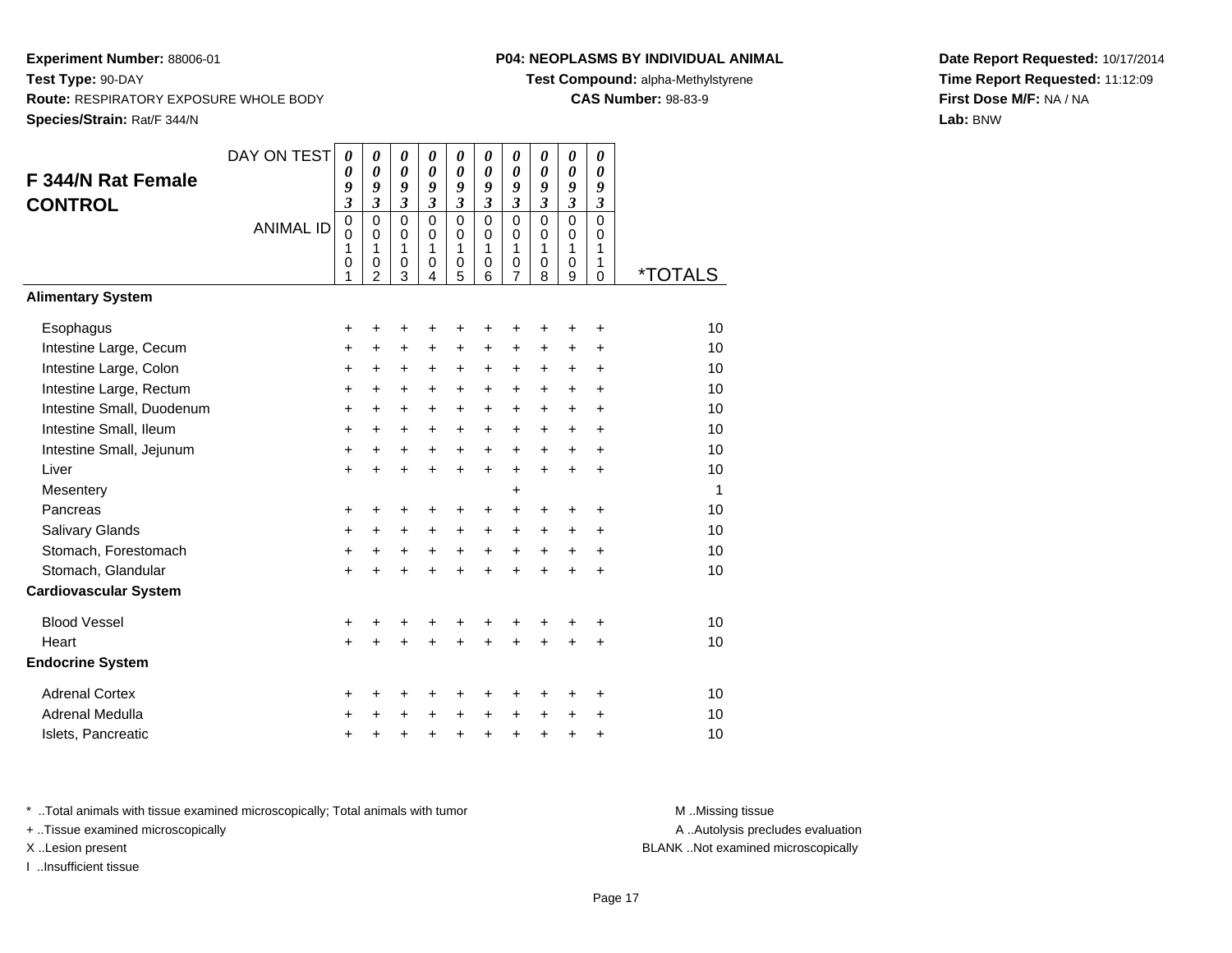# **P04: NEOPLASMS BY INDIVIDUAL ANIMAL**

**Test Compound:** alpha-Methylstyrene

**CAS Number:** 98-83-9

**Date Report Requested:** 10/17/2014**Time Report Requested:** 11:12:10**First Dose M/F:** NA / NA**Lab:** BNW

| <b>F 344/N Rat Female</b><br><b>CONTROL</b> | DAY ON TEST<br><b>ANIMAL ID</b> | 0<br>0<br>9<br>3<br>$\pmb{0}$<br>$\mathbf 0$<br>1<br>$\mathbf 0$ | 0<br>$\boldsymbol{\theta}$<br>9<br>$\overline{\mathbf{3}}$<br>$\mathbf 0$<br>$\mathbf 0$<br>1<br>0 | 0<br>$\pmb{\theta}$<br>9<br>$\overline{\mathbf{3}}$<br>$\mathbf 0$<br>$\mathbf 0$<br>1<br>$\mathbf 0$<br>3 | 0<br>$\boldsymbol{\theta}$<br>9<br>$\mathfrak{z}$<br>$\mathbf 0$<br>$\Omega$<br>1<br>$\mathbf 0$ | 0<br>$\boldsymbol{\theta}$<br>9<br>$\boldsymbol{\beta}$<br>$\mathbf 0$<br>$\mathbf 0$<br>1<br>$\mathbf 0$<br>5 | 0<br>$\boldsymbol{\theta}$<br>9<br>$\boldsymbol{\beta}$<br>$\mathbf 0$<br>$\Omega$<br>1<br>$\pmb{0}$ | 0<br>$\boldsymbol{\theta}$<br>9<br>$\boldsymbol{\mathfrak{z}}$<br>$\mathbf 0$<br>$\mathbf 0$<br>1<br>$\mathbf 0$<br>$\overline{7}$ | 0<br>$\pmb{\theta}$<br>9<br>$\boldsymbol{\beta}$<br>$\mathbf 0$<br>$\mathbf 0$<br>1<br>$\pmb{0}$<br>8 | 0<br>$\boldsymbol{\theta}$<br>9<br>$\mathfrak{z}$<br>$\mathbf 0$<br>$\mathbf 0$<br>1<br>$\mathbf 0$<br>$\boldsymbol{9}$ | 0<br>0<br>9<br>$\mathfrak{z}$<br>$\Omega$<br>$\Omega$<br>1<br>$\mathbf{1}$<br>0 | *TOTALS        |
|---------------------------------------------|---------------------------------|------------------------------------------------------------------|----------------------------------------------------------------------------------------------------|------------------------------------------------------------------------------------------------------------|--------------------------------------------------------------------------------------------------|----------------------------------------------------------------------------------------------------------------|------------------------------------------------------------------------------------------------------|------------------------------------------------------------------------------------------------------------------------------------|-------------------------------------------------------------------------------------------------------|-------------------------------------------------------------------------------------------------------------------------|---------------------------------------------------------------------------------|----------------|
|                                             |                                 | 1                                                                | 2                                                                                                  |                                                                                                            | 4<br>M                                                                                           | $\ddot{}$                                                                                                      | 6                                                                                                    |                                                                                                                                    |                                                                                                       |                                                                                                                         |                                                                                 | 9              |
| Parathyroid Gland                           |                                 | $\ddot{}$                                                        | $\ddot{}$                                                                                          | $\ddot{}$                                                                                                  |                                                                                                  |                                                                                                                | $\ddot{}$                                                                                            | $\ddot{}$                                                                                                                          | $\ddot{}$                                                                                             | $\ddot{}$                                                                                                               | $\ddot{}$                                                                       |                |
| <b>Pituitary Gland</b>                      |                                 | +                                                                | $\ddot{}$                                                                                          | +                                                                                                          | $\ddot{}$                                                                                        | $\ddot{}$                                                                                                      | $\ddot{}$                                                                                            | +                                                                                                                                  | $\ddot{}$                                                                                             | $\ddot{}$                                                                                                               | $\ddot{}$                                                                       | 10             |
| <b>Thyroid Gland</b>                        |                                 | +                                                                | ÷                                                                                                  | +                                                                                                          | Ŧ.                                                                                               | $\ddot{}$                                                                                                      |                                                                                                      | $\ddot{}$                                                                                                                          | ÷                                                                                                     | $\ddot{}$                                                                                                               | $\ddot{}$                                                                       | 10             |
| <b>General Body System</b>                  |                                 |                                                                  |                                                                                                    |                                                                                                            |                                                                                                  |                                                                                                                |                                                                                                      |                                                                                                                                    |                                                                                                       |                                                                                                                         |                                                                                 |                |
| <b>NONE</b>                                 |                                 |                                                                  |                                                                                                    |                                                                                                            |                                                                                                  |                                                                                                                |                                                                                                      |                                                                                                                                    |                                                                                                       |                                                                                                                         |                                                                                 |                |
| <b>Genital System</b>                       |                                 |                                                                  |                                                                                                    |                                                                                                            |                                                                                                  |                                                                                                                |                                                                                                      |                                                                                                                                    |                                                                                                       |                                                                                                                         |                                                                                 |                |
| <b>Clitoral Gland</b>                       |                                 |                                                                  |                                                                                                    |                                                                                                            |                                                                                                  |                                                                                                                |                                                                                                      |                                                                                                                                    |                                                                                                       |                                                                                                                         |                                                                                 | 10             |
|                                             |                                 | +                                                                | +                                                                                                  | +                                                                                                          | +                                                                                                | +                                                                                                              |                                                                                                      | +                                                                                                                                  | +                                                                                                     | +                                                                                                                       | +                                                                               | 10             |
| Ovary                                       |                                 | +                                                                | +                                                                                                  | +                                                                                                          | $\ddot{}$                                                                                        | +                                                                                                              | $\ddot{}$                                                                                            | $\ddot{}$                                                                                                                          | $\ddot{}$                                                                                             | +                                                                                                                       | +                                                                               |                |
| <b>Uterus</b>                               |                                 | $\ddot{}$                                                        | +                                                                                                  | +                                                                                                          | +                                                                                                | $\ddot{}$                                                                                                      | $\ddot{}$                                                                                            | $\ddot{}$                                                                                                                          | +                                                                                                     | $\ddot{}$                                                                                                               | +                                                                               | 10             |
| <b>Hematopoietic System</b>                 |                                 |                                                                  |                                                                                                    |                                                                                                            |                                                                                                  |                                                                                                                |                                                                                                      |                                                                                                                                    |                                                                                                       |                                                                                                                         |                                                                                 |                |
| <b>Bone Marrow</b>                          |                                 | +                                                                | +                                                                                                  | +                                                                                                          | +                                                                                                |                                                                                                                |                                                                                                      |                                                                                                                                    |                                                                                                       | +                                                                                                                       | +                                                                               | 10             |
| Lymph Node                                  |                                 |                                                                  |                                                                                                    |                                                                                                            | +                                                                                                |                                                                                                                |                                                                                                      |                                                                                                                                    |                                                                                                       |                                                                                                                         |                                                                                 | $\mathbf{1}$   |
| Lymph Node, Bronchial                       |                                 | $\ddot{}$                                                        | M                                                                                                  | M                                                                                                          | $\ddot{}$                                                                                        | M                                                                                                              | M                                                                                                    | M                                                                                                                                  | M                                                                                                     | M                                                                                                                       | M                                                                               | $\overline{2}$ |
| Lymph Node, Mandibular                      |                                 | M                                                                | М                                                                                                  | M                                                                                                          | M                                                                                                | М                                                                                                              | M                                                                                                    | M                                                                                                                                  | M                                                                                                     | M                                                                                                                       | М                                                                               | $\mathbf 0$    |
| Lymph Node, Mediastinal                     |                                 | +                                                                | +                                                                                                  | +                                                                                                          | +                                                                                                | +                                                                                                              | +                                                                                                    | +                                                                                                                                  | +                                                                                                     | +                                                                                                                       | M                                                                               | 9              |
| Lymph Node, Mesenteric                      |                                 | $\ddot{}$                                                        | $\ddot{}$                                                                                          | $\ddot{}$                                                                                                  | $\ddot{}$                                                                                        | $\ddot{}$                                                                                                      | $\ddot{}$                                                                                            | $\ddot{}$                                                                                                                          | $\ddot{}$                                                                                             | +                                                                                                                       | $\ddot{}$                                                                       | 10             |
| Spleen                                      |                                 | +                                                                | +                                                                                                  | +                                                                                                          | $\ddot{}$                                                                                        | $\ddot{}$                                                                                                      | $\ddot{}$                                                                                            | $\ddot{}$                                                                                                                          | $\ddot{}$                                                                                             | $\ddot{}$                                                                                                               | $\ddot{}$                                                                       | 10             |
| Thymus                                      |                                 | $\ddot{}$                                                        | $\ddot{}$                                                                                          | $\ddot{}$                                                                                                  | $\ddot{}$                                                                                        | $\ddot{}$                                                                                                      | $\div$                                                                                               | $\ddot{}$                                                                                                                          | +                                                                                                     | $\ddot{}$                                                                                                               | $\ddot{}$                                                                       | 10             |
| <b>Integumentary System</b>                 |                                 |                                                                  |                                                                                                    |                                                                                                            |                                                                                                  |                                                                                                                |                                                                                                      |                                                                                                                                    |                                                                                                       |                                                                                                                         |                                                                                 |                |
| <b>Mammary Gland</b>                        |                                 | +                                                                |                                                                                                    |                                                                                                            |                                                                                                  |                                                                                                                |                                                                                                      |                                                                                                                                    |                                                                                                       |                                                                                                                         | +                                                                               | 10             |
| Skin                                        |                                 | +                                                                |                                                                                                    | +                                                                                                          | +                                                                                                | +                                                                                                              |                                                                                                      | +                                                                                                                                  | +                                                                                                     | +                                                                                                                       | +                                                                               | 10             |

\* ..Total animals with tissue examined microscopically; Total animals with tumor **M** . Missing tissue M ..Missing tissue + ..Tissue examined microscopically X ..Lesion present BLANK ..Not examined microscopically

I ..Insufficient tissue

A ..Autolysis precludes evaluation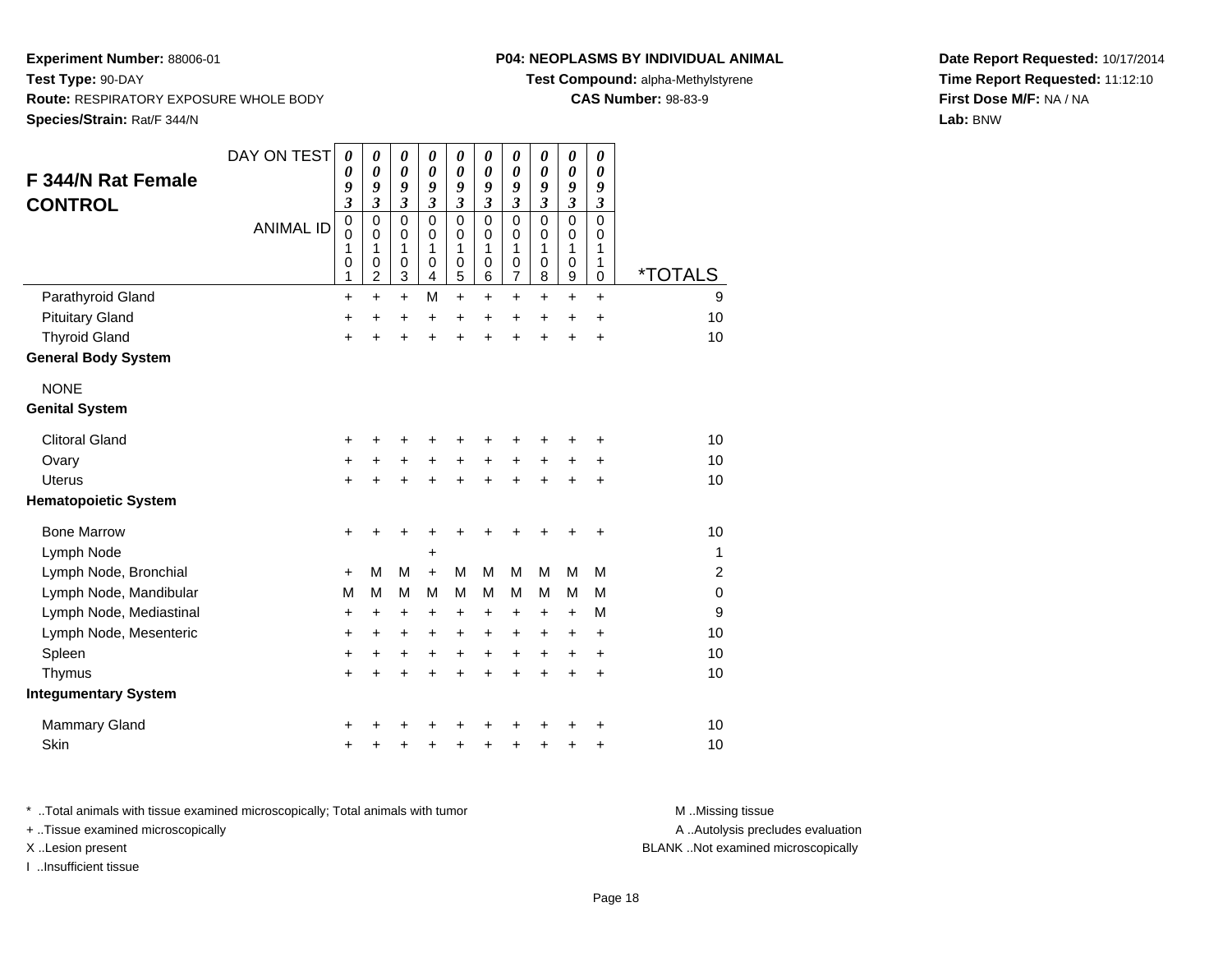# **P04: NEOPLASMS BY INDIVIDUAL ANIMAL**

**Test Compound:** alpha-Methylstyrene

**CAS Number:** 98-83-9

**Date Report Requested:** 10/17/2014**Time Report Requested:** 11:12:10**First Dose M/F:** NA / NA**Lab:** BNW

| <b>F 344/N Rat Female</b><br><b>CONTROL</b>                 | DAY ON TEST<br><b>ANIMAL ID</b> | 0<br>0<br>9<br>$\overline{\mathbf{3}}$<br>$\mathbf 0$<br>0<br>1<br>0<br>1 | 0<br>$\boldsymbol{\theta}$<br>9<br>$\mathfrak{z}$<br>$\mathbf 0$<br>0<br>1<br>0<br>2 | 0<br>$\boldsymbol{\theta}$<br>9<br>$\mathfrak{z}$<br>$\mathbf 0$<br>0<br>1<br>0<br>3 | 0<br>$\boldsymbol{\theta}$<br>9<br>$\mathfrak{z}$<br>$\mathbf 0$<br>0<br>1<br>0<br>4 | 0<br>$\boldsymbol{\theta}$<br>9<br>$\boldsymbol{\mathfrak{z}}$<br>$\mathbf 0$<br>$\mathbf 0$<br>1<br>$\mathbf 0$<br>5 | 0<br>0<br>9<br>$\overline{\mathbf{3}}$<br>$\mathbf 0$<br>0<br>1<br>0<br>6 | 0<br>0<br>9<br>$\overline{\mathbf{3}}$<br>0<br>0<br>1<br>0<br>$\overline{7}$ | 0<br>0<br>9<br>$\overline{\mathbf{3}}$<br>$\mathbf 0$<br>0<br>1<br>0<br>8 | 0<br>0<br>9<br>$\mathfrak{z}$<br>0<br>0<br>1<br>0<br>9 | 0<br>0<br>9<br>$\boldsymbol{\mathfrak{z}}$<br>$\mathbf 0$<br>0<br>1<br>1<br>0 | <i><b>*TOTALS</b></i>      |
|-------------------------------------------------------------|---------------------------------|---------------------------------------------------------------------------|--------------------------------------------------------------------------------------|--------------------------------------------------------------------------------------|--------------------------------------------------------------------------------------|-----------------------------------------------------------------------------------------------------------------------|---------------------------------------------------------------------------|------------------------------------------------------------------------------|---------------------------------------------------------------------------|--------------------------------------------------------|-------------------------------------------------------------------------------|----------------------------|
| Skin<br><b>Musculoskeletal System</b>                       |                                 | $\ddot{}$                                                                 | $\ddot{}$                                                                            | $\ddot{}$                                                                            | $\ddot{}$                                                                            | $\ddot{}$                                                                                                             | $\ddot{}$                                                                 | $\ddot{}$                                                                    | $\ddot{}$                                                                 | $\ddot{}$                                              | $\ddot{}$                                                                     | 10                         |
| <b>Bone</b><br><b>Nervous System</b>                        |                                 | +                                                                         |                                                                                      |                                                                                      |                                                                                      |                                                                                                                       |                                                                           |                                                                              |                                                                           |                                                        | +                                                                             | 10                         |
| <b>Brain</b><br><b>Respiratory System</b>                   |                                 | $\ddot{}$                                                                 | +                                                                                    | +                                                                                    | +                                                                                    | +                                                                                                                     | +                                                                         | +                                                                            | ٠                                                                         | +                                                      | $\ddot{}$                                                                     | 10                         |
| Larynx<br>Lung<br>Nose<br>Pleura<br>Trachea                 |                                 | +<br>+<br>$\ddot{}$<br>$\ddot{}$<br>$\ddot{}$                             | +<br>+<br>+<br>$\ddot{}$                                                             | +<br>+<br>+<br>$\ddot{}$<br>$\ddot{}$                                                | +<br>+<br>+<br>$\ddot{}$<br>÷                                                        | +<br>$\ddot{}$<br>$\ddot{}$<br>$\ddot{}$                                                                              | +<br>$\ddot{}$<br>$\ddot{}$                                               | +<br>$\pm$<br>+<br>$\ddot{}$<br>$\ddot{}$                                    | ٠<br>+<br>$\ddot{}$                                                       | +<br>+<br>+<br>$\ddot{}$<br>$\ddot{}$                  | +<br>٠<br>+<br>$\ddot{}$<br>$\ddot{}$                                         | 10<br>10<br>10<br>10<br>10 |
| <b>Special Senses System</b>                                |                                 |                                                                           |                                                                                      |                                                                                      |                                                                                      |                                                                                                                       |                                                                           |                                                                              |                                                                           |                                                        |                                                                               |                            |
| Eye<br><b>Harderian Gland</b><br><b>Urinary System</b>      |                                 | +<br>$\ddot{}$                                                            | +                                                                                    | +<br>$\ddot{}$                                                                       | +                                                                                    | +<br>$\ddot{}$                                                                                                        |                                                                           | +<br>+                                                                       |                                                                           | +                                                      | +<br>$\ddot{}$                                                                | 10<br>10                   |
| Kidney<br><b>Urinary Bladder</b><br><b>SYSTEMIC LESIONS</b> |                                 | +<br>$\ddot{}$                                                            | +                                                                                    | +<br>+                                                                               | +                                                                                    | +                                                                                                                     | +                                                                         | +<br>+                                                                       | +                                                                         | +<br>+                                                 | $\ddot{}$<br>$\ddot{}$                                                        | 10<br>10                   |
| Multiple Organ                                              |                                 | +                                                                         | ٠                                                                                    | +                                                                                    |                                                                                      |                                                                                                                       |                                                                           | ٠                                                                            | ٠                                                                         | +                                                      | +                                                                             | 10                         |

\* ..Total animals with tissue examined microscopically; Total animals with tumor **M** . Missing tissue M ..Missing tissue + ..Tissue examined microscopically X ..Lesion present BLANK ..Not examined microscopically

I ..Insufficient tissue

A ..Autolysis precludes evaluation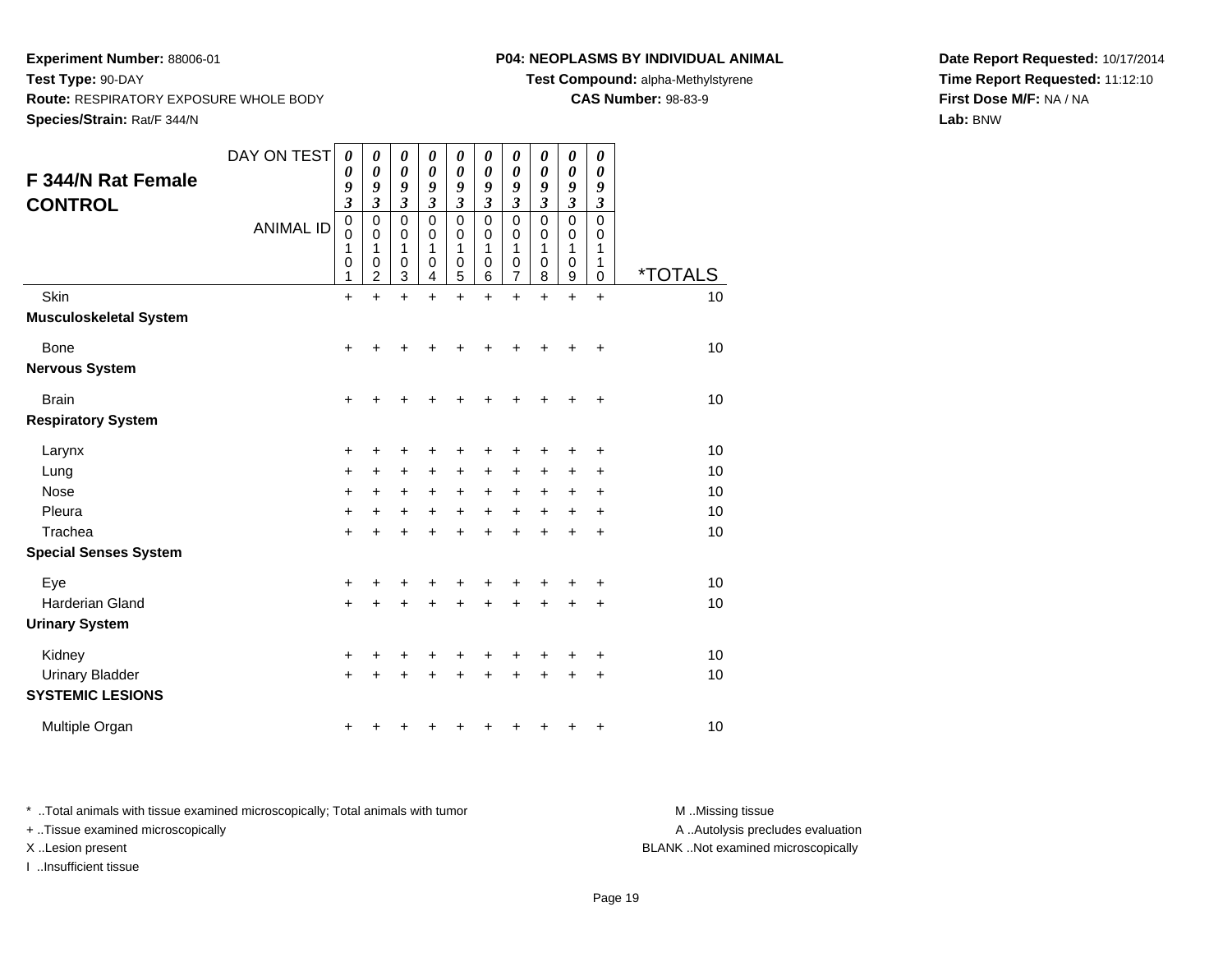#### **P04: NEOPLASMS BY INDIVIDUAL ANIMAL**

**Test Compound:** alpha-Methylstyrene

**CAS Number:** 98-83-9

**Date Report Requested:** 10/17/2014**Time Report Requested:** 11:12:10**First Dose M/F:** NA / NA**Lab:** BNW

| F 344/N Rat Female<br><b>75 PPM</b>                                              | DAY ON TEST<br><b>ANIMAL ID</b> | 0<br>0<br>9<br>$\overline{\mathbf{3}}$<br>$\mathbf 0$<br>$\mathbf 0$<br>3<br>$\mathbf 0$ | 0<br>$\pmb{\theta}$<br>9<br>$\mathfrak{z}$<br>$\mathbf 0$<br>$\mathbf 0$<br>$\mathbf{3}$<br>$\pmb{0}$ | 0<br>$\boldsymbol{\theta}$<br>$\boldsymbol{g}$<br>$\mathfrak{z}$<br>$\mathbf 0$<br>$\mathbf 0$<br>3<br>$\mathbf 0$ | 0<br>$\boldsymbol{\theta}$<br>9<br>$\mathfrak{z}$<br>$\pmb{0}$<br>$\mathbf 0$<br>3<br>$\mathbf 0$ | 0<br>$\pmb{\theta}$<br>9<br>$\mathfrak{z}$<br>$\pmb{0}$<br>$\mathbf 0$<br>3<br>$\mathbf 0$ | 0<br>$\boldsymbol{\theta}$<br>$\boldsymbol{g}$<br>$\mathfrak{z}$<br>$\mathbf 0$<br>$\mathbf 0$<br>3<br>$\mathbf 0$ | $\boldsymbol{\theta}$<br>$\boldsymbol{\theta}$<br>$\boldsymbol{g}$<br>$\mathbf{3}$<br>$\mathbf 0$<br>$\pmb{0}$<br>$\mathbf{3}$<br>$\mathbf 0$ | 0<br>$\boldsymbol{\theta}$<br>$\boldsymbol{g}$<br>$\mathfrak{z}$<br>$\mathbf 0$<br>$\mathbf 0$<br>$\ensuremath{\mathsf{3}}$<br>$\pmb{0}$ | 0<br>$\pmb{\theta}$<br>9<br>$\mathfrak{z}$<br>$\mathbf 0$<br>$\pmb{0}$<br>$\overline{3}$<br>$\pmb{0}$ | 0<br>0<br>9<br>$\mathfrak{z}$<br>0<br>0<br>3<br>1 |                       |
|----------------------------------------------------------------------------------|---------------------------------|------------------------------------------------------------------------------------------|-------------------------------------------------------------------------------------------------------|--------------------------------------------------------------------------------------------------------------------|---------------------------------------------------------------------------------------------------|--------------------------------------------------------------------------------------------|--------------------------------------------------------------------------------------------------------------------|-----------------------------------------------------------------------------------------------------------------------------------------------|------------------------------------------------------------------------------------------------------------------------------------------|-------------------------------------------------------------------------------------------------------|---------------------------------------------------|-----------------------|
| <b>Alimentary System</b>                                                         |                                 | 1                                                                                        | 2                                                                                                     | 3                                                                                                                  | 4                                                                                                 | 5                                                                                          | 6                                                                                                                  | $\overline{7}$                                                                                                                                | 8                                                                                                                                        | 9                                                                                                     | $\mathbf 0$                                       | <i><b>*TOTALS</b></i> |
| Liver<br><b>Cardiovascular System</b>                                            |                                 | +                                                                                        |                                                                                                       |                                                                                                                    |                                                                                                   |                                                                                            |                                                                                                                    |                                                                                                                                               |                                                                                                                                          |                                                                                                       | +                                                 | 10                    |
| <b>NONE</b><br><b>Endocrine System</b>                                           |                                 |                                                                                          |                                                                                                       |                                                                                                                    |                                                                                                   |                                                                                            |                                                                                                                    |                                                                                                                                               |                                                                                                                                          |                                                                                                       |                                                   |                       |
| <b>NONE</b><br><b>General Body System</b>                                        |                                 |                                                                                          |                                                                                                       |                                                                                                                    |                                                                                                   |                                                                                            |                                                                                                                    |                                                                                                                                               |                                                                                                                                          |                                                                                                       |                                                   |                       |
| <b>NONE</b><br><b>Genital System</b>                                             |                                 |                                                                                          |                                                                                                       |                                                                                                                    |                                                                                                   |                                                                                            |                                                                                                                    |                                                                                                                                               |                                                                                                                                          |                                                                                                       |                                                   |                       |
| Ovary<br><b>Hematopoietic System</b>                                             |                                 |                                                                                          |                                                                                                       |                                                                                                                    |                                                                                                   |                                                                                            | $\ddot{}$                                                                                                          |                                                                                                                                               |                                                                                                                                          |                                                                                                       |                                                   | $\mathbf{1}$          |
| Lymph Node, Mediastinal<br>Lymph Node, Mesenteric<br><b>Integumentary System</b> |                                 |                                                                                          |                                                                                                       |                                                                                                                    |                                                                                                   |                                                                                            |                                                                                                                    | $\ddot{}$                                                                                                                                     |                                                                                                                                          | +                                                                                                     |                                                   | 1<br>$\mathbf{1}$     |
| <b>NONE</b><br><b>Musculoskeletal System</b>                                     |                                 |                                                                                          |                                                                                                       |                                                                                                                    |                                                                                                   |                                                                                            |                                                                                                                    |                                                                                                                                               |                                                                                                                                          |                                                                                                       |                                                   |                       |
| <b>NONE</b><br><b>Nervous System</b>                                             |                                 |                                                                                          |                                                                                                       |                                                                                                                    |                                                                                                   |                                                                                            |                                                                                                                    |                                                                                                                                               |                                                                                                                                          |                                                                                                       |                                                   |                       |

\* ..Total animals with tissue examined microscopically; Total animals with tumor **M** . Missing tissue M ..Missing tissue

+ ..Tissue examined microscopically

I ..Insufficient tissue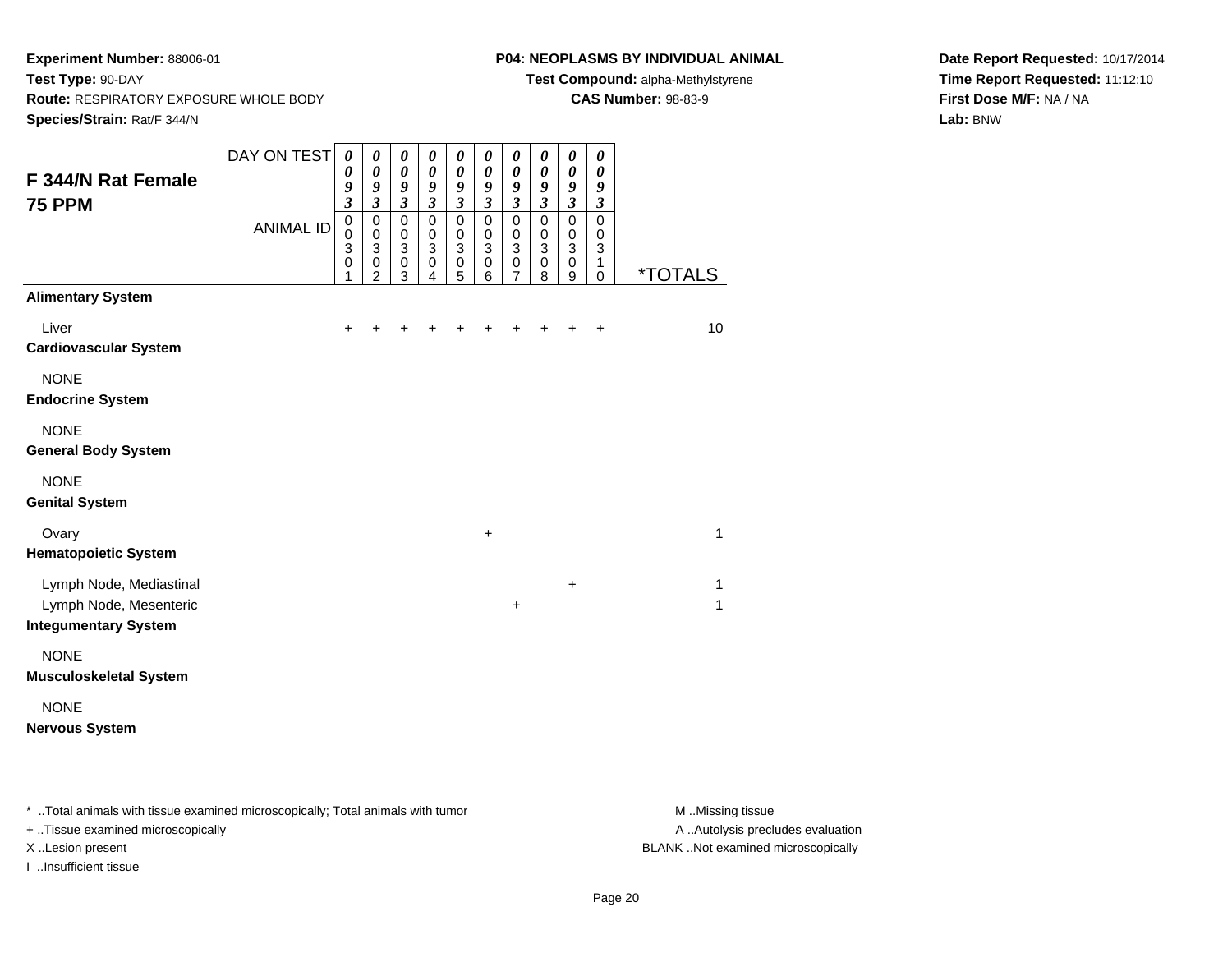# **P04: NEOPLASMS BY INDIVIDUAL ANIMAL**

**Test Compound:** alpha-Methylstyrene

**CAS Number:** 98-83-9

**Date Report Requested:** 10/17/2014**Time Report Requested:** 11:12:10**First Dose M/F:** NA / NA**Lab:** BNW

| F 344/N Rat Female<br><b>75 PPM</b>      | DAY ON TEST      | 0<br>0<br>9<br>3           | 0<br>0<br>9<br>$\mathfrak{z}$                          | 0<br>0<br>9<br>$\mathfrak{z}$              | 0<br>$\boldsymbol{\theta}$<br>9<br>3      | 0<br>0<br>9<br>$\overline{\mathbf{3}}$ | 0<br>$\boldsymbol{\theta}$<br>9<br>$\mathfrak{z}$ | 0<br>0<br>9<br>$\mathfrak{z}$                                        | 0<br>$\boldsymbol{\theta}$<br>9<br>$\mathfrak{z}$               | 0<br>$\boldsymbol{\theta}$<br>9<br>3    | 0<br>0<br>9<br>3 |                       |
|------------------------------------------|------------------|----------------------------|--------------------------------------------------------|--------------------------------------------|-------------------------------------------|----------------------------------------|---------------------------------------------------|----------------------------------------------------------------------|-----------------------------------------------------------------|-----------------------------------------|------------------|-----------------------|
|                                          | <b>ANIMAL ID</b> | 0<br>$\mathbf 0$<br>3<br>0 | 0<br>$\mathbf 0$<br>3<br>$\mathbf 0$<br>$\mathfrak{p}$ | 0<br>0<br>$\mathbf{3}$<br>$\mathbf 0$<br>3 | 0<br>$\mathbf 0$<br>3<br>$\mathbf 0$<br>4 | 0<br>0<br>3<br>$\mathbf 0$<br>5        | 0<br>$\pmb{0}$<br>3<br>$\mathbf 0$<br>6           | 0<br>0<br>$\ensuremath{\mathsf{3}}$<br>$\mathbf 0$<br>$\overline{7}$ | 0<br>$\pmb{0}$<br>$\ensuremath{\mathsf{3}}$<br>$\mathbf 0$<br>8 | 0<br>$\pmb{0}$<br>3<br>$\mathbf 0$<br>9 | 0<br>0<br>3<br>0 | <i><b>*TOTALS</b></i> |
| <b>NONE</b><br><b>Respiratory System</b> |                  |                            |                                                        |                                            |                                           |                                        |                                                   |                                                                      |                                                                 |                                         |                  |                       |
| Nose<br><b>Special Senses System</b>     |                  | $\ddot{}$                  |                                                        |                                            | +                                         | ÷                                      | ÷                                                 | $\ddot{}$                                                            | ÷                                                               | $\div$                                  | $\ddot{}$        | 10                    |
| <b>NONE</b><br><b>Urinary System</b>     |                  |                            |                                                        |                                            |                                           |                                        |                                                   |                                                                      |                                                                 |                                         |                  |                       |
| Kidney<br><b>SYSTEMIC LESIONS</b>        |                  | $\ddot{}$                  | +                                                      | +                                          |                                           | +                                      |                                                   | +                                                                    | $\ddot{}$                                                       | $\ddot{}$                               | $\ddot{}$        | 10                    |
| Multiple Organ                           |                  | +                          |                                                        |                                            |                                           | +                                      |                                                   |                                                                      |                                                                 | +                                       | ÷                | 10                    |

\* ..Total animals with tissue examined microscopically; Total animals with tumor **M** . Missing tissue M ..Missing tissue

+ ..Tissue examined microscopically

I ..Insufficient tissue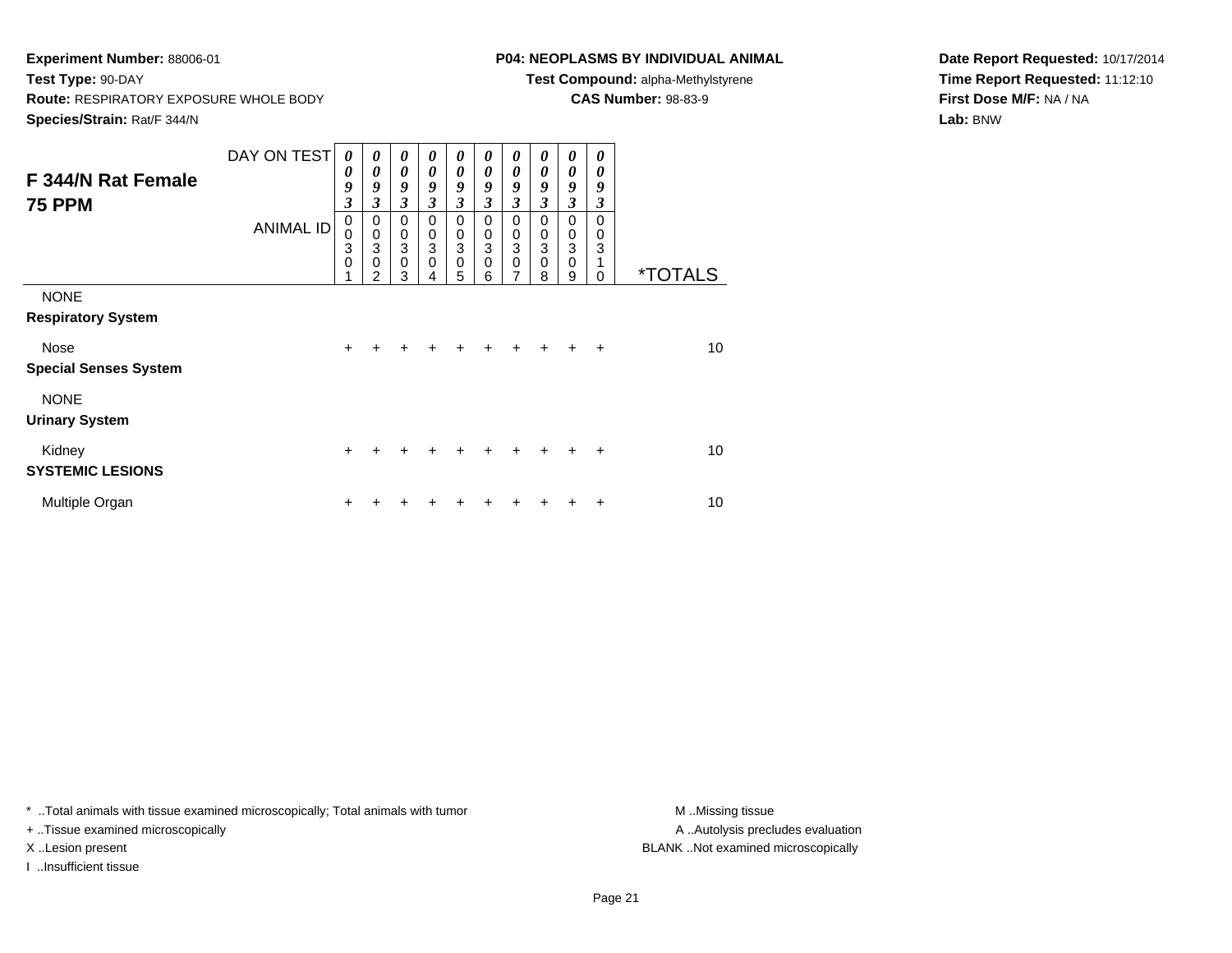#### **P04: NEOPLASMS BY INDIVIDUAL ANIMAL**

**Test Compound:** alpha-Methylstyrene

**CAS Number:** 98-83-9

**Date Report Requested:** 10/17/2014**Time Report Requested:** 11:12:10**First Dose M/F:** NA / NA**Lab:** BNW

| F 344/N Rat Female<br><b>150 PPM</b>                                           | DAY ON TEST      | $\boldsymbol{\theta}$<br>0<br>9<br>$\mathfrak{z}$ | 0<br>$\boldsymbol{\theta}$<br>9<br>$\overline{\mathbf{3}}$ | $\pmb{\theta}$<br>$\boldsymbol{\theta}$<br>9                             | $\pmb{\theta}$<br>$\boldsymbol{\theta}$<br>9<br>$\overline{\mathbf{3}}$ | $\boldsymbol{\theta}$<br>$\boldsymbol{\theta}$<br>9     | $\pmb{\theta}$<br>$\pmb{\theta}$<br>9                                | $\pmb{\theta}$<br>$\boldsymbol{\theta}$<br>9                                            | 0<br>0<br>9                                             | $\pmb{\theta}$<br>$\pmb{\theta}$<br>9                                                                      | $\pmb{\theta}$<br>$\boldsymbol{\theta}$<br>9                        |                       |
|--------------------------------------------------------------------------------|------------------|---------------------------------------------------|------------------------------------------------------------|--------------------------------------------------------------------------|-------------------------------------------------------------------------|---------------------------------------------------------|----------------------------------------------------------------------|-----------------------------------------------------------------------------------------|---------------------------------------------------------|------------------------------------------------------------------------------------------------------------|---------------------------------------------------------------------|-----------------------|
|                                                                                | <b>ANIMAL ID</b> | $\pmb{0}$<br>$\pmb{0}$<br>5<br>0<br>1             | 0<br>$\pmb{0}$<br>5<br>$\,0\,$<br>$\overline{c}$           | $\mathfrak{z}$<br>$\pmb{0}$<br>$\pmb{0}$<br>$\sqrt{5}$<br>$\pmb{0}$<br>3 | $\pmb{0}$<br>$\pmb{0}$<br>$\overline{5}$<br>0<br>$\overline{4}$         | $\mathfrak{z}$<br>$\pmb{0}$<br>$\pmb{0}$<br>5<br>0<br>5 | $\mathfrak{z}$<br>$\pmb{0}$<br>$\pmb{0}$<br>$\overline{5}$<br>0<br>6 | $\mathfrak{z}$<br>$\pmb{0}$<br>$\mathbf 0$<br>$\sqrt{5}$<br>$\pmb{0}$<br>$\overline{7}$ | $\mathfrak{z}$<br>$\pmb{0}$<br>$\pmb{0}$<br>5<br>0<br>8 | $\boldsymbol{\beta}$<br>$\mathsf{O}\xspace$<br>$\mathbf 0$<br>$\,$ 5 $\,$<br>$\pmb{0}$<br>$\boldsymbol{9}$ | $\mathfrak{z}$<br>$\pmb{0}$<br>$\mathbf 0$<br>5<br>1<br>$\mathbf 0$ | <i><b>*TOTALS</b></i> |
| <b>Alimentary System</b>                                                       |                  |                                                   |                                                            |                                                                          |                                                                         |                                                         |                                                                      |                                                                                         |                                                         |                                                                                                            |                                                                     |                       |
| Liver<br><b>Cardiovascular System</b>                                          |                  | $\ddot{}$                                         |                                                            |                                                                          |                                                                         | +                                                       | ٠                                                                    | +                                                                                       | ÷                                                       | $\ddot{}$                                                                                                  | $\ddot{}$                                                           | 10                    |
| <b>NONE</b><br><b>Endocrine System</b>                                         |                  |                                                   |                                                            |                                                                          |                                                                         |                                                         |                                                                      |                                                                                         |                                                         |                                                                                                            |                                                                     |                       |
| <b>NONE</b><br><b>General Body System</b>                                      |                  |                                                   |                                                            |                                                                          |                                                                         |                                                         |                                                                      |                                                                                         |                                                         |                                                                                                            |                                                                     |                       |
| <b>NONE</b><br><b>Genital System</b>                                           |                  |                                                   |                                                            |                                                                          |                                                                         |                                                         |                                                                      |                                                                                         |                                                         |                                                                                                            |                                                                     |                       |
| <b>NONE</b><br><b>Hematopoietic System</b>                                     |                  |                                                   |                                                            |                                                                          |                                                                         |                                                         |                                                                      |                                                                                         |                                                         |                                                                                                            |                                                                     |                       |
| <b>NONE</b><br><b>Integumentary System</b>                                     |                  |                                                   |                                                            |                                                                          |                                                                         |                                                         |                                                                      |                                                                                         |                                                         |                                                                                                            |                                                                     |                       |
| <b>NONE</b><br><b>Musculoskeletal System</b>                                   |                  |                                                   |                                                            |                                                                          |                                                                         |                                                         |                                                                      |                                                                                         |                                                         |                                                                                                            |                                                                     |                       |
| <b>NONE</b><br><b>Nervous System</b>                                           |                  |                                                   |                                                            |                                                                          |                                                                         |                                                         |                                                                      |                                                                                         |                                                         |                                                                                                            |                                                                     |                       |
| <b>NONE</b>                                                                    |                  |                                                   |                                                            |                                                                          |                                                                         |                                                         |                                                                      |                                                                                         |                                                         |                                                                                                            |                                                                     |                       |
| * Total animals with tissue examined microscopically; Total animals with tumor |                  |                                                   |                                                            |                                                                          |                                                                         |                                                         |                                                                      |                                                                                         |                                                         |                                                                                                            |                                                                     | M Missing tissue      |

+ ..Tissue examined microscopically

I ..Insufficient tissue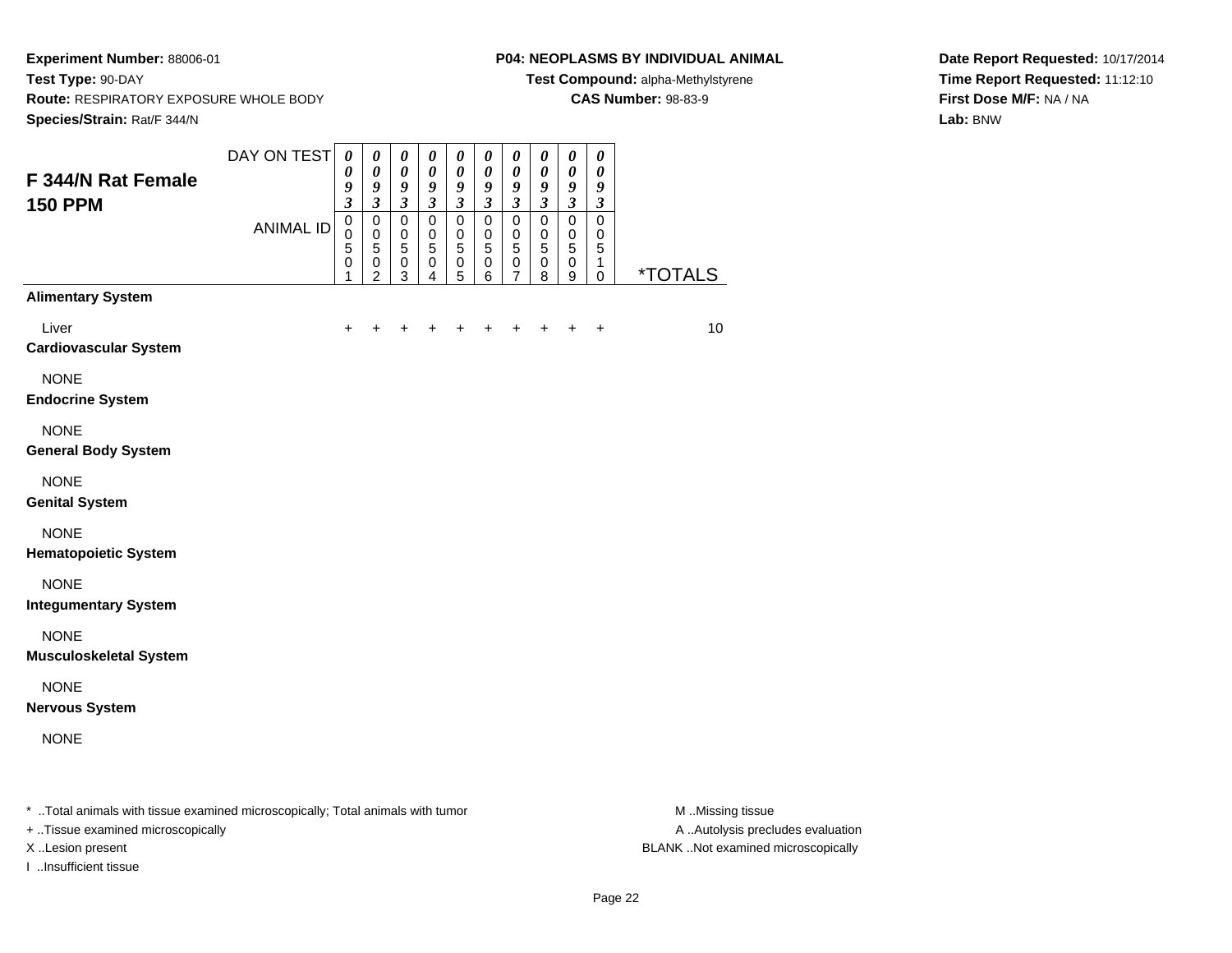# **P04: NEOPLASMS BY INDIVIDUAL ANIMAL**

**Test Compound:** alpha-Methylstyrene

**CAS Number:** 98-83-9

**Date Report Requested:** 10/17/2014**Time Report Requested:** 11:12:10**First Dose M/F:** NA / NA**Lab:** BNW

| F 344/N Rat Female<br><b>150 PPM</b> | DAY ON TEST<br><b>ANIMAL ID</b> | 0<br>0<br>9<br>3<br>0<br>0<br>5 | 0<br>0<br>9<br>3<br>0<br>$\pmb{0}$<br>$\overline{5}$ | 0<br>$\boldsymbol{\theta}$<br>9<br>3<br>$\mathbf 0$<br>$\begin{array}{c} 0 \\ 5 \end{array}$ | $\boldsymbol{\theta}$<br>$\theta$<br>9<br>3<br>0<br>0<br>$\sqrt{5}$ | 0<br>$\boldsymbol{\theta}$<br>9<br>$\mathfrak{z}$<br>$\mathbf 0$<br>$\begin{array}{c} 0 \\ 5 \end{array}$ | 0<br>$\boldsymbol{\theta}$<br>9<br>3<br>$\Omega$<br>0<br>$\overline{5}$ | 0<br>$\boldsymbol{\theta}$<br>9<br>$\mathfrak{z}$<br>$\mathbf 0$<br>$\begin{array}{c} 0 \\ 5 \end{array}$ | 0<br>0<br>9<br>3<br>0<br>0<br>5 | 0<br>0<br>9<br>3<br>$\mathbf 0$<br>0<br>5 | 0<br>0<br>9<br>3<br>0<br>0<br>5 |                       |
|--------------------------------------|---------------------------------|---------------------------------|------------------------------------------------------|----------------------------------------------------------------------------------------------|---------------------------------------------------------------------|-----------------------------------------------------------------------------------------------------------|-------------------------------------------------------------------------|-----------------------------------------------------------------------------------------------------------|---------------------------------|-------------------------------------------|---------------------------------|-----------------------|
|                                      |                                 | 0                               | 0<br>$\mathcal{P}$                                   | $\mathbf 0$<br>3                                                                             | 0<br>4                                                              | $\mathbf 0$<br>5                                                                                          | $\mathbf 0$<br>6                                                        | $\mathbf 0$<br>7                                                                                          | 0<br>8                          | 0<br>9                                    | 0                               | <i><b>*TOTALS</b></i> |
| <b>Respiratory System</b>            |                                 |                                 |                                                      |                                                                                              |                                                                     |                                                                                                           |                                                                         |                                                                                                           |                                 |                                           |                                 |                       |
| Nose<br><b>Special Senses System</b> |                                 | $\ddot{}$                       |                                                      |                                                                                              |                                                                     | +                                                                                                         |                                                                         |                                                                                                           |                                 |                                           | $\div$                          | 10                    |
| <b>NONE</b><br><b>Urinary System</b> |                                 |                                 |                                                      |                                                                                              |                                                                     |                                                                                                           |                                                                         |                                                                                                           |                                 |                                           |                                 |                       |
| Kidney<br><b>SYSTEMIC LESIONS</b>    |                                 | $\ddot{}$                       | $\div$                                               | +                                                                                            | $\div$                                                              | $\pm$                                                                                                     | ÷                                                                       | $\div$                                                                                                    | $\pm$                           | ÷                                         | $\div$                          | 10                    |
| Multiple Organ                       |                                 | ÷                               |                                                      |                                                                                              |                                                                     |                                                                                                           |                                                                         |                                                                                                           |                                 |                                           | ٠                               | 10                    |

\* ..Total animals with tissue examined microscopically; Total animals with tumor **M** . Missing tissue M ..Missing tissue

+ ..Tissue examined microscopically

I ..Insufficient tissue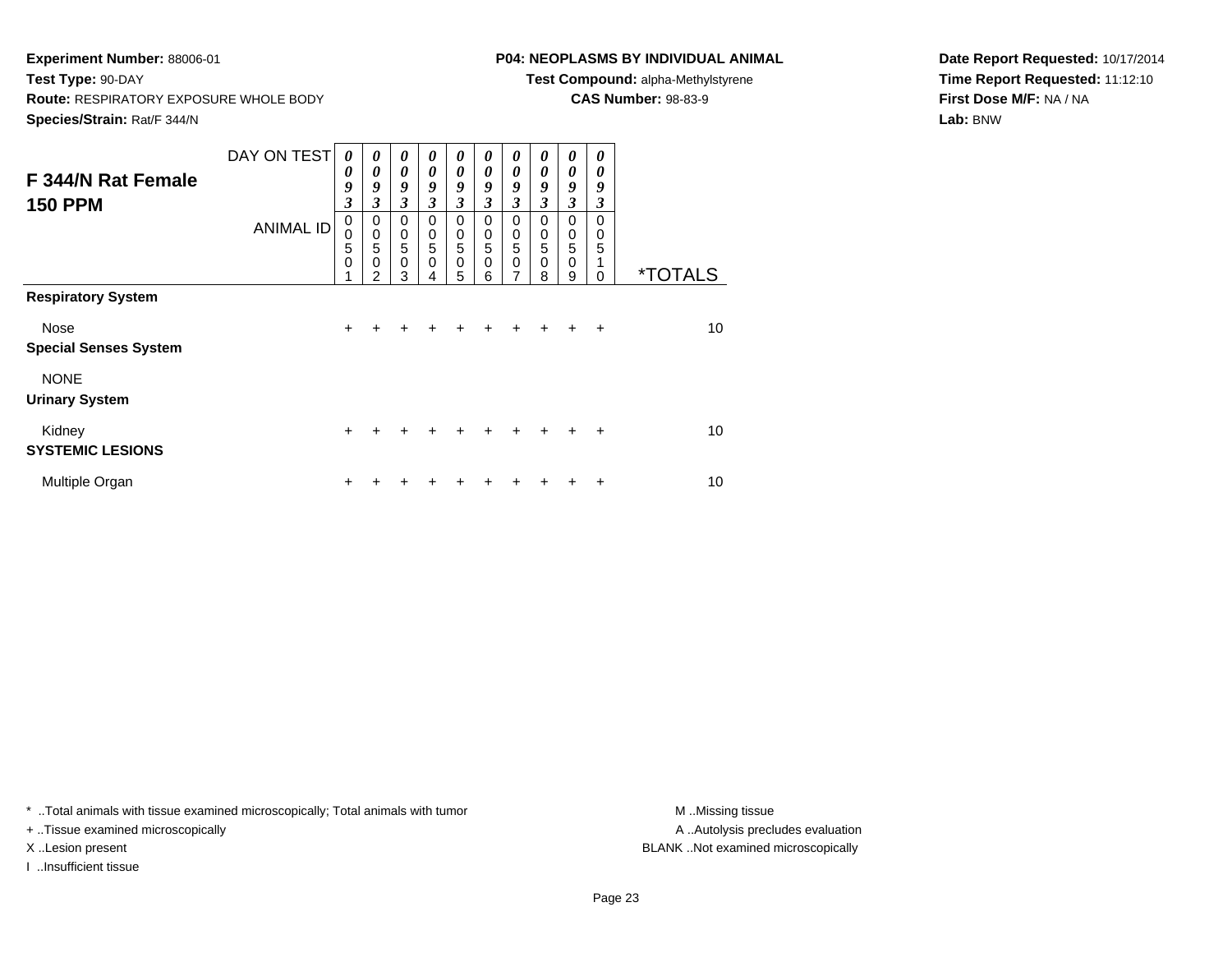#### **P04: NEOPLASMS BY INDIVIDUAL ANIMAL**

**Test Compound:** alpha-Methylstyrene

**CAS Number:** 98-83-9

**Date Report Requested:** 10/17/2014**Time Report Requested:** 11:12:10**First Dose M/F:** NA / NA**Lab:** BNW

| F 344/N Rat Female<br><b>300 PPM</b>                                           | DAY ON TEST      | $\pmb{\theta}$<br>0<br>9                                                              | $\pmb{\theta}$<br>$\boldsymbol{\theta}$<br>$\boldsymbol{g}$                                 | $\pmb{\theta}$<br>$\pmb{\theta}$<br>9                                                     | $\pmb{\theta}$<br>$\pmb{\theta}$<br>$\boldsymbol{g}$                        | 0<br>$\boldsymbol{\theta}$<br>$\boldsymbol{g}$                                    | $\pmb{\theta}$<br>$\boldsymbol{\theta}$<br>$\boldsymbol{g}$            | $\pmb{\theta}$<br>$\boldsymbol{\theta}$<br>9                                                | $\pmb{\theta}$<br>0<br>9                                                                 | $\pmb{\theta}$<br>$\pmb{\theta}$<br>$\boldsymbol{g}$                                                   | $\boldsymbol{\theta}$<br>$\boldsymbol{\theta}$<br>$\boldsymbol{g}$               |                       |
|--------------------------------------------------------------------------------|------------------|---------------------------------------------------------------------------------------|---------------------------------------------------------------------------------------------|-------------------------------------------------------------------------------------------|-----------------------------------------------------------------------------|-----------------------------------------------------------------------------------|------------------------------------------------------------------------|---------------------------------------------------------------------------------------------|------------------------------------------------------------------------------------------|--------------------------------------------------------------------------------------------------------|----------------------------------------------------------------------------------|-----------------------|
|                                                                                | <b>ANIMAL ID</b> | $\boldsymbol{\mathfrak{z}}$<br>$\overline{0}$<br>$\mathbf 0$<br>7<br>$\mathbf 0$<br>1 | $\mathfrak{z}$<br>$\mathbf 0$<br>$\mathbf 0$<br>$\overline{7}$<br>$\,0\,$<br>$\overline{2}$ | $\mathfrak{z}$<br>$\mathbf 0$<br>$\,0\,$<br>$\overline{7}$<br>$\pmb{0}$<br>$\overline{3}$ | $\mathfrak{z}$<br>$\mathbf 0$<br>0<br>$\overline{7}$<br>0<br>$\overline{4}$ | $\mathfrak{z}$<br>$\mathbf 0$<br>0<br>$\overline{7}$<br>$\,0\,$<br>$\overline{5}$ | $\mathfrak{z}$<br>$\mathbf 0$<br>0<br>$\overline{7}$<br>$\pmb{0}$<br>6 | $\mathfrak{z}$<br>$\mathbf 0$<br>$\pmb{0}$<br>$\overline{7}$<br>$\pmb{0}$<br>$\overline{7}$ | $\boldsymbol{\mathfrak{z}}$<br>$\mathbf 0$<br>0<br>$\overline{7}$<br>0<br>$\overline{8}$ | $\boldsymbol{\beta}$<br>$\overline{0}$<br>$\pmb{0}$<br>$\overline{7}$<br>$\pmb{0}$<br>$\boldsymbol{9}$ | $\mathfrak{z}$<br>$\mathbf 0$<br>$\pmb{0}$<br>$\overline{7}$<br>1<br>$\mathbf 0$ | <i><b>*TOTALS</b></i> |
| <b>Alimentary System</b>                                                       |                  |                                                                                       |                                                                                             |                                                                                           |                                                                             |                                                                                   |                                                                        |                                                                                             |                                                                                          |                                                                                                        |                                                                                  |                       |
| Liver<br><b>Cardiovascular System</b>                                          |                  |                                                                                       |                                                                                             |                                                                                           |                                                                             |                                                                                   |                                                                        |                                                                                             |                                                                                          | ٠                                                                                                      | $\ddot{}$                                                                        | 10                    |
| <b>NONE</b><br><b>Endocrine System</b>                                         |                  |                                                                                       |                                                                                             |                                                                                           |                                                                             |                                                                                   |                                                                        |                                                                                             |                                                                                          |                                                                                                        |                                                                                  |                       |
| <b>NONE</b><br><b>General Body System</b>                                      |                  |                                                                                       |                                                                                             |                                                                                           |                                                                             |                                                                                   |                                                                        |                                                                                             |                                                                                          |                                                                                                        |                                                                                  |                       |
| <b>NONE</b><br><b>Genital System</b>                                           |                  |                                                                                       |                                                                                             |                                                                                           |                                                                             |                                                                                   |                                                                        |                                                                                             |                                                                                          |                                                                                                        |                                                                                  |                       |
| <b>NONE</b><br><b>Hematopoietic System</b>                                     |                  |                                                                                       |                                                                                             |                                                                                           |                                                                             |                                                                                   |                                                                        |                                                                                             |                                                                                          |                                                                                                        |                                                                                  |                       |
| <b>NONE</b><br><b>Integumentary System</b>                                     |                  |                                                                                       |                                                                                             |                                                                                           |                                                                             |                                                                                   |                                                                        |                                                                                             |                                                                                          |                                                                                                        |                                                                                  |                       |
| <b>NONE</b><br><b>Musculoskeletal System</b>                                   |                  |                                                                                       |                                                                                             |                                                                                           |                                                                             |                                                                                   |                                                                        |                                                                                             |                                                                                          |                                                                                                        |                                                                                  |                       |
| <b>NONE</b><br><b>Nervous System</b>                                           |                  |                                                                                       |                                                                                             |                                                                                           |                                                                             |                                                                                   |                                                                        |                                                                                             |                                                                                          |                                                                                                        |                                                                                  |                       |
| <b>NONE</b>                                                                    |                  |                                                                                       |                                                                                             |                                                                                           |                                                                             |                                                                                   |                                                                        |                                                                                             |                                                                                          |                                                                                                        |                                                                                  |                       |
| * Total animals with tissue examined microscopically; Total animals with tumor |                  |                                                                                       |                                                                                             |                                                                                           |                                                                             |                                                                                   |                                                                        |                                                                                             |                                                                                          |                                                                                                        |                                                                                  | M Missing tissue      |

+ ..Tissue examined microscopically

I ..Insufficient tissue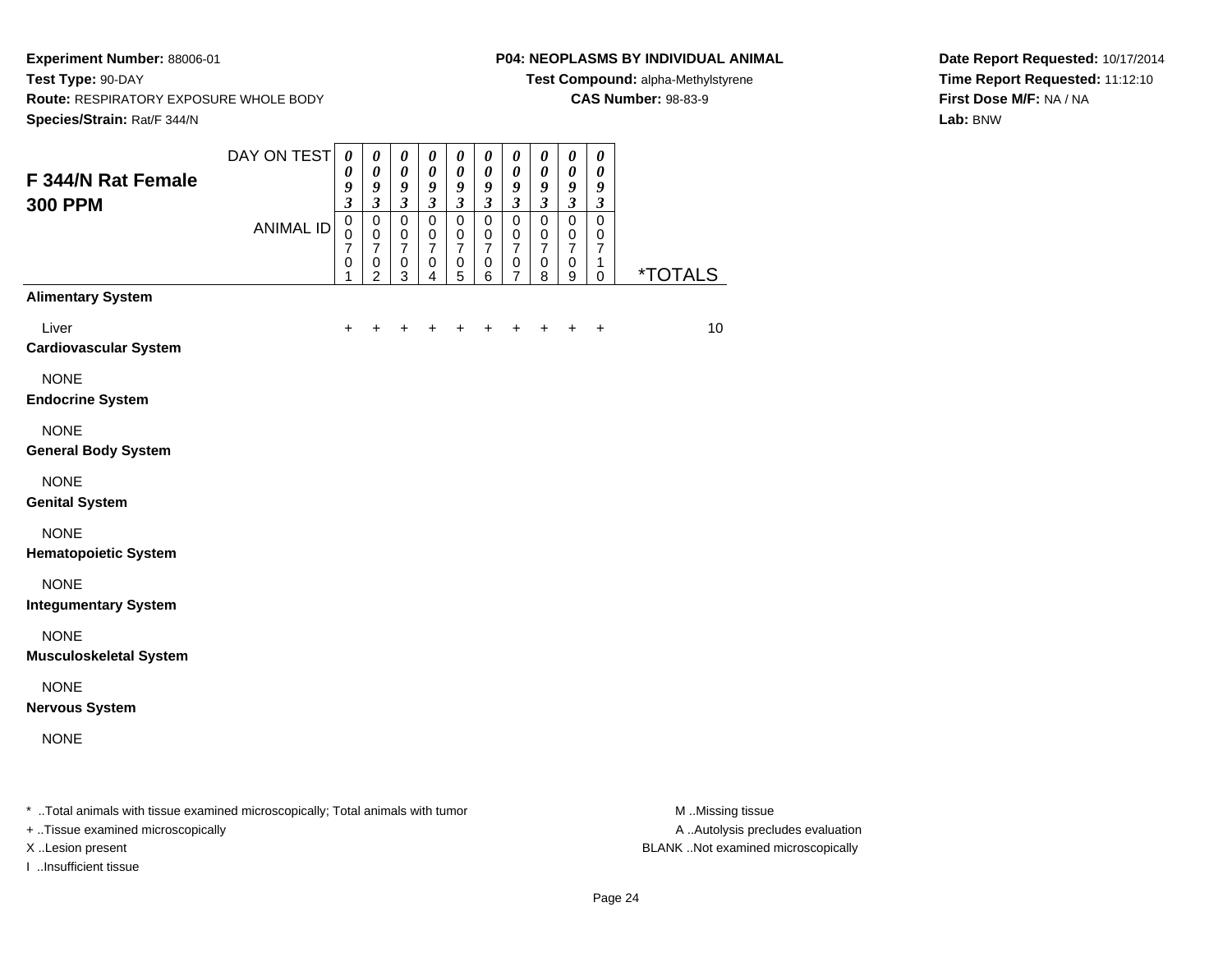# **P04: NEOPLASMS BY INDIVIDUAL ANIMAL**

**Test Compound:** alpha-Methylstyrene

**CAS Number:** 98-83-9

**Date Report Requested:** 10/17/2014**Time Report Requested:** 11:12:10**First Dose M/F:** NA / NA**Lab:** BNW

| F 344/N Rat Female<br><b>300 PPM</b>                                        | DAY ON TEST<br><b>ANIMAL ID</b> | 0<br>0<br>9<br>3<br>$\mathbf 0$<br>0<br>7<br>0 | 0<br>0<br>9<br>3<br>$\mathbf 0$<br>$\mathbf 0$<br>7<br>0<br>2 | $\boldsymbol{\theta}$<br>$\boldsymbol{\theta}$<br>9<br>$\mathfrak{z}$<br>$\mathbf 0$<br>$\,0\,$<br>$\overline{7}$<br>$\mathbf 0$<br>3 | 0<br>0<br>9<br>3<br>$\mathbf 0$<br>$\mathbf 0$<br>7<br>$\mathbf 0$<br>4 | 0<br>$\boldsymbol{\theta}$<br>9<br>$\overline{\mathbf{3}}$<br>$\mathbf 0$<br>$\pmb{0}$<br>7<br>$\mathbf 0$<br>5 | 0<br>0<br>9<br>3<br>$\mathbf 0$<br>$\mathbf 0$<br>7<br>$\mathbf 0$<br>6 | 0<br>$\boldsymbol{\theta}$<br>9<br>$\mathfrak{z}$<br>$\mathbf 0$<br>$\mathbf 0$<br>$\overline{7}$<br>$\mathbf 0$<br>7 | 0<br>0<br>9<br>3<br>$\Omega$<br>$\mathbf 0$<br>7<br>$\mathbf 0$<br>8 | 0<br>$\boldsymbol{\theta}$<br>9<br>$\mathfrak{z}$<br>0<br>$\,0\,$<br>7<br>$\mathbf 0$<br>9 | 0<br>0<br>9<br>3<br>$\Omega$<br>0<br>7<br>1<br>0 | <i><b>*TOTALS</b></i> |
|-----------------------------------------------------------------------------|---------------------------------|------------------------------------------------|---------------------------------------------------------------|---------------------------------------------------------------------------------------------------------------------------------------|-------------------------------------------------------------------------|-----------------------------------------------------------------------------------------------------------------|-------------------------------------------------------------------------|-----------------------------------------------------------------------------------------------------------------------|----------------------------------------------------------------------|--------------------------------------------------------------------------------------------|--------------------------------------------------|-----------------------|
| <b>Respiratory System</b><br>Nose<br>Pleura<br><b>Special Senses System</b> |                                 | $\ddot{}$                                      | +                                                             |                                                                                                                                       | +                                                                       | +                                                                                                               | +                                                                       | $\ddot{}$                                                                                                             | $\ddot{}$<br>$\ddot{}$                                               | $+$                                                                                        | $\ddot{}$                                        | 10<br>1               |
| <b>NONE</b><br><b>Urinary System</b>                                        |                                 |                                                |                                                               |                                                                                                                                       |                                                                         |                                                                                                                 |                                                                         |                                                                                                                       |                                                                      |                                                                                            |                                                  |                       |
| Kidney<br><b>SYSTEMIC LESIONS</b>                                           |                                 | $\ddot{}$                                      | +                                                             | +                                                                                                                                     | ÷                                                                       | ٠                                                                                                               | ٠                                                                       | $\pm$                                                                                                                 | $\ddot{}$                                                            | $\ddot{}$                                                                                  | $\ddot{}$                                        | 10                    |
| Multiple Organ                                                              |                                 | +                                              |                                                               |                                                                                                                                       |                                                                         | ٠                                                                                                               |                                                                         | +                                                                                                                     |                                                                      |                                                                                            | ÷                                                | 10                    |

\* ..Total animals with tissue examined microscopically; Total animals with tumor **M** . Missing tissue M ..Missing tissue

+ ..Tissue examined microscopically

I ..Insufficient tissue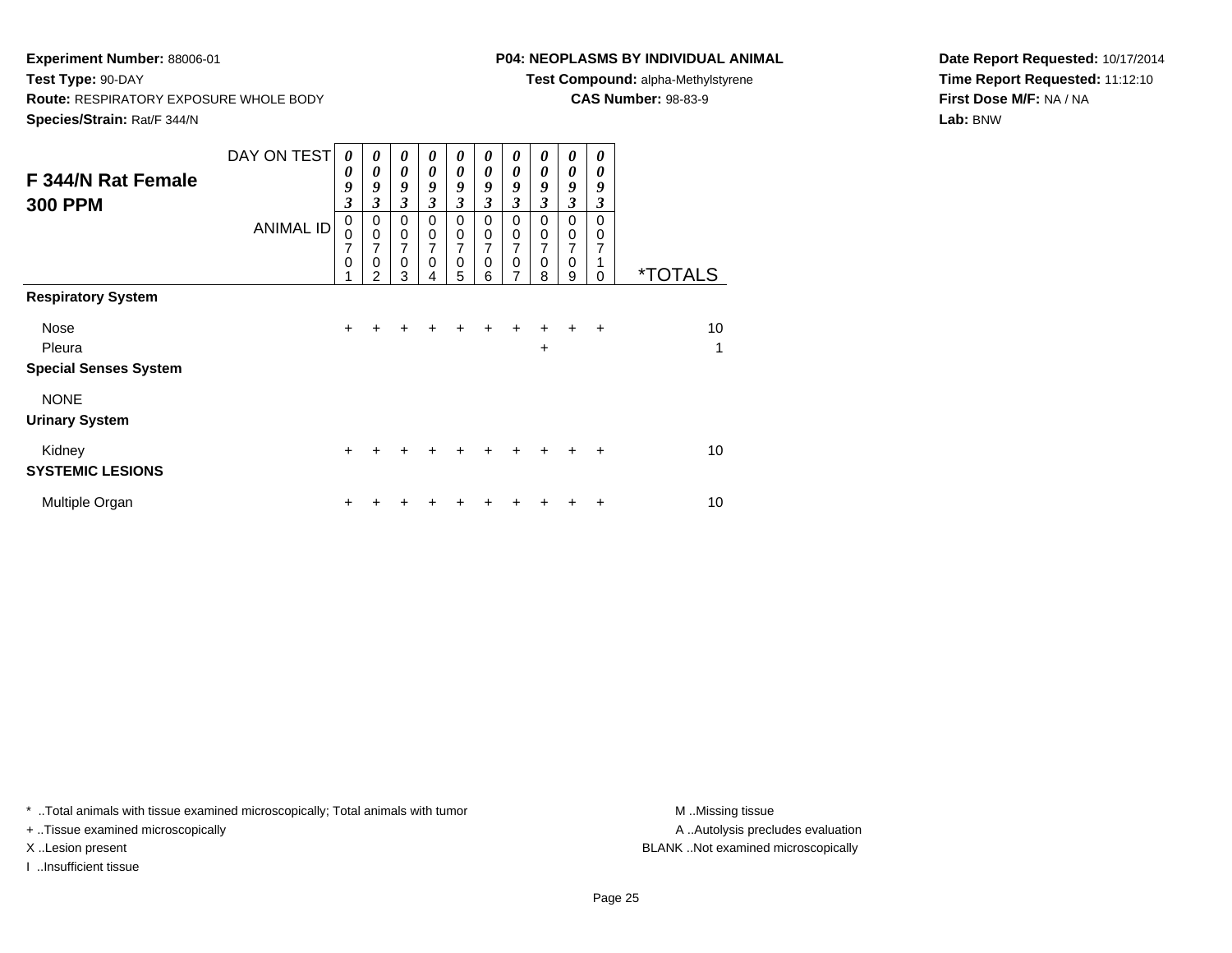### **P04: NEOPLASMS BY INDIVIDUAL ANIMAL**

**Test Compound:** alpha-Methylstyrene

**CAS Number:** 98-83-9

**Date Report Requested:** 10/17/2014**Time Report Requested:** 11:12:10**First Dose M/F:** NA / NA**Lab:** BNW

| F 344/N Rat Female<br><b>600 PPM</b>                                           | DAY ON TEST      | $\boldsymbol{\theta}$<br>0<br>9                                          | $\pmb{\theta}$<br>$\boldsymbol{\theta}$<br>9                                                  | $\pmb{\theta}$<br>$\boldsymbol{\theta}$<br>9                                                | $\pmb{\theta}$<br>$\boldsymbol{\theta}$<br>9                                                           | 0<br>$\boldsymbol{\theta}$<br>9                                         | $\pmb{\theta}$<br>$\pmb{\theta}$<br>9                                            | $\pmb{\theta}$<br>$\boldsymbol{\theta}$<br>9                                     | $\pmb{\theta}$<br>$\pmb{\theta}$<br>9                            | $\pmb{\theta}$<br>$\pmb{\theta}$<br>9                                              | $\boldsymbol{\theta}$<br>0<br>9                                            |                       |
|--------------------------------------------------------------------------------|------------------|--------------------------------------------------------------------------|-----------------------------------------------------------------------------------------------|---------------------------------------------------------------------------------------------|--------------------------------------------------------------------------------------------------------|-------------------------------------------------------------------------|----------------------------------------------------------------------------------|----------------------------------------------------------------------------------|------------------------------------------------------------------|------------------------------------------------------------------------------------|----------------------------------------------------------------------------|-----------------------|
|                                                                                | <b>ANIMAL ID</b> | $\mathfrak{z}$<br>$\pmb{0}$<br>$\mathbf 0$<br>$\boldsymbol{9}$<br>0<br>1 | $\mathfrak{z}$<br>$\pmb{0}$<br>$\mathbf 0$<br>$\boldsymbol{9}$<br>$\pmb{0}$<br>$\overline{c}$ | $\boldsymbol{\mathfrak{z}}$<br>$\pmb{0}$<br>$\pmb{0}$<br>$\boldsymbol{9}$<br>$\pmb{0}$<br>3 | $\overline{\mathbf{3}}$<br>$\pmb{0}$<br>$\mathbf 0$<br>$\boldsymbol{9}$<br>$\pmb{0}$<br>$\overline{4}$ | $\mathfrak{z}$<br>$\pmb{0}$<br>$\pmb{0}$<br>$\mathsf g$<br>$\,0\,$<br>5 | $\overline{\mathbf{3}}$<br>$\pmb{0}$<br>$\pmb{0}$<br>$\mathsf g$<br>$\,0\,$<br>6 | $\mathfrak{z}$<br>$\pmb{0}$<br>$\mathbf 0$<br>$\boldsymbol{9}$<br>$\pmb{0}$<br>7 | $\mathfrak{z}$<br>0<br>$\mathbf 0$<br>$\boldsymbol{9}$<br>0<br>8 | $\mathfrak{z}$<br>$\pmb{0}$<br>$\mathbf 0$<br>$\boldsymbol{9}$<br>$\mathbf 0$<br>9 | $\mathfrak{z}$<br>$\mathbf 0$<br>$\mathbf 0$<br>$\boldsymbol{9}$<br>1<br>0 | <i><b>*TOTALS</b></i> |
| <b>Alimentary System</b>                                                       |                  |                                                                          |                                                                                               |                                                                                             |                                                                                                        |                                                                         |                                                                                  |                                                                                  |                                                                  |                                                                                    |                                                                            |                       |
| Liver<br><b>Cardiovascular System</b>                                          |                  | $\pm$                                                                    | +                                                                                             | +                                                                                           | ٠                                                                                                      | ٠                                                                       | ÷.                                                                               | ٠                                                                                | ٠                                                                | $\ddot{}$                                                                          | $\ddot{}$                                                                  | 10                    |
| <b>NONE</b><br><b>Endocrine System</b>                                         |                  |                                                                          |                                                                                               |                                                                                             |                                                                                                        |                                                                         |                                                                                  |                                                                                  |                                                                  |                                                                                    |                                                                            |                       |
| <b>NONE</b><br><b>General Body System</b>                                      |                  |                                                                          |                                                                                               |                                                                                             |                                                                                                        |                                                                         |                                                                                  |                                                                                  |                                                                  |                                                                                    |                                                                            |                       |
| <b>NONE</b><br><b>Genital System</b>                                           |                  |                                                                          |                                                                                               |                                                                                             |                                                                                                        |                                                                         |                                                                                  |                                                                                  |                                                                  |                                                                                    |                                                                            |                       |
| <b>NONE</b><br><b>Hematopoietic System</b>                                     |                  |                                                                          |                                                                                               |                                                                                             |                                                                                                        |                                                                         |                                                                                  |                                                                                  |                                                                  |                                                                                    |                                                                            |                       |
| <b>NONE</b><br><b>Integumentary System</b>                                     |                  |                                                                          |                                                                                               |                                                                                             |                                                                                                        |                                                                         |                                                                                  |                                                                                  |                                                                  |                                                                                    |                                                                            |                       |
| <b>NONE</b><br><b>Musculoskeletal System</b>                                   |                  |                                                                          |                                                                                               |                                                                                             |                                                                                                        |                                                                         |                                                                                  |                                                                                  |                                                                  |                                                                                    |                                                                            |                       |
| <b>NONE</b><br><b>Nervous System</b>                                           |                  |                                                                          |                                                                                               |                                                                                             |                                                                                                        |                                                                         |                                                                                  |                                                                                  |                                                                  |                                                                                    |                                                                            |                       |
| <b>NONE</b>                                                                    |                  |                                                                          |                                                                                               |                                                                                             |                                                                                                        |                                                                         |                                                                                  |                                                                                  |                                                                  |                                                                                    |                                                                            |                       |
| * Total animals with tissue examined microscopically; Total animals with tumor |                  |                                                                          |                                                                                               |                                                                                             |                                                                                                        |                                                                         |                                                                                  |                                                                                  |                                                                  |                                                                                    |                                                                            | M Missing tissue      |

+ ..Tissue examined microscopically

I ..Insufficient tissue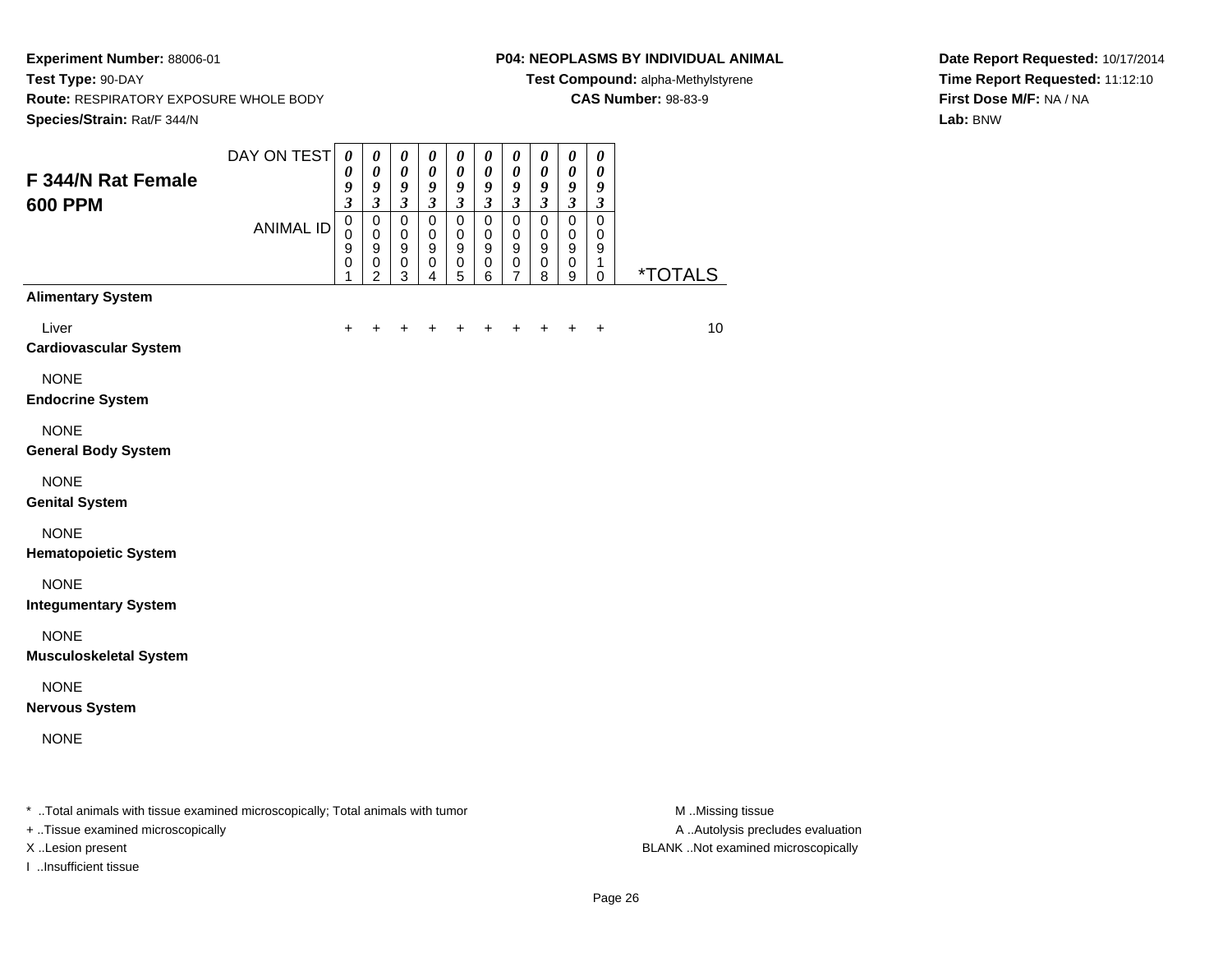# **P04: NEOPLASMS BY INDIVIDUAL ANIMAL**

**Test Compound:** alpha-Methylstyrene

**CAS Number:** 98-83-9

**Date Report Requested:** 10/17/2014**Time Report Requested:** 11:12:10**First Dose M/F:** NA / NA**Lab:** BNW

| F 344/N Rat Female<br><b>600 PPM</b> | DAY ON TEST<br><b>ANIMAL ID</b> | 0<br>0<br>9<br>$\overline{\mathbf{3}}$<br>$\mathbf 0$<br>0<br>9<br>$\mathbf 0$ | 0<br>0<br>9<br>3<br>0<br>$\mathbf 0$<br>9<br>$\mathbf 0$ | 0<br>$\boldsymbol{\theta}$<br>9<br>3<br>$\mathbf 0$<br>$\pmb{0}$<br>$\overline{9}$<br>$\mathbf 0$ | 0<br>$\theta$<br>9<br>3<br>$\mathbf 0$<br>$\mathbf 0$<br>9<br>0 | 0<br>$\boldsymbol{\theta}$<br>9<br>$\mathfrak{z}$<br>$\mathbf 0$<br>$\pmb{0}$<br>$\overline{9}$<br>$\mathbf 0$ | 0<br>$\boldsymbol{\theta}$<br>9<br>3<br>$\Omega$<br>0<br>$\boldsymbol{9}$<br>$\mathbf 0$ | 0<br>$\boldsymbol{\theta}$<br>9<br>$\overline{\mathbf{3}}$<br>$\mathbf 0$<br>$\pmb{0}$<br>$\overline{9}$<br>$\mathbf 0$ | 0<br>0<br>9<br>3<br>0<br>0<br>9<br>0 | 0<br>0<br>9<br>3<br>$\Omega$<br>0<br>$\boldsymbol{9}$<br>$\pmb{0}$ | 0<br>0<br>9<br>3<br>$\Omega$<br>0<br>9 |                       |
|--------------------------------------|---------------------------------|--------------------------------------------------------------------------------|----------------------------------------------------------|---------------------------------------------------------------------------------------------------|-----------------------------------------------------------------|----------------------------------------------------------------------------------------------------------------|------------------------------------------------------------------------------------------|-------------------------------------------------------------------------------------------------------------------------|--------------------------------------|--------------------------------------------------------------------|----------------------------------------|-----------------------|
| <b>Respiratory System</b>            |                                 | 4                                                                              | $\mathfrak{p}$                                           | 3                                                                                                 | 4                                                               | 5                                                                                                              | 6                                                                                        | 7                                                                                                                       | 8                                    | 9                                                                  | 0                                      | <i><b>*TOTALS</b></i> |
| Nose<br><b>Special Senses System</b> |                                 | $\ddot{}$                                                                      |                                                          |                                                                                                   |                                                                 |                                                                                                                |                                                                                          |                                                                                                                         |                                      |                                                                    | $\div$                                 | 10                    |
| <b>NONE</b><br><b>Urinary System</b> |                                 |                                                                                |                                                          |                                                                                                   |                                                                 |                                                                                                                |                                                                                          |                                                                                                                         |                                      |                                                                    |                                        |                       |
| Kidney<br><b>SYSTEMIC LESIONS</b>    |                                 | $\ddot{}$                                                                      | $\div$                                                   | $\div$                                                                                            | $\div$                                                          | $\ddot{}$                                                                                                      | ÷                                                                                        | $\ddot{}$                                                                                                               | $\pm$                                | ÷                                                                  | $\div$                                 | 10                    |
| Multiple Organ                       |                                 | +                                                                              |                                                          |                                                                                                   |                                                                 |                                                                                                                |                                                                                          |                                                                                                                         |                                      |                                                                    | ٠                                      | 10                    |

\* ..Total animals with tissue examined microscopically; Total animals with tumor **M** . Missing tissue M ..Missing tissue

+ ..Tissue examined microscopically

I ..Insufficient tissue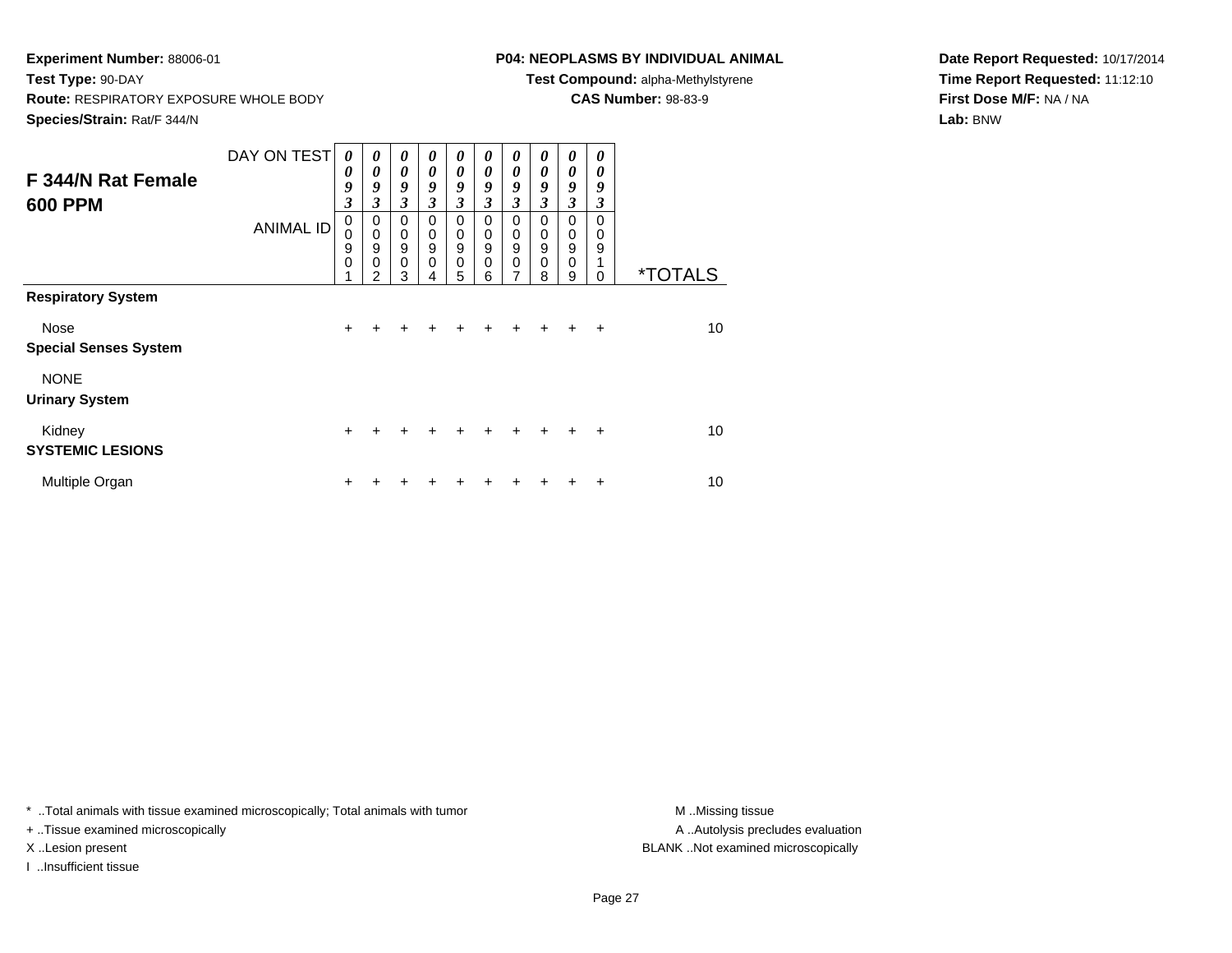# **P04: NEOPLASMS BY INDIVIDUAL ANIMAL**

**Test Compound:** alpha-Methylstyrene

**CAS Number:** 98-83-9

**Date Report Requested:** 10/17/2014**Time Report Requested:** 11:12:10**First Dose M/F:** NA / NA**Lab:** BNW

| F 344/N Rat Female<br><b>1000 PPM</b> | DAY ON TEST<br><b>ANIMAL ID</b> | $\boldsymbol{\theta}$<br>0<br>9<br>$\overline{\mathbf{3}}$<br>$\mathbf 0$<br>1<br>1<br>0<br>1 | 0<br>$\boldsymbol{\theta}$<br>9<br>$\mathfrak{z}$<br>$\mathbf 0$<br>1<br>1<br>$\mathbf 0$<br>$\mathfrak{p}$ | $\boldsymbol{\theta}$<br>$\boldsymbol{\theta}$<br>9<br>$\mathfrak{z}$<br>$\Omega$<br>1<br>1<br>0<br>$\overline{3}$ | 0<br>$\boldsymbol{\theta}$<br>9<br>$\mathfrak{z}$<br>$\mathbf 0$<br>1<br>1<br>0<br>4 | 0<br>$\boldsymbol{\theta}$<br>9<br>$\mathfrak{z}$<br>$\mathbf 0$<br>1<br>1<br>$\mathbf 0$<br>5 | 0<br>$\boldsymbol{\theta}$<br>9<br>$\mathfrak{z}$<br>$\Omega$<br>1<br>1<br>$\mathbf 0$<br>6 | 0<br>$\boldsymbol{\theta}$<br>9<br>$\mathfrak{z}$<br>$\Omega$<br>1<br>1<br>0<br>7 | 0<br>$\boldsymbol{\theta}$<br>9<br>$\mathfrak{z}$<br>$\Omega$<br>1<br>1<br>0<br>8 | 0<br>$\boldsymbol{\theta}$<br>9<br>$\overline{\mathbf{3}}$<br>$\mathbf 0$<br>1<br>1<br>0<br>9 | 0<br>$\boldsymbol{\theta}$<br>9<br>$\mathfrak{z}$<br>0<br>1<br>1<br>1<br>$\mathbf 0$ | <i><b>*TOTALS</b></i> |
|---------------------------------------|---------------------------------|-----------------------------------------------------------------------------------------------|-------------------------------------------------------------------------------------------------------------|--------------------------------------------------------------------------------------------------------------------|--------------------------------------------------------------------------------------|------------------------------------------------------------------------------------------------|---------------------------------------------------------------------------------------------|-----------------------------------------------------------------------------------|-----------------------------------------------------------------------------------|-----------------------------------------------------------------------------------------------|--------------------------------------------------------------------------------------|-----------------------|
| <b>Alimentary System</b>              |                                 |                                                                                               |                                                                                                             |                                                                                                                    |                                                                                      |                                                                                                |                                                                                             |                                                                                   |                                                                                   |                                                                                               |                                                                                      |                       |
| Esophagus                             |                                 | +                                                                                             | +                                                                                                           | +                                                                                                                  | +                                                                                    | +                                                                                              | +                                                                                           | +                                                                                 | +                                                                                 | +                                                                                             | +                                                                                    | 10                    |
| Intestine Large, Cecum                |                                 | $\ddot{}$                                                                                     | +                                                                                                           | +                                                                                                                  | +                                                                                    | +                                                                                              | +                                                                                           | +                                                                                 | +                                                                                 | $\pm$                                                                                         | +                                                                                    | 10                    |
| Intestine Large, Colon                |                                 | +                                                                                             | $\ddot{}$                                                                                                   | $\ddot{}$                                                                                                          | $\ddot{}$                                                                            | +                                                                                              | $\ddot{}$                                                                                   | $\ddot{}$                                                                         | $\ddot{}$                                                                         | $\ddot{}$                                                                                     | $\ddot{}$                                                                            | 10                    |
| Intestine Large, Rectum               |                                 | $\ddot{}$                                                                                     | $\ddot{}$                                                                                                   | $\ddot{}$                                                                                                          | $\ddot{}$                                                                            | $\ddot{}$                                                                                      | $\ddot{}$                                                                                   | $\ddot{}$                                                                         | $\ddot{}$                                                                         | $+$                                                                                           | ÷                                                                                    | 10                    |
| Intestine Small, Duodenum             |                                 | $\ddot{}$                                                                                     | $\ddot{}$                                                                                                   | $\ddot{}$                                                                                                          | +                                                                                    | $\ddot{}$                                                                                      | $\ddot{}$                                                                                   | $\ddot{}$                                                                         | $\ddot{}$                                                                         | $+$                                                                                           | $\ddot{}$                                                                            | 10                    |
| Intestine Small, Ileum                |                                 | +                                                                                             | +                                                                                                           | $\ddot{}$                                                                                                          | +                                                                                    | $\ddot{}$                                                                                      | $\ddot{}$                                                                                   | $\ddot{}$                                                                         | $\ddot{}$                                                                         | $+$                                                                                           | $\ddot{}$                                                                            | 10                    |
| Intestine Small, Jejunum              |                                 | $\ddot{}$                                                                                     | $\ddot{}$                                                                                                   | $\ddot{}$                                                                                                          | $\ddot{}$                                                                            | $\ddot{}$                                                                                      | $\ddot{}$                                                                                   | $\ddot{}$                                                                         | $\ddot{}$                                                                         | $\ddot{}$                                                                                     | $\ddot{}$                                                                            | 10                    |
| Liver                                 |                                 | +                                                                                             | $\ddot{}$                                                                                                   | $\ddot{}$                                                                                                          | $\pm$                                                                                | $\pm$                                                                                          | $\ddot{}$                                                                                   | $\ddot{}$                                                                         | $\pm$                                                                             | $\pm$                                                                                         | +                                                                                    | 10                    |
| Pancreas                              |                                 | $\ddot{}$                                                                                     | $\ddot{}$                                                                                                   | $\ddot{}$                                                                                                          | $\ddot{}$                                                                            | $\ddot{}$                                                                                      | $\ddot{}$                                                                                   | $\ddot{}$                                                                         | $\ddot{}$                                                                         | $+$                                                                                           | $\ddot{}$                                                                            | 10                    |
| Salivary Glands                       |                                 | $\ddot{}$                                                                                     | +                                                                                                           | +                                                                                                                  | +                                                                                    | +                                                                                              | $\ddot{}$                                                                                   | $\ddot{}$                                                                         | $\ddot{}$                                                                         | $+$                                                                                           | $\ddot{}$                                                                            | 10                    |
| Stomach, Forestomach                  |                                 | $\pmb{+}$                                                                                     | +                                                                                                           | $\ddot{}$                                                                                                          | $+$                                                                                  | $\ddot{}$                                                                                      | $\ddot{}$                                                                                   | $\ddot{}$                                                                         | $+$                                                                               | $\ddot{}$                                                                                     | $\ddot{}$                                                                            | 10                    |
| Stomach, Glandular                    |                                 | $\ddot{}$                                                                                     |                                                                                                             | +                                                                                                                  | $\ddot{}$                                                                            | $\ddot{}$                                                                                      | $\ddot{}$                                                                                   | $\ddot{}$                                                                         | $\ddot{}$                                                                         | $\ddot{}$                                                                                     | +                                                                                    | 10                    |
| <b>Cardiovascular System</b>          |                                 |                                                                                               |                                                                                                             |                                                                                                                    |                                                                                      |                                                                                                |                                                                                             |                                                                                   |                                                                                   |                                                                                               |                                                                                      |                       |
| <b>Blood Vessel</b>                   |                                 | +                                                                                             |                                                                                                             | +                                                                                                                  | +                                                                                    | +                                                                                              | +                                                                                           | +                                                                                 |                                                                                   | +                                                                                             | +                                                                                    | 10                    |
| Heart                                 |                                 | $\ddot{}$                                                                                     |                                                                                                             | $\ddot{}$                                                                                                          | $\ddot{}$                                                                            | $\ddot{}$                                                                                      | $\ddot{}$                                                                                   | $\ddot{}$                                                                         | $\ddot{}$                                                                         | $\ddot{}$                                                                                     | $\ddot{}$                                                                            | 10                    |
| <b>Endocrine System</b>               |                                 |                                                                                               |                                                                                                             |                                                                                                                    |                                                                                      |                                                                                                |                                                                                             |                                                                                   |                                                                                   |                                                                                               |                                                                                      |                       |
| <b>Adrenal Cortex</b>                 |                                 | +                                                                                             | +                                                                                                           | +                                                                                                                  | +                                                                                    | +                                                                                              | +                                                                                           | +                                                                                 |                                                                                   | +                                                                                             | ٠                                                                                    | 10                    |
| Adrenal Medulla                       |                                 | $\ddot{}$                                                                                     | $\ddot{}$                                                                                                   | $\ddot{}$                                                                                                          | $\ddot{}$                                                                            | +                                                                                              | $\ddot{}$                                                                                   | $\ddot{}$                                                                         | $\ddot{}$                                                                         | +                                                                                             | +                                                                                    | 10                    |
| Islets, Pancreatic                    |                                 | +                                                                                             |                                                                                                             | +                                                                                                                  | +                                                                                    | +                                                                                              | $\ddot{}$                                                                                   | $\ddot{}$                                                                         | $\ddot{}$                                                                         | $\ddot{}$                                                                                     | +                                                                                    | 10                    |
| Parathyroid Gland                     |                                 | $\ddot{}$                                                                                     |                                                                                                             | +                                                                                                                  | +                                                                                    | $\ddot{}$                                                                                      | $\ddot{}$                                                                                   | $\ddot{}$                                                                         | $\ddot{}$                                                                         | +                                                                                             | +                                                                                    | 10                    |

\* ..Total animals with tissue examined microscopically; Total animals with tumor **M** . Missing tissue M ..Missing tissue

+ ..Tissue examined microscopically

I ..Insufficient tissue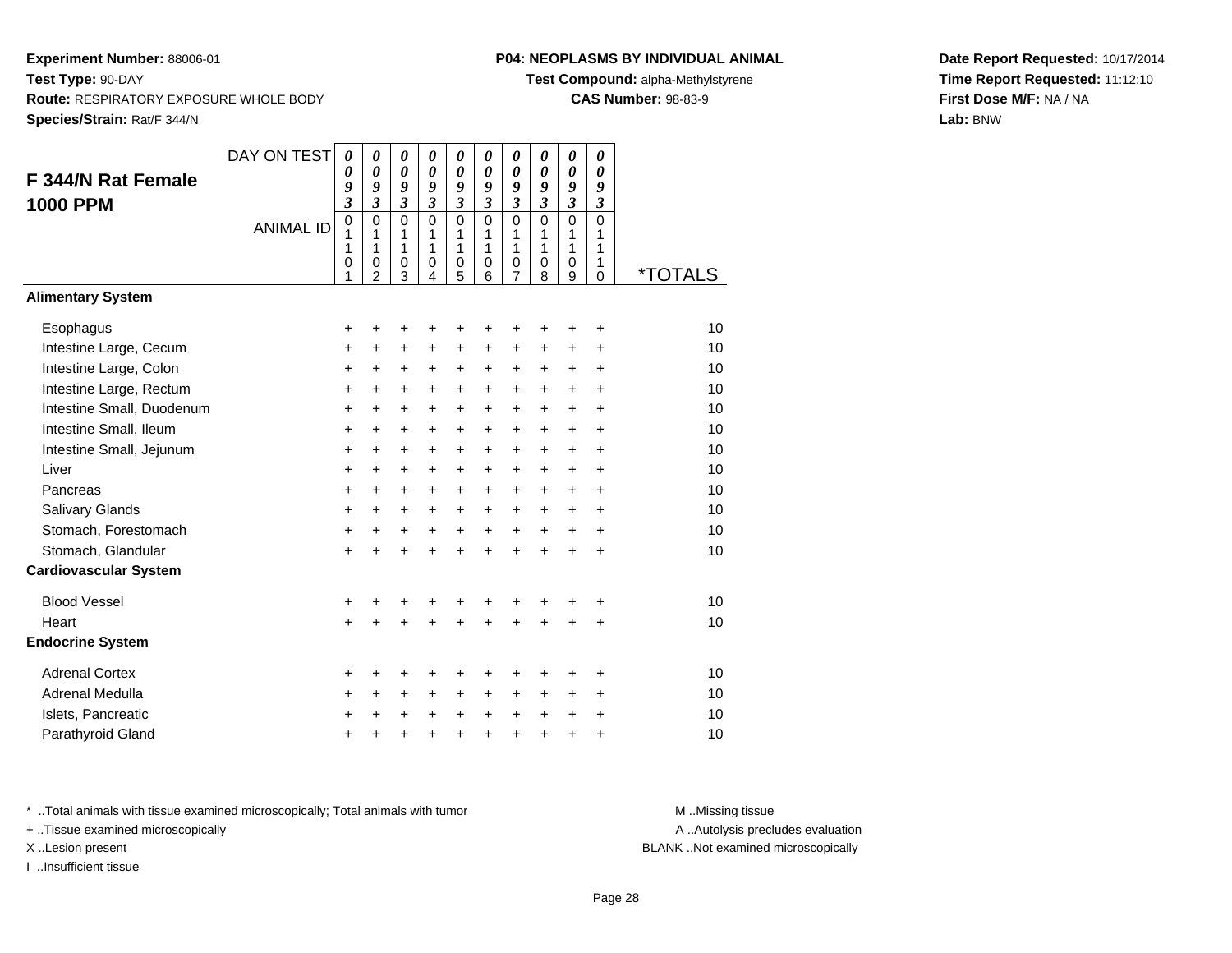# **P04: NEOPLASMS BY INDIVIDUAL ANIMAL**

**Test Compound:** alpha-Methylstyrene

**CAS Number:** 98-83-9

**Date Report Requested:** 10/17/2014**Time Report Requested:** 11:12:10**First Dose M/F:** NA / NA**Lab:** BNW

| <b>F 344/N Rat Female</b><br><b>1000 PPM</b> | DAY ON TEST<br><b>ANIMAL ID</b> | $\boldsymbol{\theta}$<br>0<br>9<br>$\overline{\mathbf{3}}$<br>$\mathbf 0$<br>1 | $\boldsymbol{\theta}$<br>$\boldsymbol{\theta}$<br>9<br>3<br>$\mathbf 0$<br>1 | 0<br>$\boldsymbol{\theta}$<br>9<br>$\mathfrak{z}$<br>$\mathbf 0$<br>1 | 0<br>$\boldsymbol{\theta}$<br>9<br>$\overline{\mathbf{3}}$<br>$\mathbf 0$<br>1 | 0<br>0<br>9<br>$\overline{\mathbf{3}}$<br>0<br>1 | 0<br>0<br>9<br>$\overline{\mathbf{3}}$<br>0<br>1 | 0<br>0<br>9<br>$\mathfrak{z}$<br>$\mathbf 0$<br>1 | 0<br>0<br>9<br>$\overline{\mathbf{3}}$<br>0<br>1 | 0<br>$\boldsymbol{\theta}$<br>9<br>$\mathfrak{z}$<br>$\mathbf 0$<br>1 | 0<br>$\boldsymbol{\theta}$<br>9<br>$\mathfrak{z}$<br>0<br>1 |             |
|----------------------------------------------|---------------------------------|--------------------------------------------------------------------------------|------------------------------------------------------------------------------|-----------------------------------------------------------------------|--------------------------------------------------------------------------------|--------------------------------------------------|--------------------------------------------------|---------------------------------------------------|--------------------------------------------------|-----------------------------------------------------------------------|-------------------------------------------------------------|-------------|
|                                              |                                 | 1<br>0<br>1                                                                    | 1<br>$\mathbf 0$<br>$\overline{2}$                                           | 1<br>0<br>3                                                           | 1<br>0<br>4                                                                    | 1<br>0<br>5                                      | 1<br>0<br>6                                      | 1<br>$\pmb{0}$<br>$\overline{7}$                  | 1<br>$\mathbf 0$<br>8                            | 1<br>$\mathbf 0$<br>$\boldsymbol{9}$                                  | 1<br>1<br>$\mathbf 0$                                       | *TOTALS     |
| <b>Pituitary Gland</b>                       |                                 | $\ddot{}$                                                                      | $\ddot{}$                                                                    | +                                                                     | $\ddot{}$                                                                      | +                                                | $\ddot{}$                                        | $\ddot{}$                                         | $\ddot{}$                                        | $\ddot{}$                                                             | $\ddot{}$                                                   | 10          |
| <b>Thyroid Gland</b>                         |                                 | $\ddot{}$                                                                      | $\ddot{}$                                                                    | $\ddot{}$                                                             | $\ddot{}$                                                                      | $\ddot{}$                                        | $\ddot{}$                                        | $\ddot{}$                                         | $\ddot{}$                                        | $\ddot{}$                                                             | $\ddot{}$                                                   | 10          |
| <b>General Body System</b>                   |                                 |                                                                                |                                                                              |                                                                       |                                                                                |                                                  |                                                  |                                                   |                                                  |                                                                       |                                                             |             |
| <b>NONE</b>                                  |                                 |                                                                                |                                                                              |                                                                       |                                                                                |                                                  |                                                  |                                                   |                                                  |                                                                       |                                                             |             |
| <b>Genital System</b>                        |                                 |                                                                                |                                                                              |                                                                       |                                                                                |                                                  |                                                  |                                                   |                                                  |                                                                       |                                                             |             |
| <b>Clitoral Gland</b>                        |                                 | +                                                                              | +                                                                            | +                                                                     | +                                                                              | +                                                | +                                                | +                                                 | +                                                | +                                                                     | +                                                           | 10          |
| Ovary                                        |                                 | +                                                                              | $\ddot{}$                                                                    | $\ddot{}$                                                             | $+$                                                                            | $+$                                              | $+$                                              | $\ddot{}$                                         | $+$                                              | $\ddot{}$                                                             | +                                                           | 10          |
| <b>Uterus</b>                                |                                 | $\ddot{}$                                                                      | +                                                                            | +                                                                     | $\ddot{}$                                                                      | +                                                | $\ddot{}$                                        | $\ddot{}$                                         | $\ddot{}$                                        | $\ddot{}$                                                             | $\ddot{}$                                                   | 10          |
| <b>Hematopoietic System</b>                  |                                 |                                                                                |                                                                              |                                                                       |                                                                                |                                                  |                                                  |                                                   |                                                  |                                                                       |                                                             |             |
| <b>Bone Marrow</b>                           |                                 | $\ddot{}$                                                                      | $\ddot{}$                                                                    | $\ddot{}$                                                             | $\ddot{}$                                                                      | $\ddot{}$                                        | $\ddot{}$                                        | $\ddot{}$                                         | +                                                | +                                                                     | $\ddot{}$                                                   | 10          |
| Lymph Node, Bronchial                        |                                 | M                                                                              | M                                                                            | M                                                                     | M                                                                              | M                                                | M                                                | M                                                 | М                                                | M                                                                     | M                                                           | $\mathbf 0$ |
| Lymph Node, Mandibular                       |                                 | M                                                                              | M                                                                            | M                                                                     | M                                                                              | М                                                | M                                                | M                                                 | М                                                | M                                                                     | M                                                           | $\mathbf 0$ |
| Lymph Node, Mediastinal                      |                                 | $\ddot{}$                                                                      | M                                                                            | $\ddot{}$                                                             | $\ddot{}$                                                                      | $\ddot{}$                                        | $\ddot{}$                                        | $\ddot{}$                                         | $\ddot{}$                                        | $\ddot{}$                                                             | $\ddot{}$                                                   | 9           |
| Lymph Node, Mesenteric                       |                                 | +                                                                              | $\ddot{}$                                                                    | $\ddot{}$                                                             | $\ddot{}$                                                                      | +                                                | +                                                | $\ddot{}$                                         | +                                                | $\ddot{}$                                                             | $\ddot{}$                                                   | 10          |
| Spleen                                       |                                 | +                                                                              | $\pm$                                                                        | +                                                                     | $\ddot{}$                                                                      | +                                                | $\ddot{}$                                        | $\ddot{}$                                         | +                                                | $\ddot{}$                                                             | $\ddot{}$                                                   | 10          |
| Thymus                                       |                                 | $\ddot{}$                                                                      | $\ddot{}$                                                                    | $\ddot{}$                                                             | ÷                                                                              | $\ddot{}$                                        | ÷                                                | $\ddot{}$                                         | $\ddot{}$                                        | $\ddot{}$                                                             | $\ddot{}$                                                   | 10          |
| <b>Integumentary System</b>                  |                                 |                                                                                |                                                                              |                                                                       |                                                                                |                                                  |                                                  |                                                   |                                                  |                                                                       |                                                             |             |
| <b>Mammary Gland</b>                         |                                 | +                                                                              |                                                                              | +                                                                     | +                                                                              | +                                                | +                                                | +                                                 | +                                                | +                                                                     | +                                                           | 10          |
| Skin                                         |                                 | +                                                                              |                                                                              | +                                                                     |                                                                                | +                                                | +                                                | +                                                 | +                                                | +                                                                     | +                                                           | 10          |
| <b>Musculoskeletal System</b>                |                                 |                                                                                |                                                                              |                                                                       |                                                                                |                                                  |                                                  |                                                   |                                                  |                                                                       |                                                             |             |

\* ..Total animals with tissue examined microscopically; Total animals with tumor **M** . Missing tissue M ..Missing tissue

+ ..Tissue examined microscopically

I ..Insufficient tissue

A ..Autolysis precludes evaluation

X ..Lesion present BLANK ..Not examined microscopically